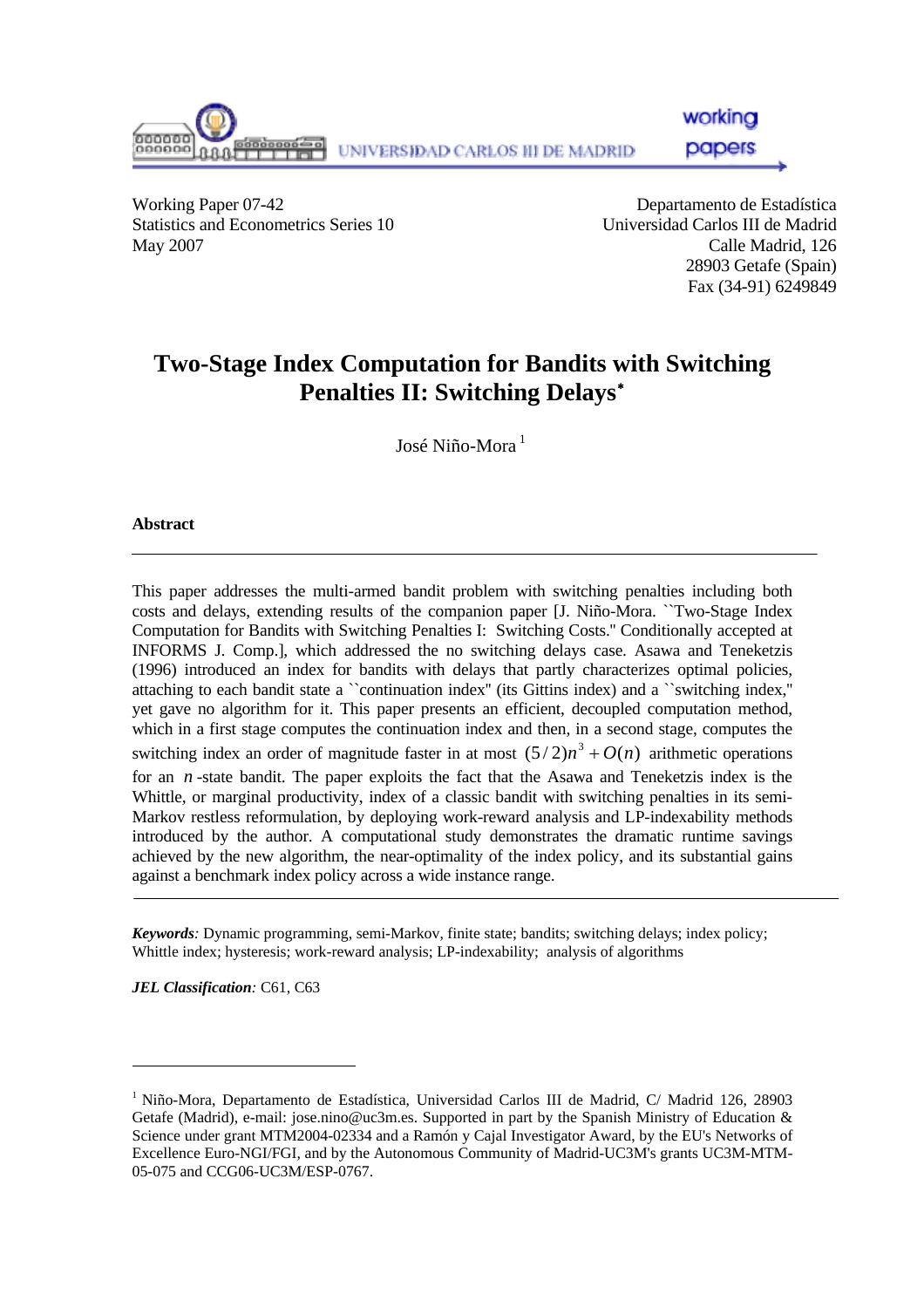## Two-Stage Index Computation for Bandits with Switching Penalties II: Switching Delays

#### José Niño-Mora

Department of Statistics, Universidad Carlos III de Madrid, C/ Madrid 126, 28903 Getafe (Madrid), Spain, jnimora@alum.mit.edu http://alum.mit.edu/www/jnimora

This paper addresses the multi-armed bandit problem with switching penalties including both costs and delays, extending results of the companion paper [J. Niño-Mora. "Two-Stage Index Computation for Bandits" with Switching Penalties I: Switching Costs." Conditionally accepted at INFORMS J. Comp.], which addressed the no switching delays case. Asawa and Teneketzis (1996) introduced an index for bandits with delays that partly characterizes optimal policies, attaching to each bandit state a "continuation index" (its Gittins index) and a "switching index," yet gave no algorithm for it. This paper presents an efficient, decoupled computation method, which in a first stage computes the continuation index and then, in a second stage, computes the switching index an order of magnitude faster in at most  $(5/2)n^2 + O(n)$  arithmetic operations for an *n*-state bandit. The paper exploits the fact that the Asawa and Teneketzis index is the Whittle, or marginal productivity, index of a classic bandit with switching penalties in its semi-Markov restless reformulation, by deploying work-reward analysis and LP-indexability methods introduced by the author. A computational study demonstrates the dramatic runtime savings achieved by the new algorithm, the nearoptimality of the index policy, and its substantial gains against a benchmark index policy across a wide instance range.

*Key words:* Dynamic programming, semi-Markov, finite state; bandits; switching delays; index policy; Whittle index; hysteresis; work-reward analysis; LP-indexability; analysis of algorithms *History:* submitted May 8, 2007

## **1. Introduction**

This paper addresses the *multi-armed bandit problem with switching penalties* (MABSP) — see, e.g., Jun (2004) for an extensive survey — which incorporates both switching costs and delays, extending results of the companion (Part I) paper Niño-Mora (2006c), which addressed the simpler case with no switching delays. While this paper also deploys the work-reward analysis approach to restless bandit indexation used in Part I, we will see that incorporation of switching delays warrants a separate treatment, as the previous analysis does not directly extend to the present case. We thus start by pointing out the key differences that, we argue, justify the present paper: (i) in Part I, classic bandits with switching costs were formulated as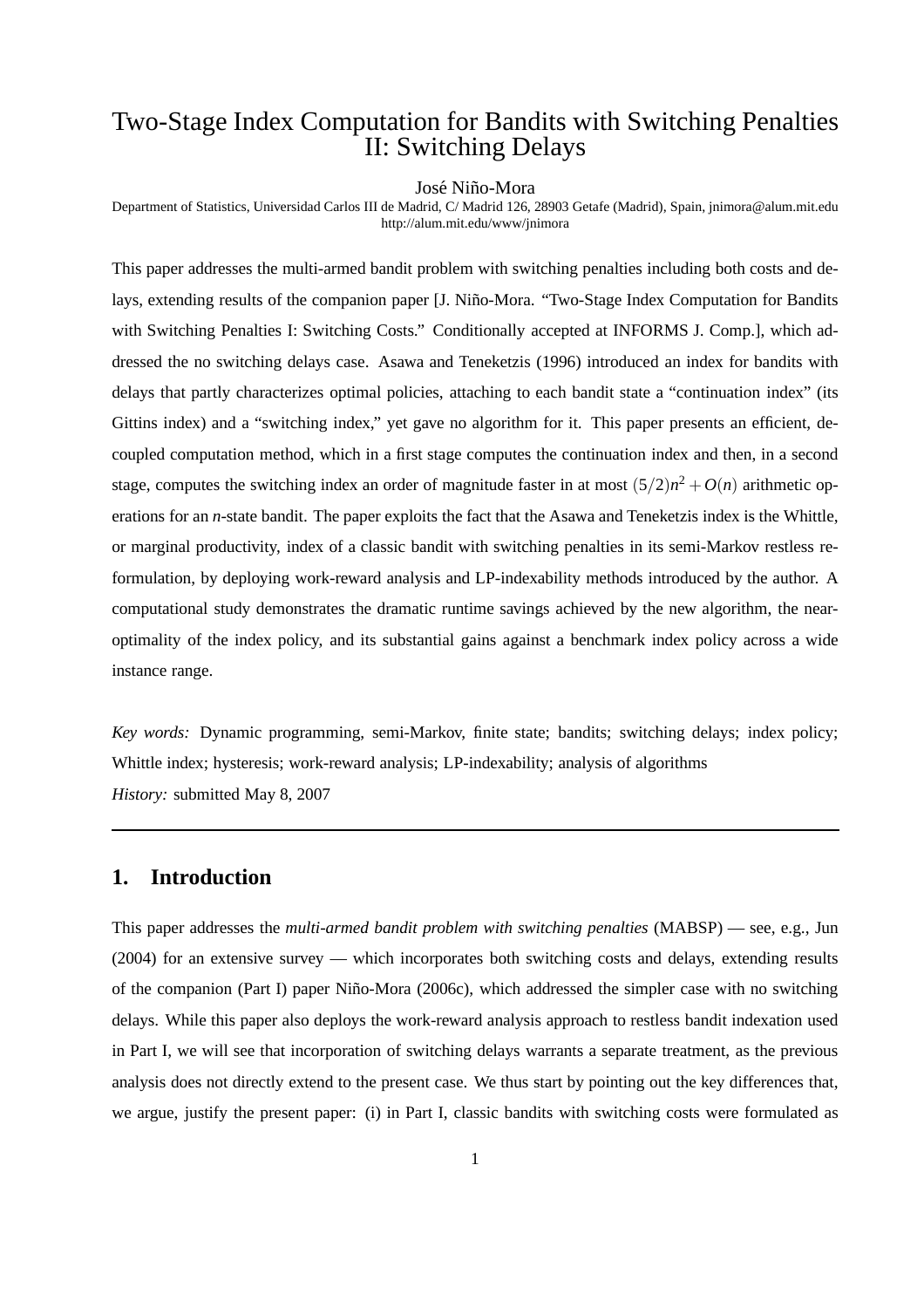Markovian restless bandits, whereas incorporation of switching delays requires a semi-Markovian formulation; (ii) the analysis in Part I held under the assumption that the sum of startup and shutdown costs be nonnegative, whereas here the extra assumption is required that bandit rewards be nonnegative — as pointed out in (Asawa and Teneketzis, 1996, Sec. IV.C); (iii) in Part I, a fast index algorithm was given that substanstially improved upon that proposed in Asawa and Teneketzis (1996) for the case of switching costs only, yet no index algorithm is given in their paper for the case of switching delays; (iv) the complexity of the switching-index algorithm in Part I is of at most  $n^2 + O(n)$  arithmetic operations for an *n*-state bandit, whereas incorporation of switching delays requires an algorithm with increased complexity of (at most)  $(5/2)n^2 + O(n)$  operations; and (v) more importantly, in Part I, the indexability analysis was based on establishing that the restless bandits of concern satisfied the PCL-indexability conditions we had introduced in earlier work; yet, the analyses below reveal that incorporation of switching delays yields restless bandits that need not be PCL-indexable, and hence require a different approach to establish their indexability; in this paper we successfully deploy for such a purpose the more powerful *LP-indexability* conditions recently introduced in Niño-Mora (2007).

The present paper follows the form and structure of its Part I counterpart as closely as possible, even using vertatim sentences from it when a variation would add nothing of substance, with the intent that a reader of both papers can more easily appreciate their similarities and differences.

To extend the initial example given in Part I, imagine a firm owning a portfolio of dynamic and stochastic projects, of which it can engage one at a time. To (re)start a project, the firm must incur an upfront lump-sum *startup cost*, as well as a *startup delay*, after which it accrues rewards and operating expenses. The firm can decide, at any time, to abandon the project currently in operation, incurring a lump-sum *shutdown cost*, as well as a *shutdown delay*. It can then switch to another project. Such a firm faces the problem of designing a dynamic project selection policy that maximizes the expected total discounted value of its net earnings.

In this and many other applications switching delays play a fundamental role, and should thus be incorporated into corresponding system models. Thus, startup delays may represent, e.g., time to lay up the groundwork or to build up infrastructure, as well as training or learning time for workers. Similarly, shutdown delays may arise, e.g., when dismantling installed infrastructure.

The problem is cast as a *semi-Markov decision process* (SMDP) by modeling projects as *bandits*, i.e., binary-action (active/passive) SMDPs that can only change state while active. In the no switching penalties case, one thus obtains the *multi-armed bandit problem* (MABP), which is optimally solved by the *Gittins index* policy. See Gittins (1979).

The optimal index solution for the MABP prompted investigation of *priority-index policies* for the MABPSP. As discussed in Banks and Sundaram (1994), such policies attach an index  $v_m(a_m, i_m)$  to each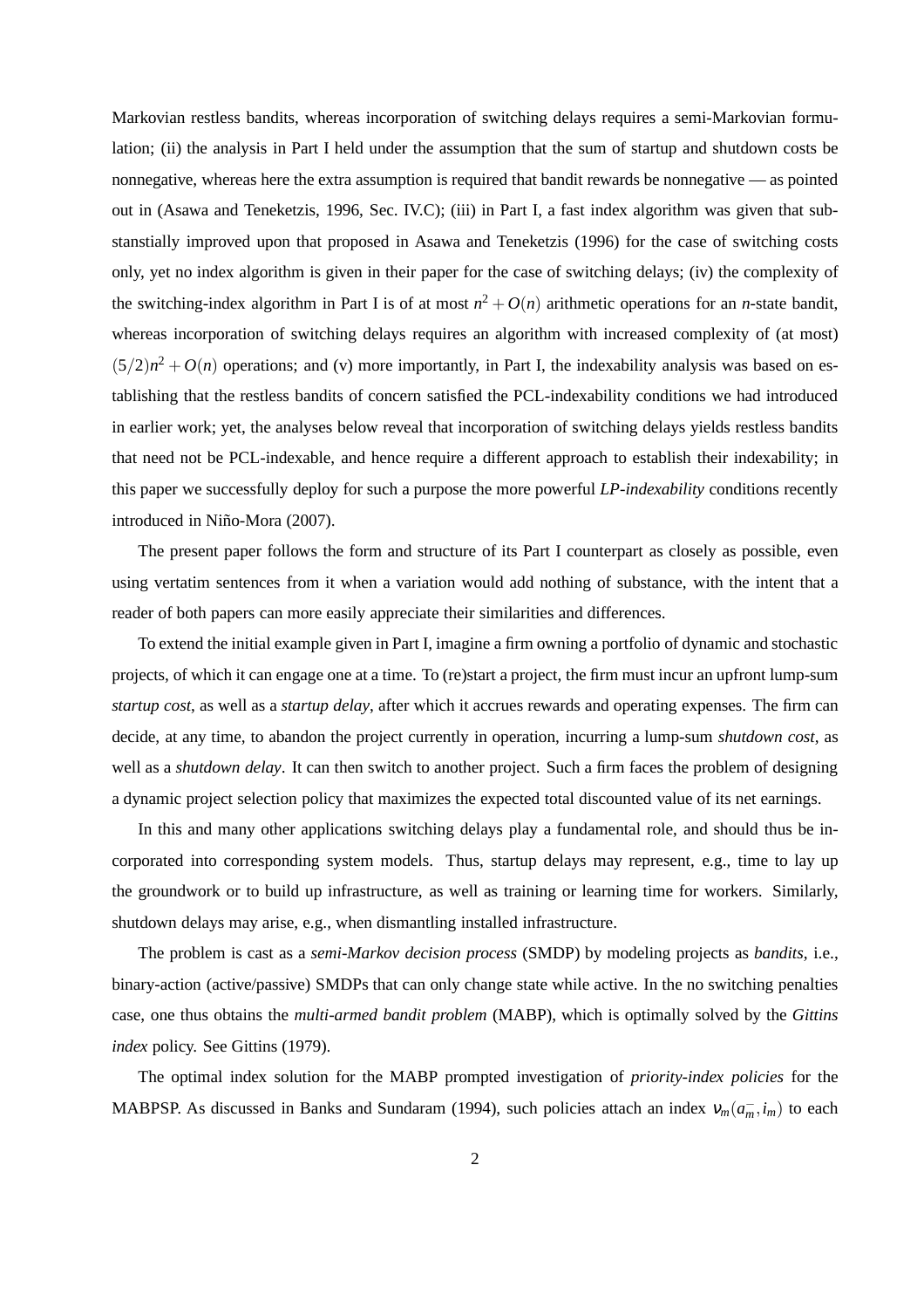bandit *m*, which is a function of its previous action  $a_m^-$  and current state  $i_m$ , thus decoupling into a "continuation index"  $v_m(1,i_m)$  and a "switching index"  $v_m(0,i_m)$ . They observed that "it is obvious that in comparing two otherwise identical arms, one of which was used in the previous period, the one which was in use must necessarily be more attractive than the one which was idle." To be consistent which such a *hysteretic* property, the indices must satisfy

$$
\mathsf{V}_m(1,i_m) \ge \mathsf{V}_m(0,i_m). \tag{1}
$$

Though Banks and Sundaram (1994) proved that such policies are not generally optimal in the presence of switching costs, Asawa and Teneketzis (1996) introduced an intuitively appealing index for the MABSP, which we will refer to henceforth as the *AT index*, both for the case of only switching costs and for that of only switching delays, and showed that it partly characterizes optimal policies. Their continuation index is the bandit's Gittins index, while their switching index is the maximum rate, achievable by stopping rules that engage an initially passive bandit, of expected discounted reward earned minus initial startup cost incurred, per unit of expected discounted time — including the initial delay.

In Asawa and Teneketzis (1996), an index computation method is presented to jointly compute both indices in the case of only switching costs. Yet, no algorithm is given in there to compute the index under switching delays. This raises the need to develop an efficient index computation method for bandits with switching delays, which is the prime goal of this paper, while the second goal is to investigate empirically the performance of the resulting AT index policy.

We will address such goals in the setting of an extended model that allows state-dependent startup and shutdown costs and delays for each bandit, which we will reduce to the case of no shutdown penalties, through a seemingly indirect route: by exploiting the natural reformulation of a classic bandit with switching penalties as a *semi-Markov restless bandit* — one that can change state while passive — *without* switching penalties, through which the MABSP is cast as a *semi-Markov multi-armed restless bandit problem* (SMARBP).

Such a reformulation will allow us to deploy the powerful indexation theory available for restless bandits. This was introduced by Whittle (1988), who first realized that the Gittins-index definition via calibration also yields an index for restless bandits, albeit only for the limited range of so-called *indexable* instances. He proposed to use the resulting index policy as a heuristic for the MARBP, which is generally suboptimal. The theory has been developed in Niño-Mora (2001, 2002, 2006b, 2007), where the *Whittle index* and extensions are shown to measure trade-off (reward vs. work) rates, whence our terming it *marginal productivity index* (MPI).

Of most relevance to this paper is Niño-Mora (2007), where the tractable class of *LP-indexable* bandits — as they are based on *linear programming* (LP) analyses — is introduced, for which the MPI is efficiently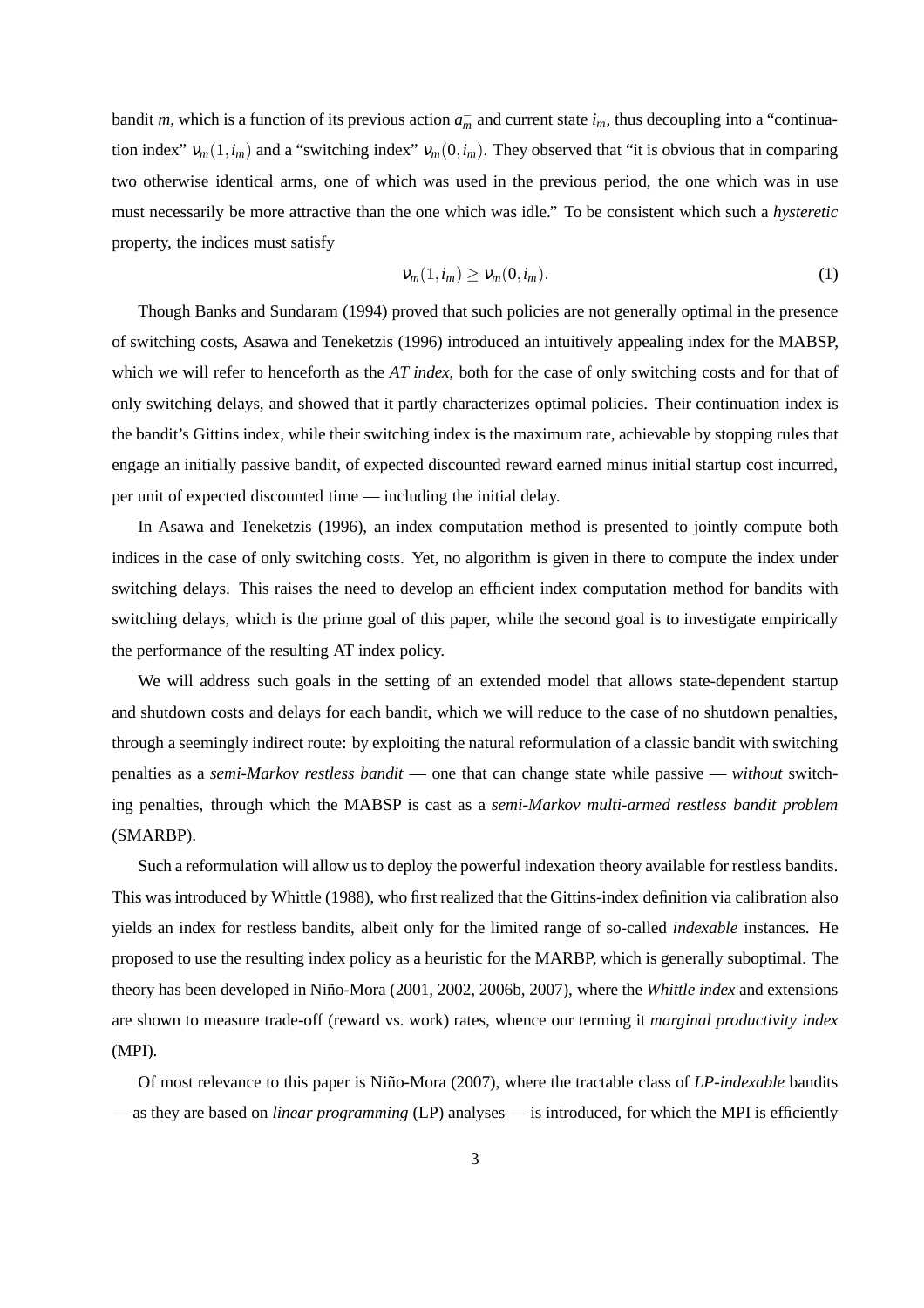computed by an *adaptive-greedy algorithm*. The scope of such an algorithm is thus extended from the class of *PCL-indexable* bandits in the author's earlier work to the larger class of LP-indexable bandits. Such an extension will play a crucial role in this paper, as the restless bandits of concern will be shown to be LP-indexable, yet are not necessarily PCL-indexable.

We deploy here such a theory, by proving and exploiting the fact that the AT index of a bandit with switching costs and delays is precisely the bandit's Whittle index/MPI in its semi-Markov restless reformulation. We will establish that such restless bandits are LP-indexable, relative to the family of hysteretic policies consistent with (1), which will allow us to compute the index using the adaptive-greedy algorithm referred to above. A work-reward analysis will then reveal that such an algorithm decouples into two stages: a first stage that computes the Gittins index and required extra quantities; and a second stage, which is fed the first-stage's output, that computes the switching index.

To implement such a scheme, one can use for the first stage any of several  $O(n^3)$  algorithms introduced in Niño-Mora (2006a). For the second stage, we will present here a fast switching-index algorithm that performs *at most*  $(5/2)n^2 + O(n)$  arithmetic operations, thus achieving an order of magnitude improvement that renders negligible the marginal effort to compute the switching index. Such an algorithm is the main contribution of this paper.

The paper further reports on a computational study demonstrating that such an improved complexity translates into dramatic runtime savings. Such a study is complemented by a set of experiments that demonstrate the near-optimality of the index policy and its substantial gains against the benchmark Gittins index policy across an extensive range of two- and three-bandit instances.

Section 2 describes the model, shows how to reduce it to the normalized no shutdown penalties case, defines the AT index, and gives the SMARBP reformulation. Section 3 reviews the indexation theory to be deployed. Section 4 carries out a work-reward analysis of reformulated restless bandits. Section 5 draws on such an analysis to develop the new decoupled index algorithm. Section 6 discusses dependence of the index on switching penalties. Section 7 reports the computational study's results. Section 8 concludes.

## **2. Model, AT index and Restless-Bandit Reformulation**

#### **2.1. The MABPSP**

Consider a collection of *M* finite-state bandits, one of which must be engaged (*active*) at each discrete *decision period*  $\tau_k \in \mathbb{Z}_+$ , with  $0 \leq \tau_k \nearrow \infty$  as  $k \to \infty$ , while the others are rested (*passive*). Switching bandits is costly, involving startup and shutdown costs and delays. We assume that a freshly set up bandit must be *worked on* for at least one period, and will say that a bandit is *engaged* if it is either being worked on, or is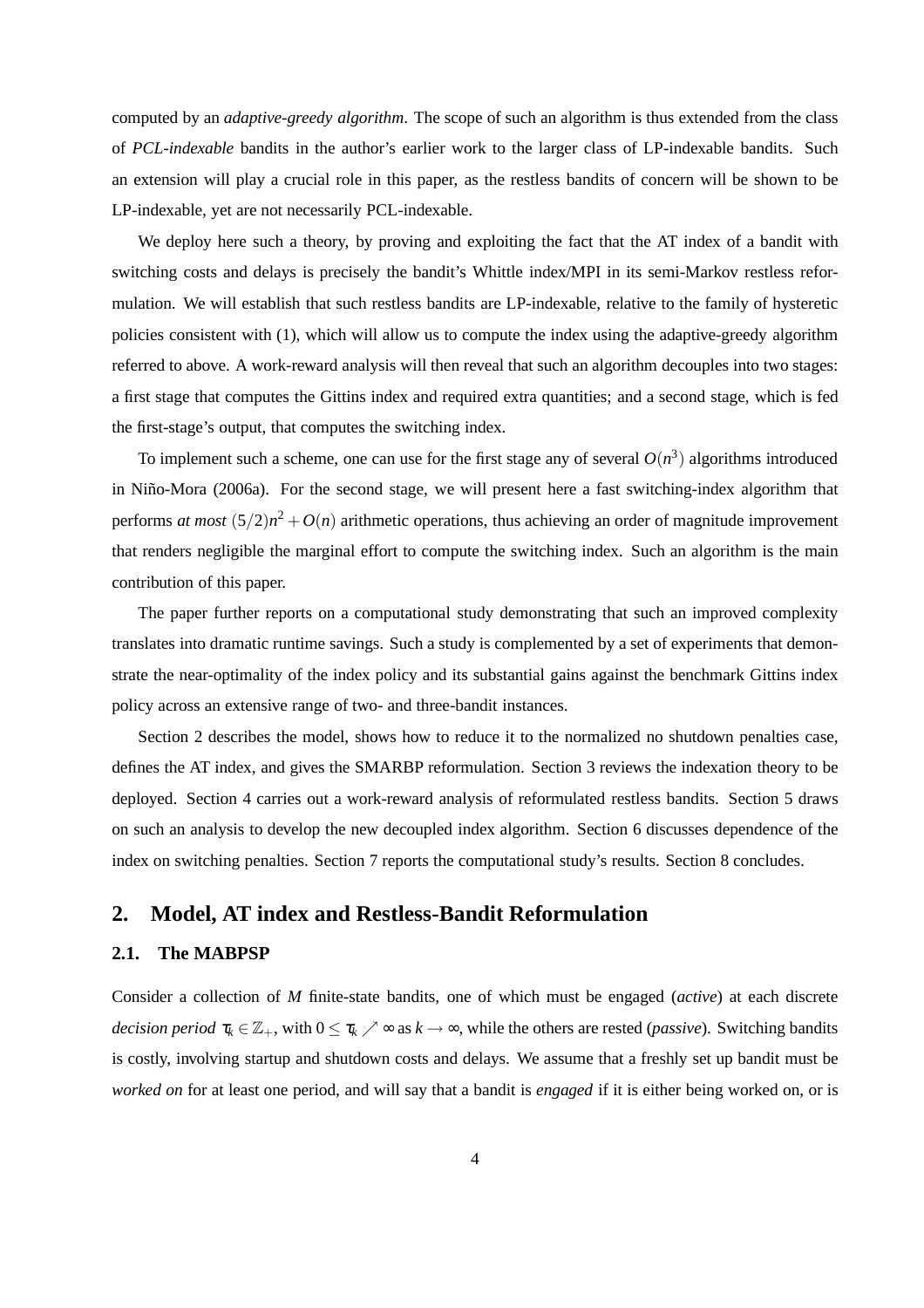undergoing a startup or a shutdown delay.

A rested bandit *m* occupying state  $i_m$  — belonging in its state space  $N_m$  — accrues no rewards, i.e.,  $R_m^0(i_m) \equiv 0$ , and its state remains frozen. When freshly engaged, it incurs startup cost  $c_m(i_m)$ , followed by a discrete random startup delay  $\xi_m(i_m) \in \mathbb{Z}_+$  having *z*-transform  $\phi_m(z; i_m) \triangleq \mathbb{E} [z^{\xi_m(i_m)}]$ , during which no rewards accrue. When the startup is completed, the bandit must be worked on, yielding an active reward  $R_m^1(i_m) = R_m(i_m)$  and changing state at the following period to  $j_m$  with probability  $p_m(i_m, j_m)$ . After one or more periods at which the bandit is worked on, it may be rested. If this happens in state *jm*, shutdown cost  $d_m(j_m)$  is incurred, followed by a random shutdown delay  $\eta_m \in \mathbb{Z}_+$  having *z*-transform  $\psi_m(z) \triangleq \mathbb{E}\left[z^{\eta_m}\right]$ , during which no rewards accrue. Then, the bandit must be rested for at least one period. Note that we allow startup delay distributions to be state-dependent, while shutdown delay's are constant — due to results in Section 2.2. Rewards and costs are time-discounted with factor  $0 < \beta < 1$ . We will find it convenient to write  $\phi_m(\beta; i_m)$  and  $\psi_m(\beta)$  as  $\phi_m(i_m)$  and  $\psi_m$ .

Note that such a model can readily accomodate the case where switching costs are instead incurred at rates  $C_m(i_m)$  and  $D_m(i_m)$  per period during the startup and shutdown delays, respectively. Clearly, one should then use the equivalent lump-sum switching costs

$$
c_m(i_m) \triangleq \frac{1 - \phi_m(i_m)}{1 - \beta} C_m(i_m) \quad \text{and} \quad d_m(i_m) \triangleq \frac{1 - \psi_m}{1 - \beta} D_m(i_m).
$$

Actions are chosen by adoption of a *scheduling policy* <sup>π</sup>, drawn from the class Π of *admissible policies*, which are nonanticipative relative to the history of states and actions, and engage one bandit at a time. Focus on such a version, instead of on that where *at most* one bandit can be engaged, is without loss of generality. The MABPSP is to find an admissible policy that maximizes the expected total discounted value of rewards earned minus switching costs incurred.

We will denote by  $X_m(t)$  and  $a_m(t) \in \{0,1\}$  the prevailing state and action for bandit *m* at period *t*, respectively, where  $a_m(t) = 1$  (resp.  $a_m(t) = 0$ ) means that the bandit is engaged (resp. rested). Since it must be specified whether each bandit *m* is initially set up, we denote such status by  $a_m^-(0)$ . We define the bandit's *augmented state* to be  $\widehat{X}_m(t) \triangleq (a_m^-(t), X_m(t))$ , which moves over the *augmented state space*  $\widehat{N}_m \triangleq \{0,1\} \times N_m$ . The *joint augmented state* is thus  $\widehat{\mathbf{X}}(t) \triangleq (\widehat{X}_m(t))_{m=1}^M$ , and the *joint action process* is  $\mathbf{a}(t) \triangleq (a_m(t))_{m=1}^M$ .

#### **2.2. Reduction to the Normalized No Shutdown Penalties Case**

We show in this section that it suffices to restrict attention to the no shutdown penalties case, without loss of generality. Suppose that, at a certain time, which we take to be  $t = 0$ , a bandit is freshly engaged for a random duration given by a stopping time/rule <sup>τ</sup>. Let us drop the bandit label *m*, and denote by **R** = (*Rj*),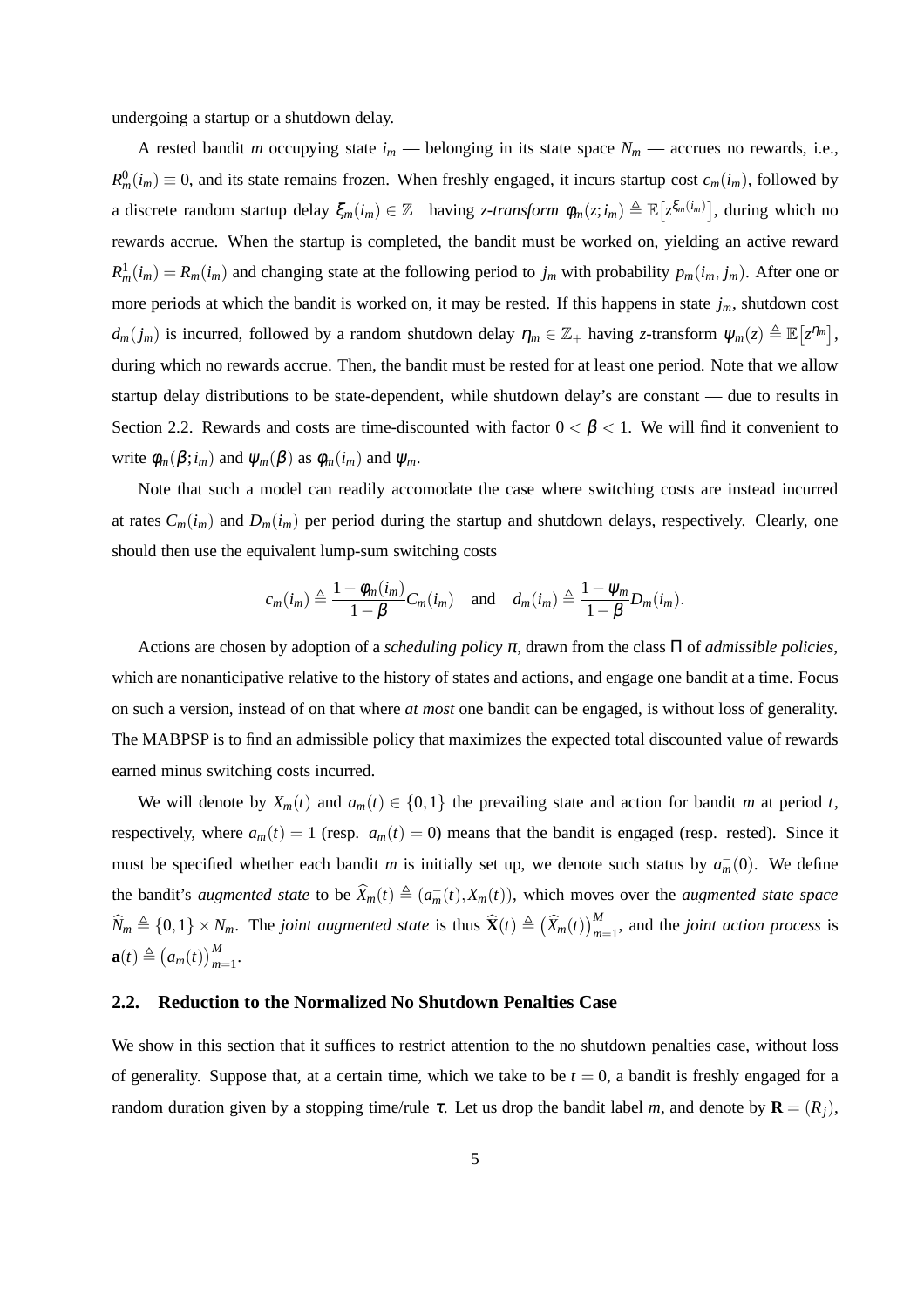$\mathbf{c} = (c_j)$  and  $\mathbf{d} = (d_j)$  the bandit's state-dependent active reward, startup and shutdown cost vectors. Let us further denote by  $\phi = (\phi_j)$  the bandit's state-dependent startup *z*-transform vector, evaluated at  $z = \beta$ , and let  $\psi$  denote the corresponding constant shutdown *z*-transform value. We can thus write the expected discounted net reward earned on the bandit during such a time span, starting at  $X(0) = i$ , as

$$
f_i^{\tau}(\mathbf{R}, \mathbf{c}, \mathbf{d}, \phi, \psi) \triangleq \mathbb{E}_i^{\tau} \bigg[ -c_i + \beta^{\xi_i} \sum_{t=0}^{\tau-1} R_{X(t)} \beta^t - d_{X(\tau)} \beta^{\xi_i + \tau} \bigg], \tag{2}
$$

where ξ*<sup>i</sup>* is the random startup delay starting at *i*. The corresponding discounted amount of *work* expended on the bandit is

$$
g_i^{\tau}(\phi,\psi) \triangleq \mathbb{E}_i^{\tau} \bigg[ \frac{1-\beta^{\xi_i}}{1-\beta} + \beta^{\xi_i} \sum_{t=0}^{\tau-1} \beta^t + \frac{1-\beta^{\eta}}{1-\beta} \beta^{\xi_i+\tau} \bigg], \tag{3}
$$

where, as mentioned above, both the startup and shutdown delays  $\xi$ <sub>*i*</sub> and  $\eta$  are counted as "work."

We have the following result, where **I** is the identity matrix indexed by the state space  $N$ ,  $P = (p_{ij})_{i,j \in N}$ is the transition probability matrix, and **0** is a vector of zeros.

#### **Lemma 2.1**

(a)  $f_i^{\tau}(\mathbf{R}, \mathbf{c}, \mathbf{d}, \phi, \psi) = f_i^{\tau}$  $\sqrt{1}$  $\frac{1}{\psi} \{ \mathbf{R} + (\mathbf{I} - \beta \mathbf{P}) \mathbf{d} \}, (c_j + \phi_j d_j)_{j \in N}, \mathbf{0}, \psi \phi, 1 \}.$ (b)  $g_i^{\tau}(\phi, \psi) = g_i^{\tau}(\psi \phi, 1).$ 

*Proof*. (a) Use the elementary identity

$$
d_{X(\tau)}\beta^{\tau} = d_i - \sum_{t=0}^{\tau-1} \{d_{X(t)} - \beta d_{X(t+1)}\}\beta^t
$$

to obtain

$$
f_i^{\tau}(\mathbf{R}, \mathbf{c}, \mathbf{d}, \phi, \psi) \triangleq \mathbb{E}_i^{\tau} \left[ -c_i + \beta^{\xi_i} \sum_{t=0}^{\tau-1} R_{X(t)} \beta^t - d_{X(\tau)} \beta^{\xi_i + \tau} \right]
$$
  
\n
$$
= -c_i + \phi_i \mathbb{E}_i^{\tau} \left[ \sum_{t=0}^{\tau-1} R_{X(t)} \beta^t - d_{X(\tau)} \beta^{\tau} \right]
$$
  
\n
$$
= -c_i + \phi_i \left\{ -d_i + \mathbb{E}_i^{\tau} \left[ \sum_{t=0}^{\tau-1} \left\{ R_{X(t)} + d_{X(t)} - \beta d_{X(t+1)} \right\} \beta^t \right\} \right\}
$$
  
\n
$$
= -c_i - \phi_i d_i + \phi_i \mathbb{E}_i^{\tau} \left[ \sum_{t=0}^{\tau-1} \left\{ R_{X(t)} + d_{X(t)} - \beta d_{X(t+1)} \right\} \beta^t \right]
$$
  
\n
$$
= -c_i - \phi_i d_i + \phi_i \psi \mathbb{E}_i^{\tau} \left[ \sum_{t=0}^{\tau-1} \frac{R_{X(t)} + d_{X(t)} - \beta d_{X(t+1)}}{\psi} \beta^t \right]
$$
  
\n
$$
= f_i^{\tau} \left( \frac{1}{\psi} \{ \mathbf{R} + (\mathbf{I} - \beta \mathbf{P}) \mathbf{d} \}, (c_j + \phi_j d_j)_{j \in N}, \mathbf{0}, \psi \phi, 1 \right).
$$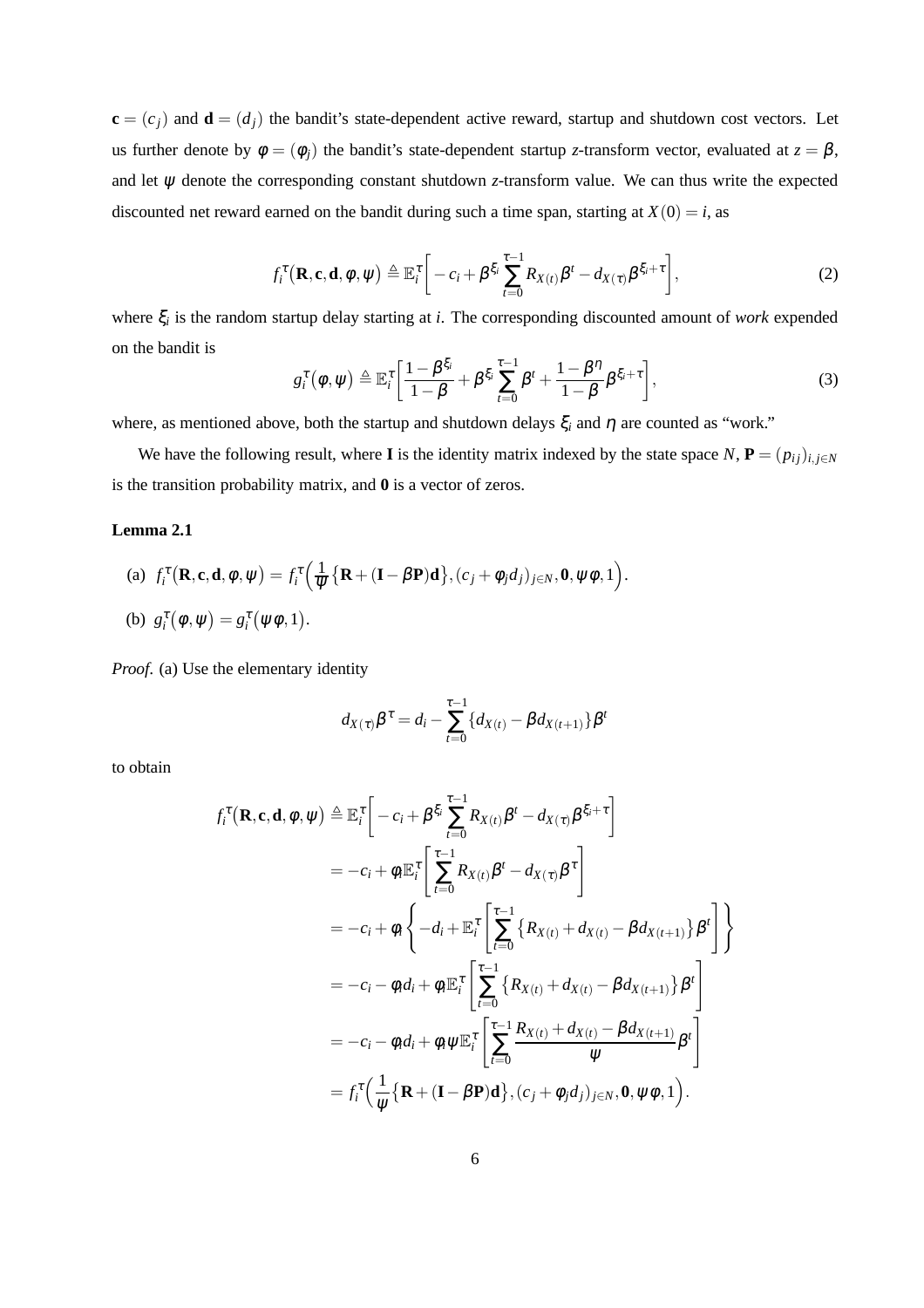(b) This part follows by writing

$$
g_i^{\tau} \triangleq \mathbb{E}_i^{\tau} \left[ \frac{1 - \beta^{\xi_i}}{1 - \beta} + \beta^{\xi_i} \sum_{t=0}^{\tau-1} \beta^t + \frac{1 - \beta^{\eta}}{1 - \beta} \beta^{\xi_i + \tau} \right] = \frac{1 - \phi_i}{1 - \beta} + \phi_i \mathbb{E}_i^{\tau} \left[ \sum_{t=0}^{\tau-1} \beta^t + \frac{1 - \psi}{1 - \beta} \beta^{\tau} \right]
$$
  
\n
$$
= \frac{1 - \phi_i}{1 - \beta} + \phi_i \mathbb{E}_i^{\tau} \left[ \sum_{t=0}^{\tau-1} \beta^t + \frac{1 - \psi}{1 - \beta} \{1 - (1 - \beta) \sum_{t=0}^{\tau-1} \beta^t \} \right]
$$
  
\n
$$
= \frac{1 - \phi_i \psi}{1 - \beta} + \phi_i \mathbb{E}_i^{\tau} \left[ \sum_{t=0}^{\tau-1} \{1 - (1 - \psi)\} \beta^t \right] = \frac{1 - \phi_i \psi}{1 - \beta} + \phi_i \psi \mathbb{E}_i^{\tau} \left[ \sum_{t=0}^{\tau-1} \beta^t \right]
$$
  
\n
$$
= g_i^{\tau} (\psi \phi, 1).
$$

 $\Box$ 

Lemma 2.1 shows how to eliminate shutdown penalties: one need simply incorporate them into modified startup costs and delay transforms, as well as active rewards, given by the transformations

$$
\widetilde{c}_j \triangleq c_j + \phi_j d_j, \quad \widetilde{\phi}_j \triangleq \psi \phi_j, \quad \text{and} \quad \widetilde{\mathbf{R}} \triangleq \frac{1}{\psi} \{ \mathbf{R} + (\mathbf{I} - \beta \mathbf{P}) \mathbf{d} \}.
$$
 (4)

Note that, in the case  $c_j \equiv c$  and  $d_j \equiv d$ , one obtains  $\tilde{c}_j \equiv c + d\phi_j$  and  $\tilde{R}_j = \{R_j + (1 - \beta)d\}/\psi$ .

We will hence focus our discussion henceforth in the *normalized* no shutdown penalties case.

## **2.3. The AT Index**

We next define the AT index for a bandit, whose label *m* we drop from the notation, extending the definitions in Asawa and Teneketzis (1996) to the present setting. The continuation AT index is

$$
\mathbf{v}_{(1,i)}^{\text{AT}} \triangleq \max_{\tau > 0} \frac{\mathbb{E}_{i}^{\tau} \left[ \sum_{t=0}^{\tau-1} R_{X(t)} \beta^{t} \right]}{\mathbb{E}_{i}^{\tau} \left[ \sum_{t=0}^{\tau-1} \beta^{t} \right]},\tag{5}
$$

where  $\tau$  is a stopping time/rule that engages a bandit starting at state *i* needing no setup; hence,  $v_{(1,i)}^{AT}$  is precisely the bandit's Gittins index. The switching AT index is

$$
v_{(0,i)}^{\text{AT}} \triangleq \max_{\tau>0} \frac{-c_i + \mathbb{E}_i^{\tau} \left[ \beta^{\xi_i} \sum_{t=0}^{\tau-1} R_{X(t)} \beta^t \right]}{\mathbb{E}_i^{\tau} \left[ \sum_{t=0}^{\xi_i-1} \beta^t + \beta^{\xi_i} \sum_{t=0}^{\tau-1} \beta^t \right]} = \max_{\tau>0} \frac{-c_i + \phi_i \mathbb{E}_i^{\tau} \left[ \sum_{t=0}^{\tau-1} R_{X(t)} \beta^t \right]}{\frac{1-\phi_i}{1-\beta} + \phi_i \mathbb{E}_i^{\tau} \left[ \sum_{t=0}^{\tau-1} \beta^t \right]},
$$
\n(6)

where now  $\tau$  is a stopping time/rule that engages a bandit starting at *i* which needs to be set up.

Notice that, writing 
$$
g_i^{\tau} = \mathbb{E}_i^{\tau} \left[ \sum_{t=0}^{\tau-1} \beta^t \right]
$$
 and  $f_i^{\tau} = \mathbb{E}_i^{\tau} \left[ \sum_{t=0}^{\tau-1} R_{X(t)} \beta^t \right]$ , we have that  
\n
$$
\frac{f_i^{\tau}}{g_i^{\tau}} - \frac{-c_i + \phi_i f_i^{\tau}}{1 - \phi_i} = \frac{1}{g_i^{\tau}} \frac{(1 - \beta) c_i g_i^{\tau} + (1 - \phi_i) f_i^{\tau}}{1 - \phi_i + (1 - \beta) \phi_i g_i^{\tau}} \ge 0,
$$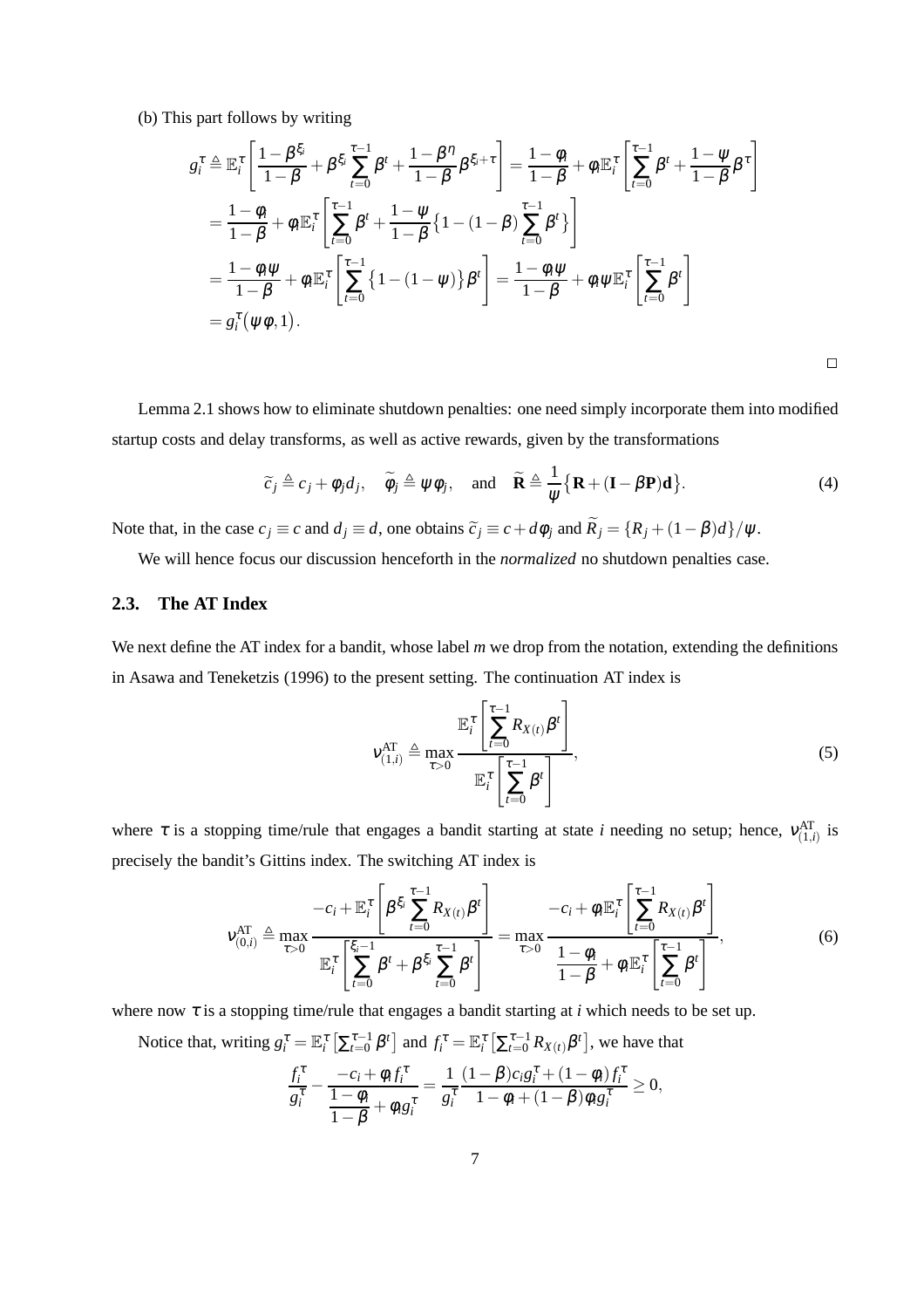provided that  $c_j \ge 0$  and  $R_j \ge 0$ , for  $j \in N$ . In such a case, on which we will focus our analyses, it follows from the above that  $v_{(1,i)}^{AT} \ge v_{(0,i)}^{AT}$ , consistently with (1).

#### **2.4. Semi-Markov Restless-Bandit Reformulation**

Taking  $\widehat{X}_m(t)$  as the state of each bandit *m* yields a reformulation of the MABPSP as a SMARBP *without* switching penalties, having joint state and action processes  $\hat{\mathbf{X}}(t)$  and  $\mathbf{a}(t)$ , where actions can only be taken at the sequence <sup>τ</sup>*<sup>k</sup>* of decision periods discussed above. The rewards and dynamics for restless bandit *m* in such a reformulation are as follows. If at period  $\tau_k$  the bandit occupies (augmented) state  $(1, i_m)$  and is engaged, the active reward  $\widehat{R}_m^1(1,i_m) \triangleq R_m(i_m)$  is earned, and the state moves at the next decision period  $\tau_{k+1} = \tau_k + 1$ to  $(1, j_m)$  with active transition probability  $\hat{p}_m^1((1, i_m), (1, j_m)) \triangleq p_m(i_m, j_m)$ . If the bandit is instead rested, no passive reward is earned, i.e.,  $\hat{R}_m^0(1,i_m) \equiv 0$ , and the state moves at the next decision period  $\tau_{k+1} = \tau_k + 1$ to  $(0, i_m)$  with a unity passive transition probability, i.e.,  $\hat{p}_m^0((1, i_m), (0, i_m)) \equiv 1$ .

If the restless bandit occupies at  $\tau_k$  state  $(0, i_m)$  and is engaged, the expected active reward

$$
\widehat{R}_m^1(0, i_m) \triangleq \mathbb{E}[-c_m(i_m) + \beta^{\xi_m(i_m)}R_m(i_m)] = -c_m(i_m) + \phi_m(i_m)R_m(i_m)
$$
(7)

accrues up to the next decision period  $\tau_{k+1} = \tau_k + \xi_m(i_m) + 1$ , at which its state moves to  $(1, j_m)$  with active transition probability  $\hat{p}_m^1((0, i_m), (1, j_m)) \triangleq p_m(i_m, j_m)$ . If the bandit is instead rested, no passive reward accrues, i.e.,  $\hat{R}_m^0(0, i_m) \equiv 0$ , and the state remains frozen at the next decision period  $\tau_{k+1} = \tau_k + 1$ , i.e.,  $\widehat{p}_m^0((0,i_m),(0,i_m)) \equiv 1.$ 

We can thus formulate the MABPSP as the SMARBP

$$
\max_{\pi \in \Pi} \mathbb{E}_{\hat{\tau}}^{\pi} \left[ \sum_{k=0}^{\infty} \sum_{m=1}^{M} \widehat{R}_{m}^{a_{m}(\tau_{k})} (\widehat{X}_{m}(\tau_{k})) \beta^{\tau_{k}} \right], \tag{8}
$$

where  $\mathbb{E}_{i}^{\pi}[\cdot]$  denotes expectation under policy  $\pi$  conditional on the initial joint state  $\hat{\mathbf{X}}(0) = \hat{\iota}$ .

## **3. Restless Bandit Indexation: Theory and Computation**

We discuss in this section the semi-Markov restless bandit indexation theory referred to in Section 1, as it applies to a single bandit *m* as above — in its restless reformulation. We hence drop again the bandit label *m* henceforth, so that, e.g., *N* and  $\hat{N} \triangleq \{0,1\} \times N$  denote the bandit's original and augmented state spaces. We will denote by  $\Pi$  the space of admissible bandit operating policies  $\pi$ , where such a notation distinguishes them from their boldface counterparts used in the multi-bandit setting above. We will assume that (normalized) startup costs and active rewards are nonnegative.

**Assumption 3.1** *For*  $i \in N$ :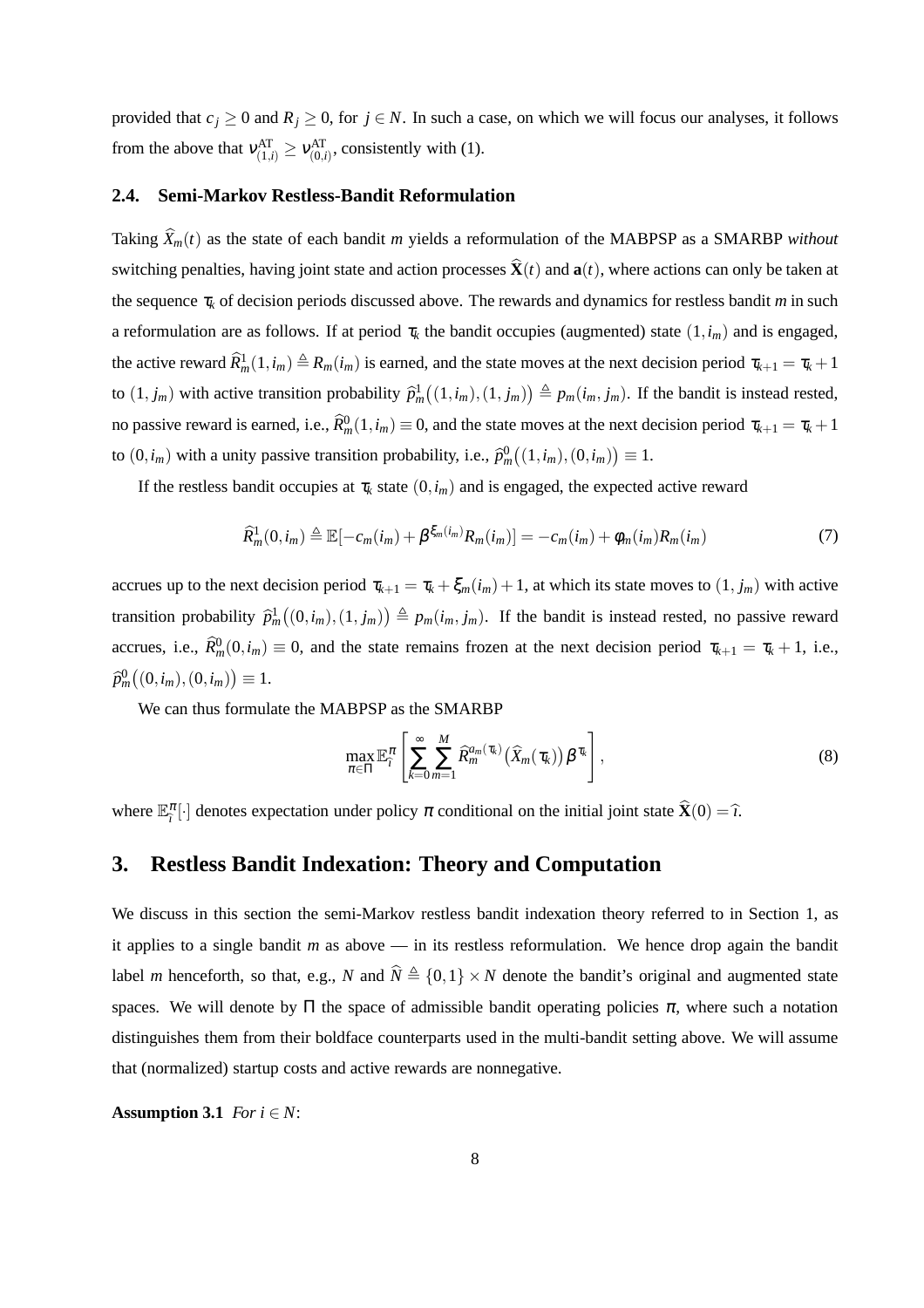- (i)  $c_i \geq 0$ *; and*
- (ii)  $R_i \geq 0$ .

#### **3.1. Indexability and the MPI**

We use two criteria to evaluate a policy  $\pi$ , relative to an initial state  $(a_0^-, i_0)$ : the *reward measure* 

$$
f_{(a_0^-,i_0)}^{\pi} \triangleq \mathbb{E}^{\pi}_{(a_0^-,i_0)}\left[\sum_{k=0}^{\infty} \widehat{R}(\widehat{X}(\tau_k))\beta^{\tau_k}\right],
$$

which gives the expected total discounted value of *net rewards* — net of switching costs — that accrue on the bandit; and the *work measure*

$$
g_{(a_0^-,i_0)}^{\pi} \triangleq \mathbb{E}_{(a_0^-,i_0)}^{\pi} \left[ \sum_{t=0}^{\infty} a(t) \beta^t \right],
$$

which gives the corresponding expected total discounted amount of work expended. We will actually consider the average measures  $f^{\pi}$  and  $g^{\pi}$  obtained by drawing the initial state from a positive probability mass function  $p_{(a^-,i)} > 0$  for  $(a^-,i) \in \hat{N}$ .

Imagining that work is paid for at *wage* rate <sup>ν</sup> leads us to consider the <sup>ν</sup>*-wage problem*

$$
\max_{\pi \in \Pi} f^{\pi} - \nu g^{\pi},\tag{9}
$$

which is to find an admissible bandit operating policy achieving the maximum value of net rewards earned minus labor costs incurred. We will use (9) to *calibrate* the *marginal value of work* at each state, by analyzing the structure of optimal policies as  $v$  varies.

MDP theory ensures that for every wage  $v \in \mathbb{R}$  there exists an optimal policy that is stationary deterministic and independent of the initial state. Any such a policy is characterized by its *active set*, or subset of states where it prescribes to engage the bandit. We will write active sets as

$$
S_0 \oplus S_1 \triangleq \{0\} \times S_0 \cup \{1\} \times S_1, \quad S_0, S_1 \subseteq N.
$$

Thus, the policy that we denote by  $S_0 \oplus S_1$  engages the bandit when it was previously rested (resp. engaged) if the original state  $X(t)$  lies in  $S_0$  (resp. in  $S_1$ ).

Hence, to any wage  $v$  there corresponds a *unique maximal optimal active set*  $S_0^*(v) \oplus S_1^*(v) \subseteq \hat{N}$ , which is the union of all optimal active sets. Now, we say that the bandit is *indexable* if there exists an *index*  $v_{(a^-,i)}^*$ for  $(a^-, i) \in \widehat{N}$  such that

$$
S_0^*(v) = \left\{ (0, i) \colon v_{(0, i)}^* \ge v \right\} \quad \text{and} \quad S_1^*(v) = \left\{ (1, i) \colon v_{(1, i)}^* \ge v \right\}, \quad v \in \mathbb{R}.
$$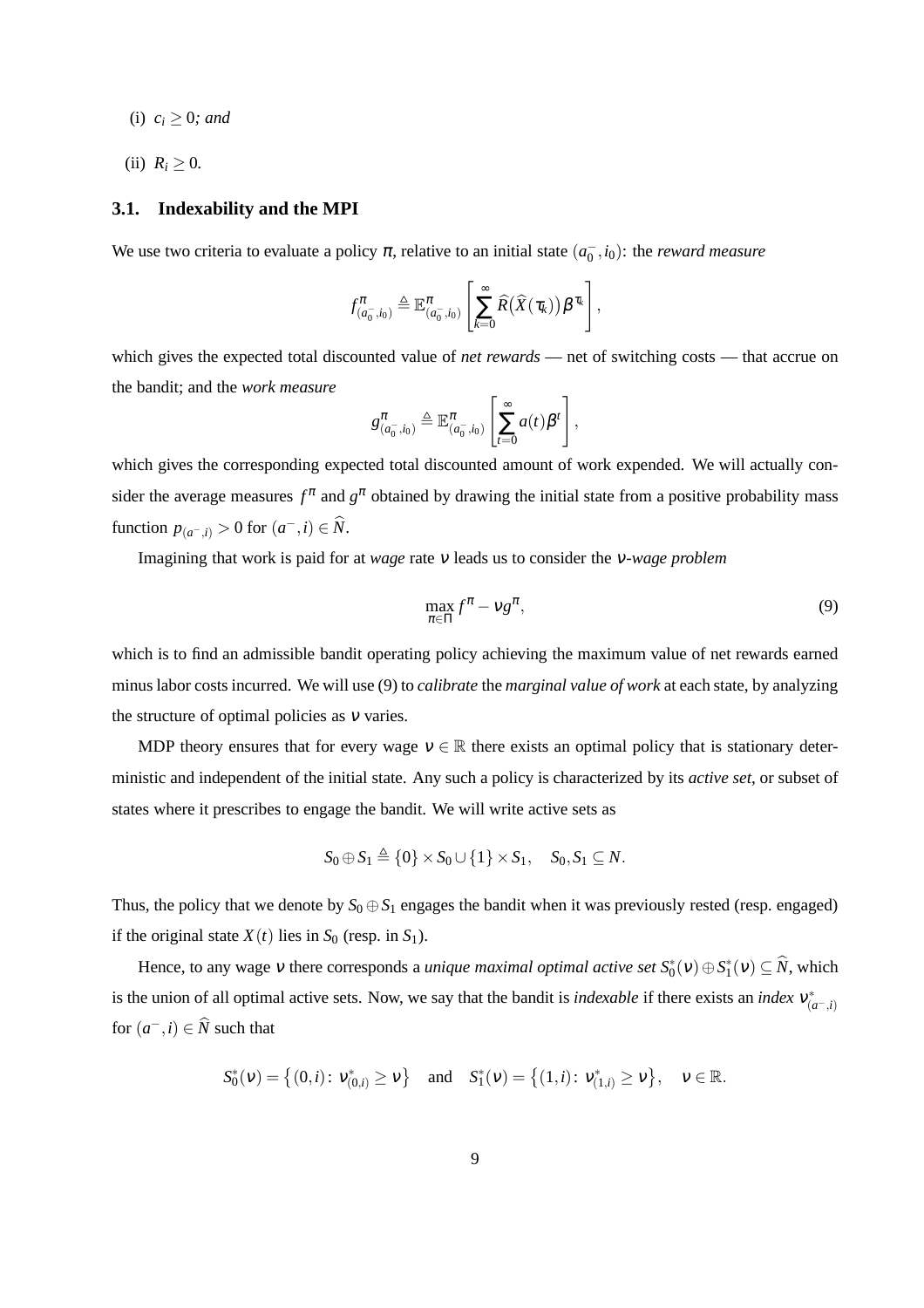We then say that  $v_{(a^-,i)}^*$  is the bandit's *marginal productivity index* (MPI), or *Whittle index*, terming  $v_{(1,i)}^*$  the *continuation MPI*, and  $v_{(0,i)}^*$  the *switching MPI*.

Thus, the bandit is indexable with MPI  $v^*_{(a^-,i)}$  if it is optimal in (9), to engage (resp. rest) the bandit when it occupies state  $(a^-,i)$  iff  $v_{(a^-,i)}^* \ge v$  (resp.  $v_{(a^-,i)}^* \le v$ ). Note that Whittle (1988)'s original definition of indexability was stated in an equivalent form in terms of optimal passive sets.

To establish indexability and compute the MPI, we have developed in Niño-Mora (2001, 2002, 2006b, 2007) an approach based on positing and then establishing the structure of optimal active sets, as an *activeset family*  $\widehat{\mathscr{F}} \subseteq 2^N$  that *contains* all sets  $S_0^*(v) \oplus S_1^*(v)$  as v varies, under a possibly restricted range of reward/cost parameters. The intuition that, if startup costs satisfy Assumption 3.1, optimal policies should have the hysteretic property that, if it is optimal to engage a bandit when it was previously rested, then, other things being equal, it should be optimal to engage it when it was previously active, leads us to guess that the right choice of  $\widehat{\mathscr{F}}$  should be

$$
\widehat{\mathscr{F}} \triangleq \{ S_0 \oplus S_1 \colon S_0 \subseteq S_1 \subseteq N \}.
$$
\n(10)

Notice that  $\widehat{\mathscr{F}}$  represents a family of policies consistent with (1), which we posit to contain the optimal policies for (9). When  $S_0 \neq S_1$ , such policies present the *hysteresis region*  $S_1 \setminus S_0$ , on which bandit dynamics depend on the previous action. We will thus aim to establish indexability relative to such a family, meaning that the bandit is indexable and  $S_0^*(v) \oplus S_1^*(v) \in \widehat{\mathscr{F}}$  for  $v \in \mathbb{R}$ .

#### **3.2. An Illustrative Example**

To help the reader unfamiliar with the above concepts to grasp them, we present next an illustrative example. Consider the 3-state normalized (no shutdown penalties) bandit instance with no startup cost, startup delay given by its *z*-transform value  $\phi = \phi(\beta)$ ,

$$
\boldsymbol{\beta} = 0.95, \quad \mathbf{R} = \begin{bmatrix} 0.0250 \\ 0.4242 \\ 0.0338 \end{bmatrix}, \quad \text{and} \quad \mathbf{P} = \begin{bmatrix} 0.6635 & 0.0285 & 0.3080 \\ 0.6345 & 0.3583 & 0.0072 \\ 0.4868 & 0.0530 & 0.4602 \end{bmatrix}.
$$

Work and reward measures  $g^{\pi}$  and  $f^{\pi}$  are evaluated assuming that the initial state is uniformly drawn. The left pane in Figure 1 shows the *achievable work-reward performance region* in the classic no startup delay ( $\phi = 1$ ) case. The four points displayed, which determine the region's upper boundary, are the workreward performance points corresponding to the policies having active sets, from left to right,  $\emptyset$ ,  $\{2\}$ ,  $\{2,3\}$ , and  $\{2,3,1\}$ . The work-reward trade-off slopes/rates between such points are the bandit's Gittins index values:

$$
v_2^* = 0.4242 > v_3^* = 0.061487 > v_1^* = 0.048002.
$$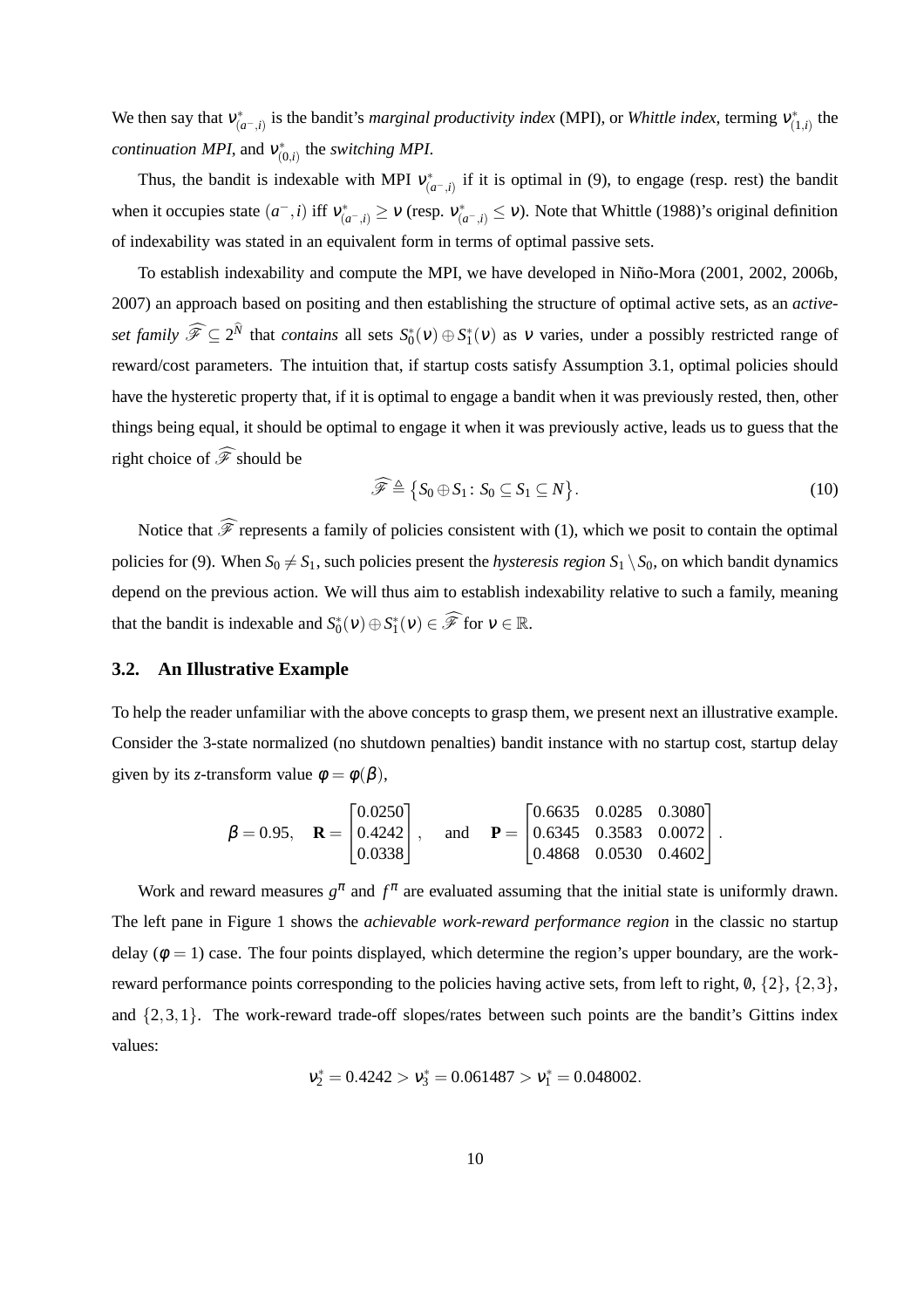The right pane in Figure 1 shows a corresponding plot for the case with  $\phi = 0.98$ . The upper workreward boundary is determined by the seven points displayed, which are the work-reward performance points corresponding, from left to right, to the policies having active sets  $\emptyset \oplus \emptyset$ ,  $\emptyset \oplus \{2\}$ ,  $\{2\} \oplus \{2\}$ ,  $\{2\} \oplus \{2,3\}$ ,  ${2,3} \oplus {2,3}$ ,  ${2,3} \oplus {2,3,1}$  and  ${2,3,1} \oplus {2,3,1}$ . The work-reward trade-off slopes between such points give the MPI values:

$$
\nu_{(1,2)}^*=0.424>\nu_{(0,2)}^*=0.334>\nu_{(1,3)}^*=0.061>\nu_{(0,3)}^*=0.051>\nu_{(1,1)}^*=0.048>\nu_{(0,1)}^*=0.047.
$$

The plot represents the right end-points giving a continuation index value by a black circle, and those giving a switching index value by a white square. Note further that the continuation index matches the Gittins index of the previous case.



Figure 1: Achievable Work-Reward Performance Regions and Structure of Upper Boundaries.

The left pane of Figure 2 shows the achievable work-reward performance region for the case  $\phi = 0.8$ . Now, the seven points displayed, which characterize the upper boundary, correspond, from left to right, to the policies having active sets  $0 \oplus 0$ ,  $0 \oplus \{2\}$ ,  $\{2\} \oplus \{2\}$ ,  $\{2\} \oplus \{2,3\}$ ,  $\{2\} \oplus \{2,3,1\}$ ,  $\{2,3\} \oplus \{2,3,1\}$ and  $\{2,3,1\} \oplus \{2,3,1\}$ . The work-reward trade-off slopes/rates between such points give the bandit's MPI values:

$$
\nu_{(1,2)}^*=0.424>\nu_{(0,2)}^*=0.099>\nu_{(1,3)}^*=0.061>\nu_{(1,1)}^*=0.048>\nu_{(0,3)}^*=0.039>\nu_{(0,1)}^*=0.038.
$$

Finally, the right pane of Figure 2 shows the corresponding plot for the case  $\phi = 0.5$ . The seven points characterizing the region's upper boundary correspond, from left to right, to the policies having active sets  $\emptyset \oplus \emptyset$ ,  $\emptyset \oplus \{2\}$ ,  $\emptyset \oplus \{2,3\}$ ,  $\emptyset \oplus \{2,3,1\}$ ,  $\{2\} \oplus \{2,3,1\}$ ,  $\{2,3\} \oplus \{2,3,1\}$ , and  $\{2,3,1\} \oplus \{2,3,1\}$ . The resulting MPI values given by the successive slopes are

$$
\nu_{(1,2)}^*=0.424>\nu_{(1,3)}^*=0.061>\nu_{(1,1)}^*=0.048>\nu_{(0,2)}^*=0.038>\nu_{(0,3)}^*=0.025>\nu_{(0,1)}^*=0.024.
$$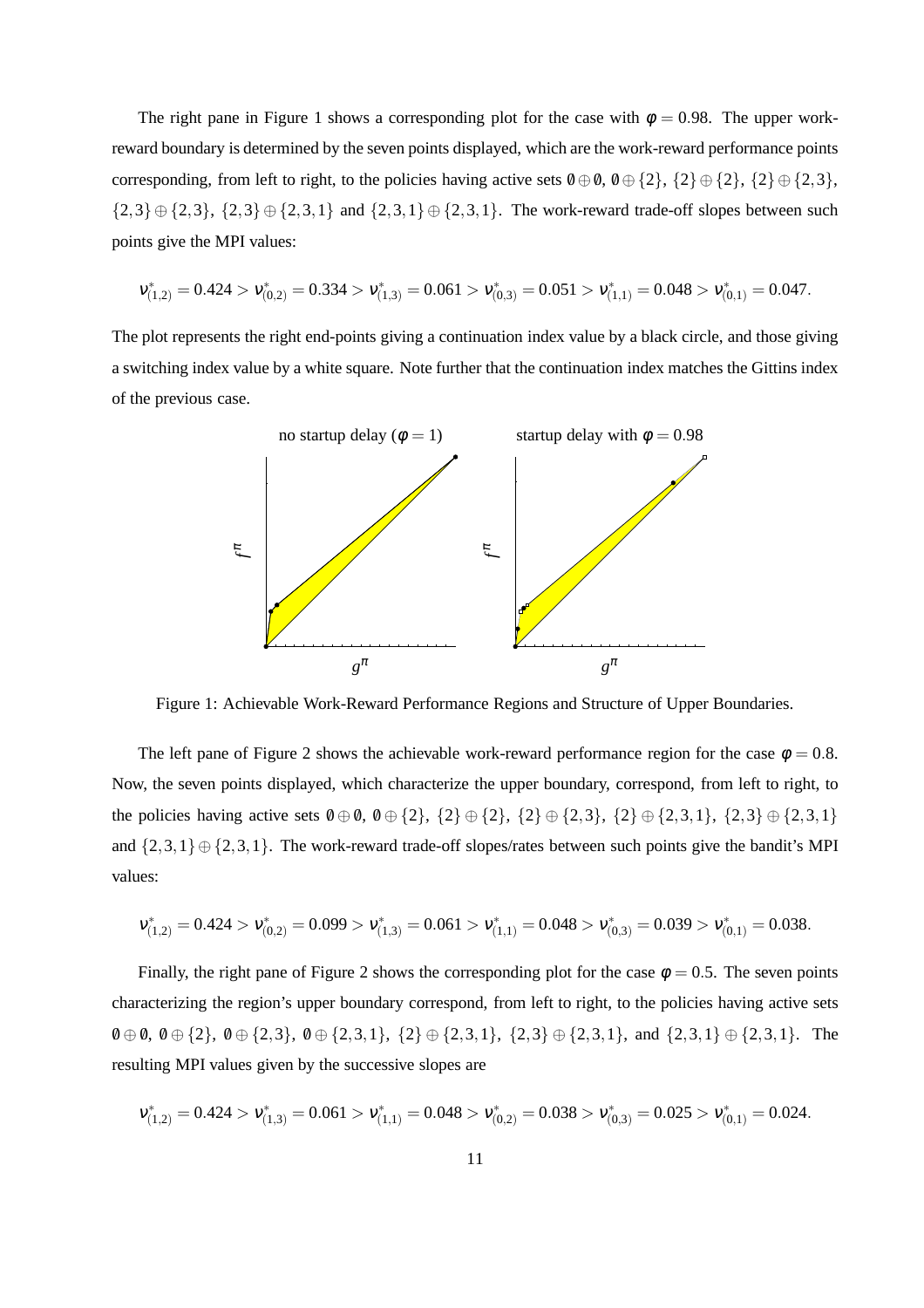Note that in each case the continuation index value  $v_{(1,i)}^*$  matches the Gittins index value  $v_i^*$ . Further, the successive active sets  $S_0 \oplus S_1$  characterizing the efficient frontiers belong in the active-set family  $\widehat{\mathscr{F}}$  in (10). Also, the continuation index value  $v_{(1,i)}^*$  is larger than the corresponding switching index value  $v_{(0,i)}^*$  value, consistently with (1).



Figure 2: Achievable Work-Reward Performance Regions and Structure of Upper Boundaries.

#### **3.3. LP-Indexability and Adaptive-Greedy Index Algorithm**

We next discuss the approach we will deploy to establish indexability and compute the MPI of the restless bandits of concern herein, based on showing that they are LP-indexable relative to  $\widehat{\mathscr{F}}$ , and using the adaptivegreedy index algorithm that is valid for such bandits.

Given an action  $a \in \{0,1\}$  and an active set  $S_0 \oplus S_1 \in \widehat{\mathscr{F}}$ , denote by  $\langle a, S_0 \oplus S_1 \rangle$  the policy that initially takes action *a* and adopts the  $S_0 \oplus S_1$ -*active policy* thereafter. Now, for an augmented state  $(a^-, i)$  and an active set  $S_0 \oplus S_1 \in \widehat{\mathscr{F}}$ , define the *marginal work measure* 

$$
w_{(a^-,i)}^{S_0 \oplus S_1} \triangleq g_{(a^-,i)}^{\langle 1,S_0 \oplus S_1 \rangle} - g_{(a^-,i)}^{\langle 0,S_0 \oplus S_1 \rangle}, \tag{11}
$$

along with the *marginal reward measure*

$$
r_{(a^-,i)}^{S_0 \oplus S_1} \triangleq f_{(a^-,i)}^{\langle 1, S_0 \oplus S_1 \rangle} - f_{(a^-,i)}^{\langle 0, S_0 \oplus S_1 \rangle},\tag{12}
$$

and, when  $w_{(a-i)}^{S_0 \oplus S_1}$  $\frac{S_0 \oplus S_1}{(a^-, i)} \neq 0$ , the *marginal productivity measure* 

$$
v_{(a^-,i)}^{S_0 \oplus S_1} \triangleq \frac{r_{(a^-,i)}^{S_0 \oplus S_1}}{w_{(a^-,i)}^{S_0 \oplus S_1}}.
$$
\n(13)

We will deploy the LP-indexability approach to indexation introduced in Niño-Mora (2007), which extends the earlier PCL-indexability approach introduced and developed in Niño-Mora (2001, 2002, 2006b).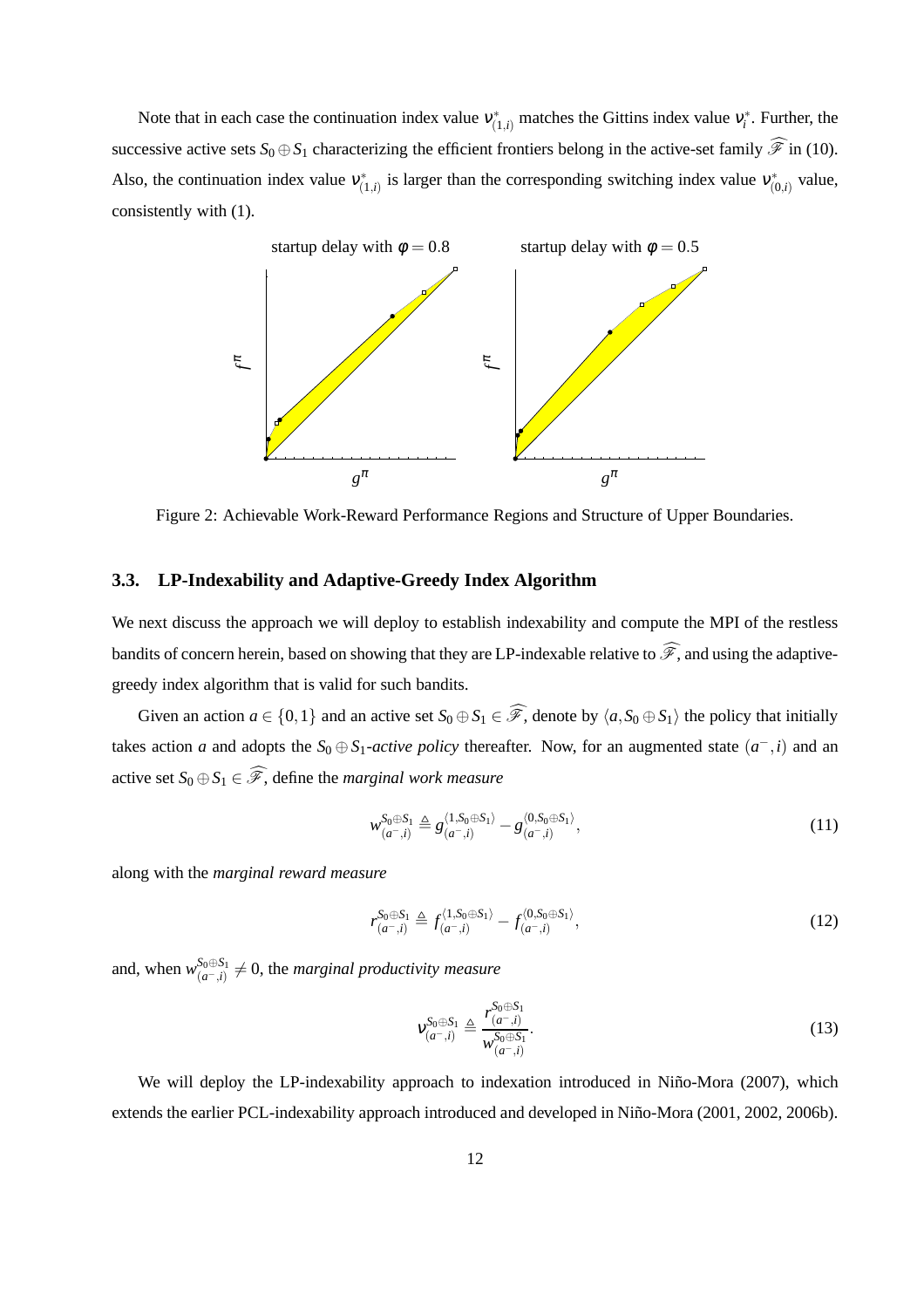For an active set  $\widehat{S} = S_0 \oplus S_1 \in \widehat{\mathscr{F}}$ , let

$$
\partial_{\widehat{\mathscr{F}}}^{\text{out}} \widehat{S} \triangleq \left\{ (a^-, i) \in \widehat{S}^c : \widehat{S} \cup \{ (a^-, i) \} \in \widehat{\mathscr{F}} \right\} = \left\{ (0, i) : i \in S_1 \setminus S_0 \right\} \cup \{ (1, i) : i \in S_1^c \},\tag{14}
$$

where  $\widehat{S}^c \triangleq \widehat{N} \setminus \widehat{S}$  and  $S_1^c \triangleq N \setminus S_1$ , be the *outer boundary of*  $\widehat{S}$  *relative to*  $\widehat{\mathscr{F}}$ ; and let

$$
\partial_{\widehat{\mathscr{F}}}^{\text{in}} \widehat{S} \triangleq \left\{ (a^-, i) \in \widehat{S} \colon \widehat{S} \setminus \{ (a^-, i) \} \in \widehat{\mathscr{F}} \right\} = \left\{ (1, i) \colon i \in S_1 \setminus S_0 \right\} \cup \left\{ (0, i) \colon i \in S_0 \right\} \tag{15}
$$

be the corresponding *inner boundary*. Note that the right-most identities in (14)–(15) follow from (10). Now, we require that *set system*  $(\widehat{N},\widehat{\mathscr{F}})$  be *monotonically connected*, which in the present setting means that:

- (i)  $\emptyset, \widehat{N} \in \widehat{\mathscr{F}}$ :
- (ii) for every  $\widehat{S}, \widehat{S}' \in \mathcal{F}$  with  $\widehat{S} \subset \widehat{S}'$  there exist  $(a, j) \in \partial_{\widehat{S}}^{\text{out}} \widehat{S}$  and  $(a', j') \in \partial_{\widehat{S}}^{\text{in}} \widehat{S}'$  such that  $\widehat{S} \subset \widehat{S} \cup \{(a, j)\} \subseteq$  $S'$  and  $S \subseteq S' \setminus \{(a', j')\} \subset S'$ ;
- (iii) for any  $\widehat{S}, \widehat{S} \in \widehat{\mathscr{F}}$  with  $\widehat{S} \neq \widehat{S}$ , it holds that  $\widehat{S} \cup \widehat{S} \in \widehat{\mathscr{F}}$ ,

As the reader can immediately verify, the  $\widehat{\mathscr{F}}$  defined in (10) satisfies indeed such conditions.

We will further write below

$$
\underline{r}^{\widehat{S}} \triangleq \max_{(a^-,j) \in \widehat{S}^c, w_{(a^-,j)}^{\widehat{S}}} r_{(a^-,j)}^{\widehat{S}} \quad \text{ and } \quad \overline{r}^{\widehat{S}} \triangleq \min_{(a^-,j) \in \widehat{S}, w_{(a^-,j)}^{\widehat{S}} = 0} r_{(a^-,j)}^{\widehat{S}},
$$

adopting the convention that the maximum (resp. minimum) over an empty set is  $-\infty$  (resp.  $+\infty$ ).

Now, we will say that the bandit is *LP-indexable* relative to  $\widehat{\mathscr{F}}$ , or *LP*( $\widehat{\mathscr{F}}$ )*-indexable*, if:

- (i)  $w_{(a^-,i)}^0, w_{(a^-,i)}^N \ge 0$  for  $(a^-,i) \in \hat{N}$ , and  $\underline{r}^0 \le 0 \le \overline{r}^N$ ;
- (ii) for each active set  $\widehat{S} \in \widehat{\mathscr{F}}$ ,  $w_{(a^-,\hat{i})}^S > 0$  for  $(a^-,\hat{i}) \in \partial_{\widehat{\mathscr{F}}}^{\text{in}} \widehat{S} \cup \partial_{\widehat{\mathscr{F}}}^{\text{out}} \widehat{S}$ ; and
- (iii) for every wage  $v \in \mathbb{R}$  there exists an optimal policy for (9) with active set  $\widehat{S} \in \widehat{\mathscr{F}}$ .

We will further refer to the *adaptive-greedy algorithmic scheme* AG<sub> $\hat{\mathscr{F}}$  shown in Table 1, where  $n \triangleq$ </sub> |*N*| denotes the number of bandit states in the original (nonrestless) formulation. The algorithm produces an output consisting of a string  $\{(a_k^-, i_k)\}_{k=1}^{2n}$  of distinct augmented states spanning  $\widehat{N}$ , with  $\widehat{S}^k$   $\triangleq$  $\{(a_1^-, i_1), \ldots, (a_k^-, i_k)\}\in \widehat{\mathscr{F}}$ , for  $1 \leq k \leq 2n$ , along with corresponding index values  $\{v_{(i)}^+, v_{(i)}^+ \}$  $\binom{k}{(a_k, i_k)}$ } $\binom{2n}{k=1}$ . Ties for picking the  $(a_k^-, i_k)$ 's are broken arbitrarily. We use the term *algorithmic scheme* as it is not yet specified how to compute the required marginal productivity rates.

We will later invoke the following key result, introduced in (Niño-Mora, 2007, Th. 5.4), which refers to a generic restless bandit and active-set family *F*.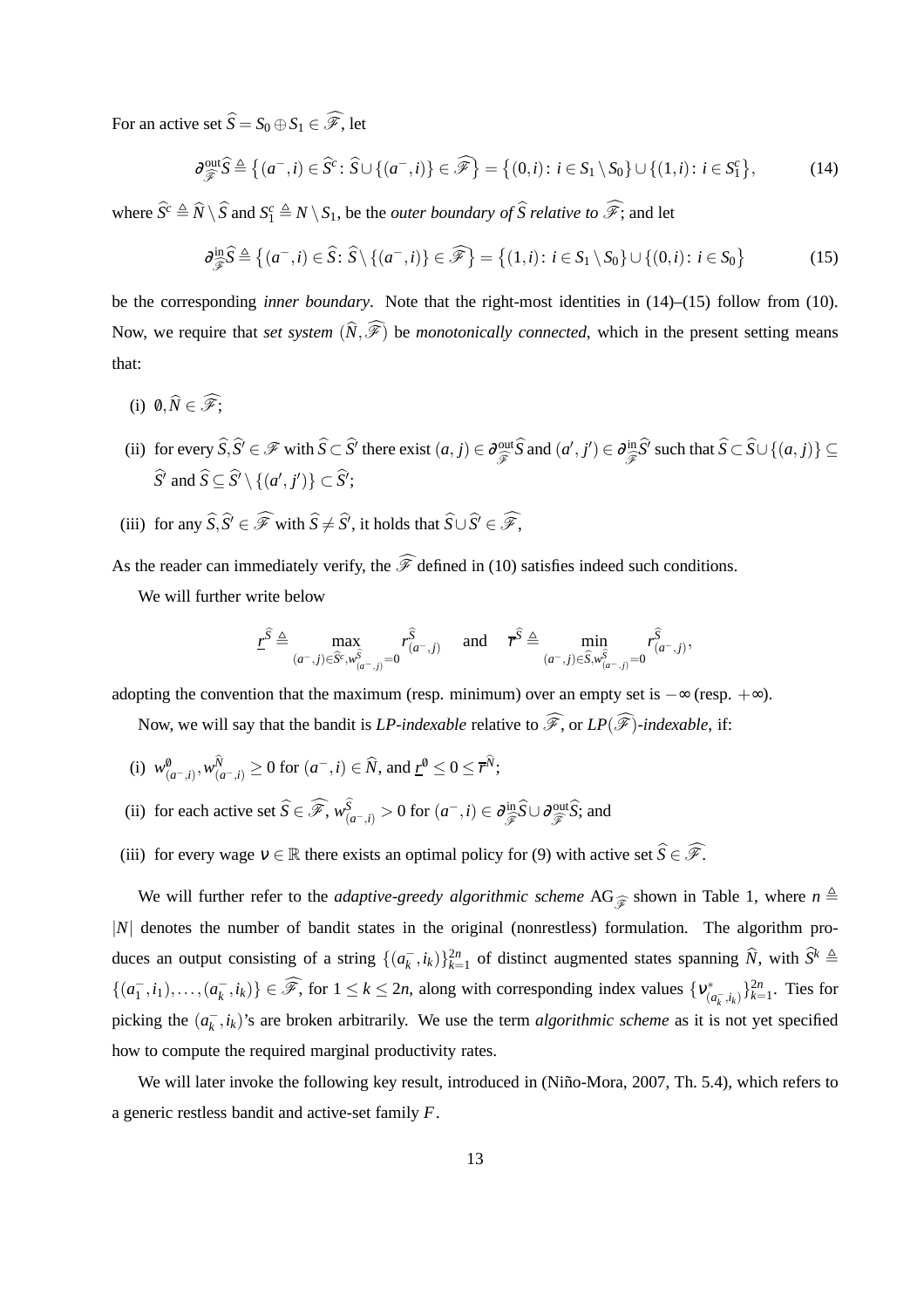Table 1: Version 1 of Adaptive-Greedy Algorithmic Scheme AG $\widehat{\mathcal{F}}$ .

**ALGORITHM** AG<sub>F</sub>: **Output:**  $\{(a_k^-, i_k), v_{(i)}^*\}$  $\left\{\begin{matrix}k \\ (a_k^-, i_k)\end{matrix}\right\}_{k=1}^{2n}$  $S^0 := \emptyset \oplus \emptyset$ **for**  $k := 1$  **to**  $2n$  **do pick**  $(a_k^-, i_k) \in \arg \max_{\mathbf{\hat{S}} \in \mathbb{R}^n} \{ V_{(a^-,i)}^{\mathbf{\hat{S}}^{k-1}} : (a^-, i) \in \partial_{\widehat{\mathcal{F}}}^{\text{out}} \widehat{S}^{k-1} \}$ ν ∗  $\hat{y}^{\ast}_{(a^{-}_{k}, i_{k})} := \nu_{(a^{-}_{k}, i_{k})}^{\widetilde{S}^{k-1}}; \ \ \widehat{S}^{k} := \widehat{S}^{k-1} \cup \{(a^{-}_{k}, i_{k})\}$ **end** { for }

Table 2: Version 2 of Algorithmic Scheme AG $\widehat{\mathcal{F}}$ .

**ALGORITHM** AG<sub>F</sub>: **Output:**  $\{(0, i_0^{k_0}), v_{(0)}^*\}$  $(0, i_0^{k_0})$  $\}_{k_0=1}^n$ ,  $\{(1,i_1^{k_1}),v_{(1)}^*$  $(1,i_1^{k_1})$  $\}^{n}_{k_{1}=1}$  $S_0^0 := \emptyset; \ \ S_1^0 := \emptyset; \ \ k_0 := 1; \ \ k_1 := 1$ **while**  $k_0 + k_1 \leq 2n + 1$  **do if**  $k_1 \le n$  **pick**  $j_1^{\max} \in \argmax \left\{ v_{(1,j)}^{(k_0-1,k_1-1)} \right\}$  $\{a_{(1,j)}^{(k_0-1,k_1-1)}: j \in N \setminus S_1^{k_1-1}\}$ **if**  $k_0 < k_1$  **pick**  $j_0^{\text{max}} \in \argmax \left\{ v_{(0,j)}^{(k_0-1,k_1-1)} \right\}$  $j \in S_1^{k_1-1} \setminus S_0^{k_0-1}$ **if**  $k_1 = n + 1$  **or**  $\{k_0 < k_1 \le n \text{ and } v_{(1, j^{\max})}^{(k_0 - 1, k_1 - 1)}\}$  $\frac{1}{1} \left( \begin{smallmatrix} (k_0-1, k_1-1) \ (1, j_1^{\max}) \end{smallmatrix} \right) < \mathcal{V}^{(k_0-1, k_1-1)}_{(0, j_0^{\max})}$  $\binom{(k_0-1,k_1-1)}{(0,j_0^{\max})}$  $i_0^{k_0} := j_0^{\max}; \;\; \mathsf{v}_{\text{\tiny (1)}}^*$  $\begin{aligned} \mathcal{C}^{*}_{(0,i_{1}^{k_{0}})}:=\mathcal{V}_{(0,i_{1}^{k_{0}})}^{(k_{0}-1,k_{1}-1)} \end{aligned}$  $(S_{(0, t_1^{k_0})}^{(k_0-1, k_1-1)}; S_0^{k_0} := S_0^{k_0-1} \cup \{t_0^{k_0}\}; k_0 := k_0+1$ **else**  $i_1^{k_1} := j_1^{\max}; \;\; \mathbf{v}_{\alpha}^*$  $\begin{aligned} \mathcal{C}^*_{(1,i_1^{k_1})}:=\mathcal{V}_{(1,i_1^{k_1})}^{(k_0-1,k_1-1)} \end{aligned}$  $(S_{(1, k_1-1)}^{(k_0-1, k_1-1)}; S_1^{k_1} := S_1^{k_1-1} \cup \{i_1^{k_1}\}; k_1 := k_1+1$ **end** { if } **end** { while }

#### **Theorem 3.2** An  $LP(\mathcal{F})$ *-indexable bandit is indexable and algorithm* AG<sub> $\mathcal{F}$  computes its MPI.</sub>

Using the definition of  $\widehat{\mathscr{F}}$  in (10) yields the more explicit *Version 2* of the algorithm shown in Table 2, where the output is decoupled. We use in this and later versions a more algorithm-like notation, writing, e.g.,  $v_{(0,j)}^{S_0^{k_0-1} \oplus S_1^{k_1-1}}$  as  $v_{(0,j)}^{(k_0-1,k_1-1)}$  $(0, j)$ <br> $(0, j)$ . Notice that the active sets constructed in both versions are related by  $\widehat{S}^{k-1} \triangleq S_0^{k_0-1} \oplus S_1^{k_1-1}$ , with  $k = k_0 + k_1 - 1$  and  $k_0 \le k_1$ . Version 2 draws on the fact that, at each step, the algorithm augments the current active set by a state that can be of the form  $(1,i)$  or  $(0,i)$ . Sets  $S_0^{k_0}$  and  $S_1^{k_1}$ in the algorithm are  $S_0^{k_0} = \{i_0^1, \ldots, i_0^{k_0}\}$  and  $S_1^{k_1} = \{i_1^1, \ldots, i_1^{k_1}\}$ , and satisfy that  $S_0^{k_0} \subset S_1^{k_1}$ , for  $1 \le k_0 < k_1 \le n$ , consistently with (10).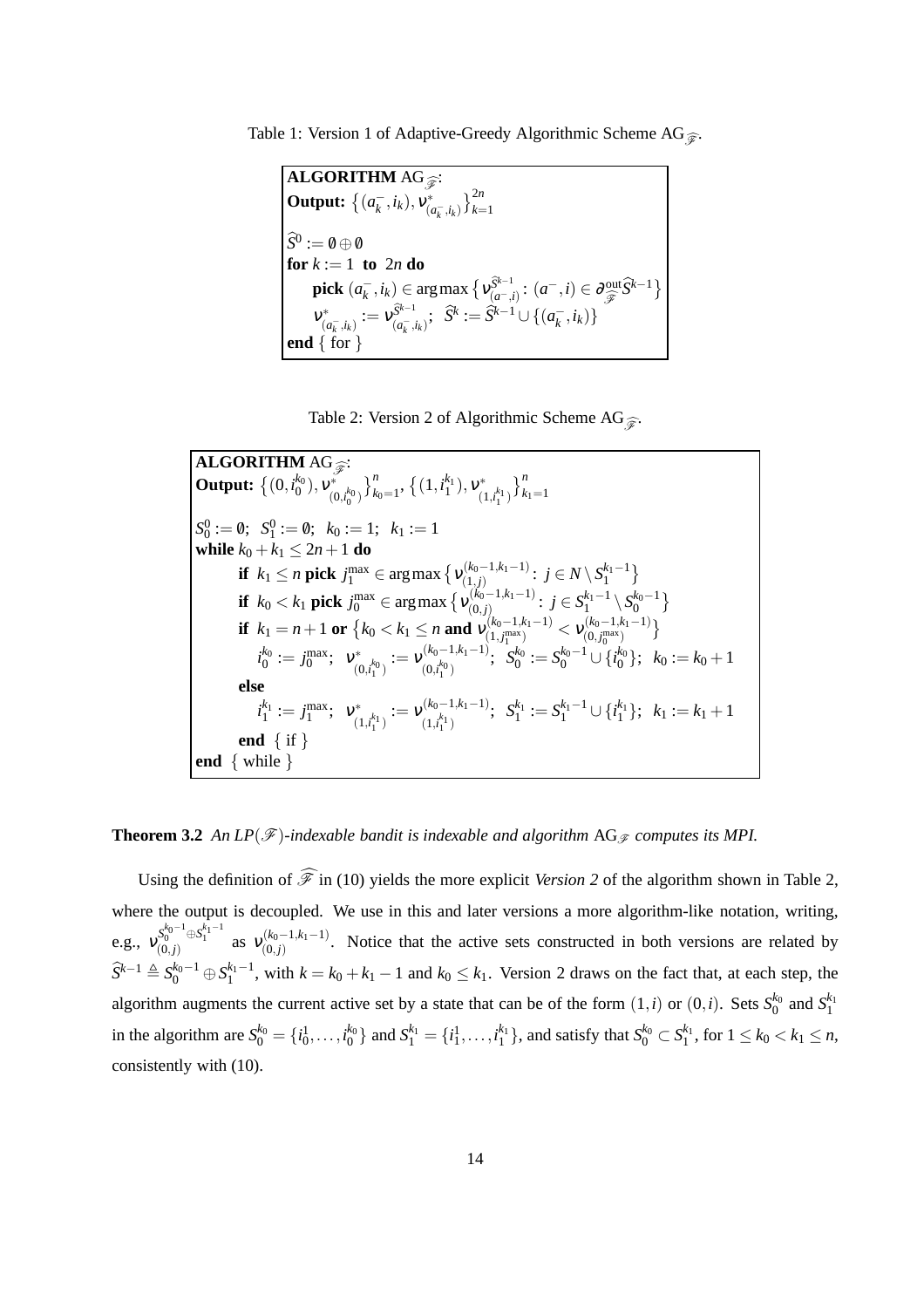# **3.4.** Optimality of Hysteretic  $\widehat{\mathscr{F}}$ -Policies

We proceed to show that  $PCL(\widehat{\mathscr{F}})$ -indexability condition (ii) above holds for the model of concern, namely that  $\widehat{\mathscr{F}}$ -policies, i.e., those with active sets  $\widehat{S} \in \widehat{\mathscr{F}}$ , solve (9). For such a purpose we will use the *Bellman equations* characterizing the value function  $\vartheta^*_{(a^-,i)}(v)$  for (9) starting at  $(a^-,i)$ :

$$
\vartheta_{(1,i)}^*(v) = \max \left\{ \beta \vartheta_{(0,i)}^*(v), R_i - v + \beta \sum_{j \in N} p_{ij} \vartheta_{(1,j)}^*(v) \right\}
$$
  

$$
\vartheta_{(0,i)}^*(v) = \max \left\{ \beta \vartheta_{(0,i)}^*(v), -c_i - \frac{1 - \phi_i}{1 - \beta} v + \phi_i \{R_i - v + \beta \sum_{j \in N} p_{ij} \vartheta_{(1,j)}^*(v) \} \right\}.
$$
  
(16)

**Proposition 3.3** *For every wage*  $v \in \mathbb{R}$  *there exists an optimal active set*  $\widehat{S} \in \widehat{\mathscr{F}}$  *for (9), i.e., if it is optimal to rest the bandit in state*  $(1,i)$  *then it is optimal to rest it in*  $(0,i)$ *.* 

*Proof.* Fix  $v$ . Formulate the assumption that it is optimal to rest the bandit in  $(1,i)$  as

$$
\beta \,\vartheta_{(0,i)}^*(v) \ge R_i - v + \beta \sum_{j \in N} p_{ij} \,\vartheta_{(1,j)}^*(v). \tag{17}
$$

We want to show that this implies that it is optimal to rest it in state  $(0, i)$ , i.e.,

$$
\beta \vartheta_{(0,i)}^*(v) \geq -c_i - \frac{1-\phi_i}{1-\beta}v + \phi_i \big\{ R_i - v + \beta \sum_{j \in N} p_{ij} \vartheta_{(1,j)}^*(v) \big\}.
$$

Suppose first that  $v < 0$ . In such a case, it suffices to draw on classic bandit theory, noting that once the bandit is active it is optimal to keep it active in states *i* for which  $v \le v_i^*$ , where  $v_i^*$  is the bandit's Gittins index. Now, Assumption 3.1(ii) ensures that  $v_i^* \geq 0$  for every state *i*, and hence it will never be optimal to rest the bandit, once engaged, if  $v < 0$ .

Consider now the case  $v \ge 0$ . In such case, we have the inequalities

$$
\beta \vartheta_{(0,i)}^*(v) \geq R_i - v + \beta \sum_{j \in N} p_{ij} \vartheta_{(1,j)}^*(v) \geq -c_i - \frac{1 - \phi_i}{1 - \beta} v + \phi_i \big\{ R_i - v + \beta \sum_{j \in N} p_{ij} \vartheta_{(1,j)}^*(v) \big\},\,
$$

where the second inequality follows immediately by reformulating it as

$$
(1 - \phi_i) \{ R_i + \beta \sum_{j \in N} p_{ij} \vartheta_{(1,j)}^*(v) \} \geq -c_i - \beta \frac{1 - \phi}{1 - \beta} v,
$$

and noting that Assumption 3.1(ii) ensures that the left-hand side in the latter inequality is nonnegative, whereas Assumption 3.1(i) and  $v \ge 0$  ensure that its right-hand side is nonpositive.

Note that Proposition 3.3 establishes  $LP(\widehat{\mathscr{F}}_T)$ -indexability condition (iii) above. In order to further establish the remaining conditions (i, ii) and to simplify the index algorithm we will have to draw on the work-reward analysis carried out in the next section.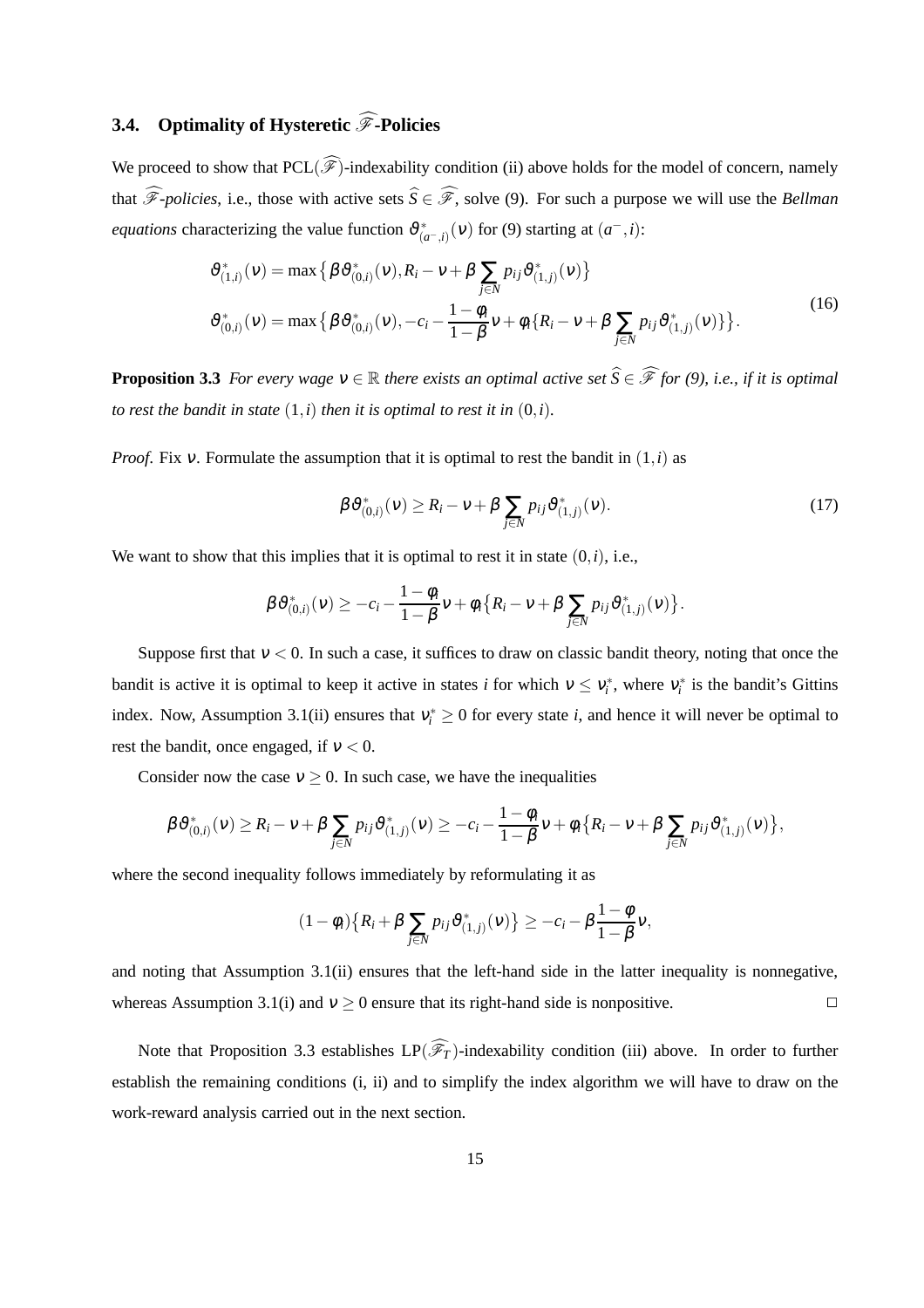## **4. Work-Reward Analysis and LP-Indexability Proof**

We set out in this section to carry out a work-reward analysis of a single bandit with startup penalties as above, in its semi-Markov restless bandit reformulation, and to establish its LP-indexability.

#### **4.1. Work and Marginal Work Measures**

We start by addressing calculation of work and marginal work measures  $g_{(a-i)}^{S_0 \oplus S_1}$  $\int_{(a^-,i)}^{S_0 \oplus S_1}$  and  $w_{(a^-,i)}^{S_0 \oplus S_1}$  $\int_{(a^-,i)}^{0.0}$  We will show that they are closely related to their counterparts  $g_i^S$  and  $w_i^S$  for the underlying nonrestless bandit, where stationary deterministic policies are represented by their active sets  $S \subseteq N$ .

For each  $S \subseteq N$ , work measures  $g_i^S$  are characterized by the evaluation equations

$$
g_i^S = \begin{cases} 1 + \beta \sum_{j \in S} p_{ij} g_j^S & \text{if } i \in S \\ 0 & \text{otherwise.} \end{cases}
$$
 (18)

Notice that the solution to (18) is unique, since matrix  $I_s - \beta P_{SS}$  is invertible, as  $P_{SS}$  is a substochastic matrix and  $0 < \beta < 1$ , where  $I_S$  is the identity matrix indexed by *S* and  $P_{SS} \triangleq (p_{ij})_{i,j \in S}$ .

Further, the marginal work measure  $w_i^S$  is evaluated by

$$
w_i^S \triangleq g_i^{\langle 1, S \rangle} - g_i^{\langle 0, S \rangle} = 1 + \beta \sum_{j \in N} p_{ij} g_j^S - \beta g_i^S = \begin{cases} (1 - \beta) g_i^S & \text{if } i \in S \\ 1 + \beta \sum_{j \in S} p_{ij} g_j^S & \text{otherwise.} \end{cases}
$$
(19)

Notice that (18) and (19) imply that

$$
w_i^S > 0, \quad i \in N. \tag{20}
$$

We now return to the bandit's semi-Markov restless reformulation. The following result gives the evaluation equations for work measure  $g_{(a-i)}^{S_0 \oplus S_1}$  $S_0 \oplus S_1 \atop (a^-,i)$ , for a given active set  $S_0 \oplus S_1 \in \widehat{\mathscr{F}}$ .

**Lemma 4.1**

$$
g_{(0,i)}^{S_0 \oplus S_1} = \begin{cases} \frac{1 - \phi_i}{1 - \beta} + \phi_i g_{(1,i)}^{S_0 \oplus S_1} & \text{if } i \in S_0 \\ 0 & \text{otherwise} \end{cases} \quad \text{and} \quad g_{(1,i)}^{S_0 \oplus S_1} = \begin{cases} 1 + \beta \sum_{j \in N} p_{ij} g_{(1,j)}^{S_0 \oplus S_1} & \text{if } i \in S_1 \\ 0 & \text{otherwise.} \end{cases}
$$

The next result represents work measure  $g_{(a-i)}^{S_0 \oplus S_1}$  $\int_{(a^-,\,i)}^{S_0 \oplus S_1}$  in terms of the  $g_i^S$ 's.

**Lemma 4.2** *For*  $S_0 \oplus S_1 \in \widehat{\mathcal{F}}$ :

(a)  $g_{(a^-,i)}^{S_0 \oplus S_1} = g_i^{S_1} = 0$ , for  $a^- \in \{0,1\}$ ,  $i \in S_1^c$ .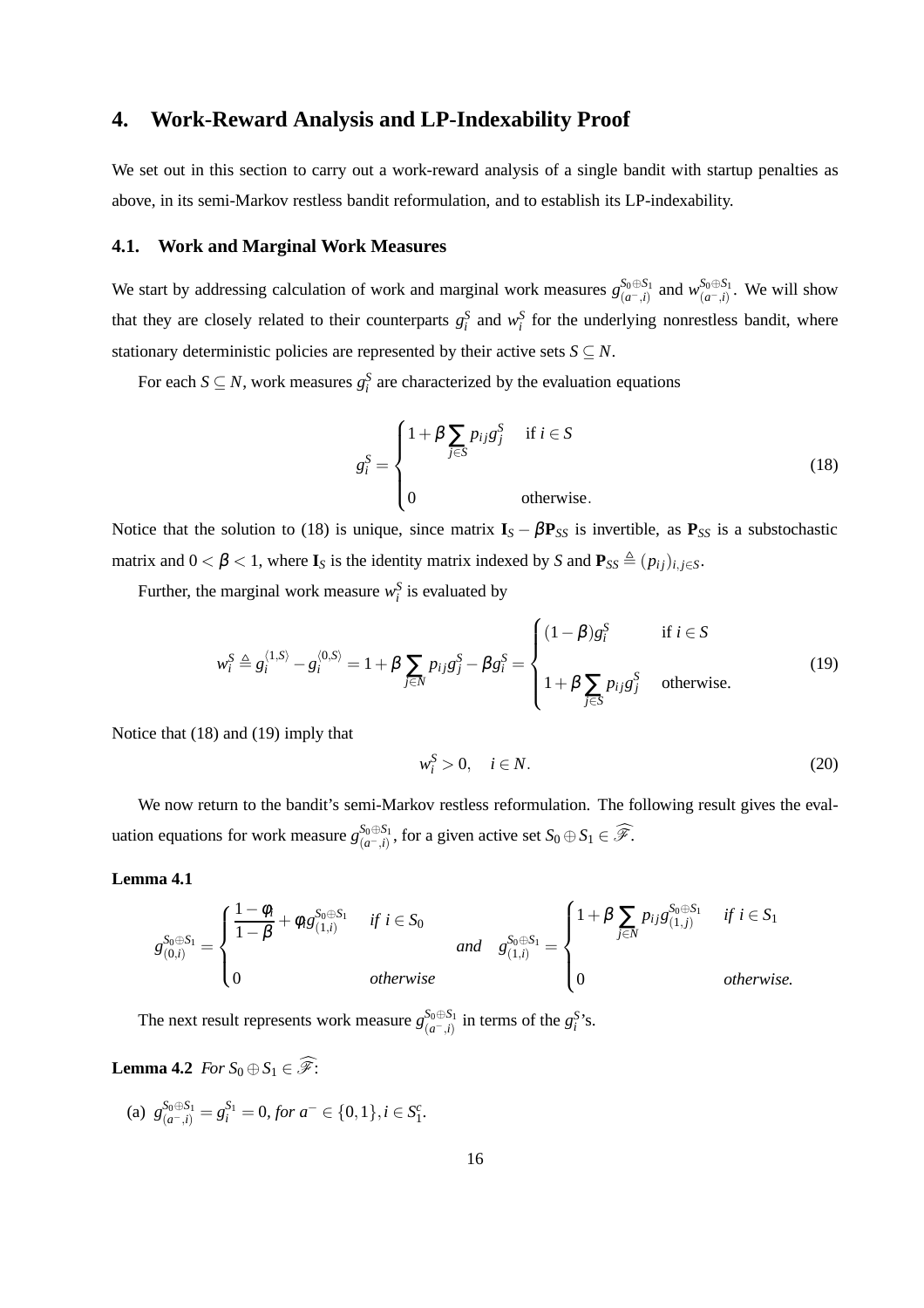\n- (b) 
$$
g_{(1,i)}^{S_0 \oplus S_1} = g_i^{S_1}
$$
, for  $i \in S_1$ .
\n- (c)  $g_{(0,i)}^{S_0 \oplus S_1} = (1 - \phi_i)/(1 - \beta) + \phi_i g_i^{S_1}$ , for  $i \in S_0$ .
\n- (d)  $g_{(0,i)}^{S_0 \oplus S_1} = 0$ , for  $i \in S_1 \setminus S_0$ .
\n

*Proof.* (a) This part follows immediately from the definition of policy  $S_0 \oplus S_1$ .

(b) For  $i \in S_1$ , we can write

$$
g_{(1,i)}^{S_0 \oplus S_1} = 1 + \beta \sum_{j \in S_1} p_{ij} g_{(1,j)}^{S_0 \oplus S_1} + \beta \sum_{j \in S_1^c} p_{ij} g_{(1,j)}^{S_0 \oplus S_1} = 1 + \beta \sum_{j \in S_1} p_{ij} g_{(1,j)}^{S_0 \oplus S_1},
$$

where we have used Lemma 4.1 and part (a). Hence, the  $g_{(1,i)}^{S_0 \oplus S_1}$  $\sum_{(1,i)}^{30\oplus 31}$ 's satisfy the evaluation equations in (18) characterizing the  $g_i^{S_1}$ 's, for  $i \in S_1$ , which yields the result.

(c) We have, for  $i \in S_0$ , that

$$
g_{(0,i)}^{S_0 \oplus S_1} = \frac{1 - \phi_i}{1 - \beta} + \phi_i g_{(1,i)}^{S_0 \oplus S_1} = \frac{1 - \phi_i}{1 - \beta} + \phi_i g_i^{S_1},
$$

where we have used Lemma 4.1, the relation  $S_0 \subseteq S_1$  and parts (a, b).

(d) This part follows immediately from the definition of policy  $S_0 \oplus S_1$ .

Regarding  $w_{(q-i)}^{S_0 \oplus S_1}$  $\int_{a^{-1}}^{a_0} a^{-1}$ , we readily obtain from (11) and Lemma 4.1 that

$$
w_{(1,i)}^{S_0 \oplus S_1} = 1 + \beta \sum_{j \in N} p_{ij} g_{(1,j)}^{S_0 \oplus S_1} - \beta g_{(0,i)}^{S_0 \oplus S_1}
$$
  

$$
w_{(0,i)}^{S_0 \oplus S_1} = \frac{1 - \phi_i}{1 - \beta} + \phi_i \{ 1 + \beta \sum_{j \in N} p_{ij} g_{(1,j)}^{S_0 \oplus S_1} \} - \beta g_{(0,i)}^{S_0 \oplus S_1}.
$$

$$
(21)
$$

The following result represents marginal workloads  $w_{(a=1)}^{S_0 \oplus S_1}$  $\int_{(a^-, i)}^{S_0 \oplus S_1}$  in terms of the *w*<sup>S</sup>'s.

**Lemma 4.3** *For*  $a^-$  ∈ {0, 1},  $S_0 \oplus S_1$  ∈  $\widehat{\mathscr{F}}$ :

(a) 
$$
w_{(1,i)}^{S_0 \oplus S_1} = w_i^{S_1}
$$
, for  $i \in S_1^c$ .  
\n(b)  $w_{(0,i)}^{S_0 \oplus S_1} = \frac{1 - \phi_i}{1 - \beta} + w_i^{S_1}$ , for  $i \in S_1^c$ .  
\n(c)  $w_{(1,i)}^{S_0 \oplus S_1} = \frac{1 - \beta \phi_i}{1 - \beta} \{w_i^{S_1} - \beta \frac{1 - \phi_i}{1 - \beta \phi_i}\}$ , for  $i \in S_0$ .  
\n(d)  $w_{(0,i)}^{S_0 \oplus S_1} = 1 - \phi_i + \phi_i w_i^{S_1}$ , for  $i \in S_0$ .

(e) 
$$
w_{(1,i)}^{S_0 \oplus S_1} = \frac{w_i^{S_1}}{1-\beta}
$$
, for  $i \in S_1 \setminus S_0$ .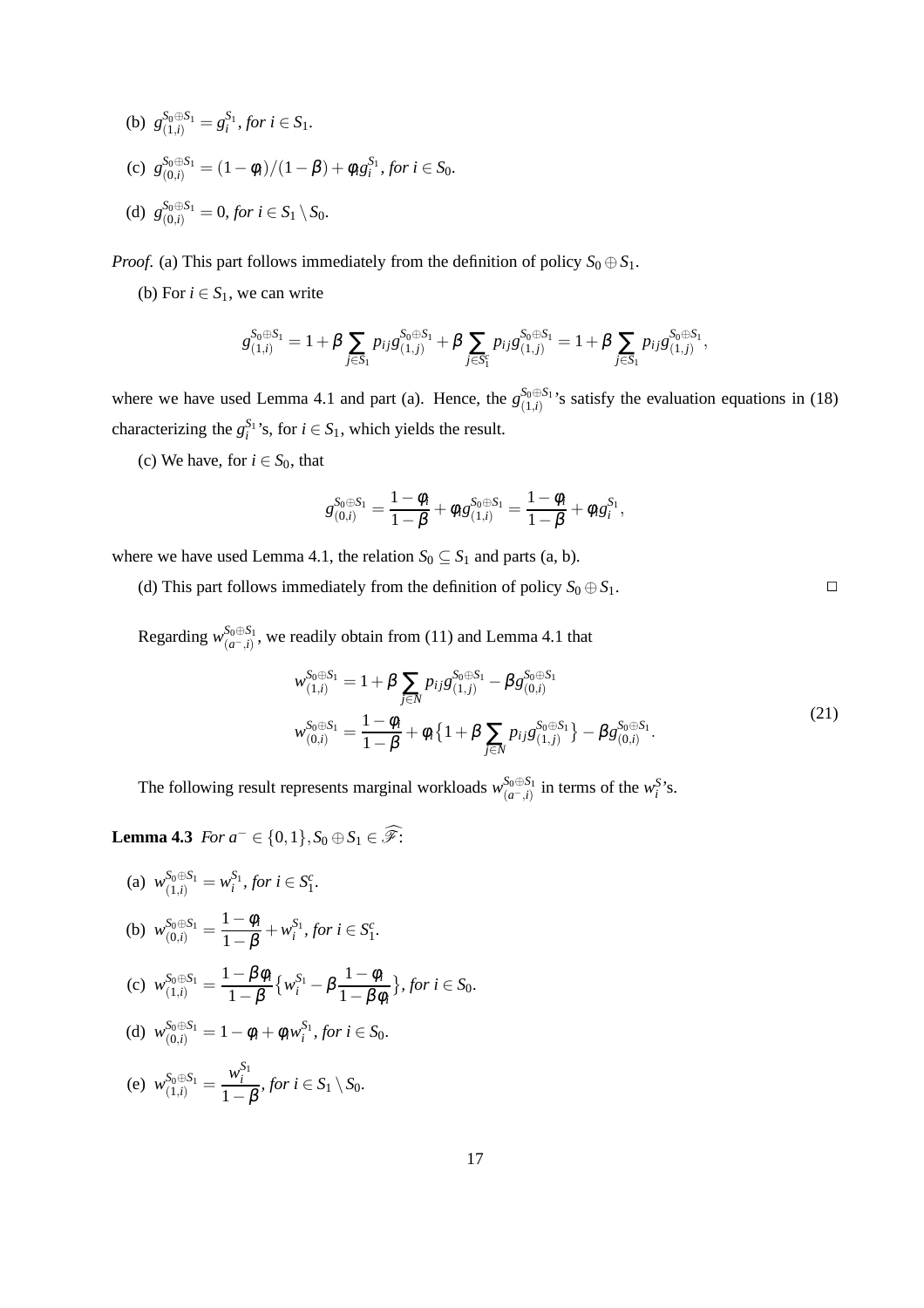(f) 
$$
w_{(0,i)}^{S_0 \oplus S_1} = \frac{1 - \phi_i}{1 - \beta} + \frac{\phi_i}{1 - \beta} w_i^{S_1}, \text{ for } i \in S_1 \setminus S_0.
$$

*Proof.* (a) We can write, for  $i \in S_1^c$ ,

$$
w_{(1,i)}^{S_0 \oplus S_1} = 1 + \beta \sum_{j \in N} p_{ij} g_{(1,j)}^{S_0 \oplus S_1} - \beta g_{(0,i)}^{S_0 \oplus S_1} = 1 + \beta \sum_{j \in S_1} p_{ij} g_j^{S_1} = w_i^{S_1},
$$

where we have used  $(21)$ , Lemma 4.2 $(a, b)$ , and  $(19)$ .

(b) We have, for  $i \in S_1^c$ ,

$$
w_{(0,i)}^{S_0 \oplus S_1} = \frac{1 - \phi_i}{1 - \beta} + \phi_i \{ 1 + \beta \sum_{j \in N} p_{ij} g_{(1,j)}^{S_0 \oplus S_1} \} - \beta g_{(0,j)}^{S_0 \oplus S_1}
$$
  
= 
$$
\frac{1 - \phi_i}{1 - \beta} + \phi_i \{ 1 + \beta \sum_{j \in S_1} p_{ij} g_j^{S_1} \} = \frac{1 - \phi_i}{1 - \beta} + \phi_i w_i^{S_1},
$$

where we have used  $(21)$ , Lemma 4.2 $(a, b)$ , and  $(19)$ .

(c) We can write, for  $i \in S_0$ ,

$$
w_{(1,i)}^{S_0 \oplus S_1} = g_{(1,i)}^{S_0 \oplus S_1} - \beta g_{(0,i)}^{S_0 \oplus S_1} = g_i^{S_1} - \beta \left\{ \frac{1 - \phi_i}{1 - \beta} + \phi_i g_i^{S_1} \right\}
$$
  
= 
$$
(1 - \beta \phi_i) g_i^{S_1} - \beta \frac{1 - \phi_i}{1 - \beta} = \frac{1 - \beta \phi_i}{1 - \beta} \left\{ w_i^{S_1} - \beta \frac{1 - \phi_i}{1 - \beta \phi_i} \right\},
$$

where we have used (21),  $S_0 \subseteq S_1$ , Lemma 4.1, Lemma 4.2(b, c), and (19).

(d) We have, for  $i \in S_0$ ,

$$
w_{(0,i)}^{S_0 \oplus S_1} = \frac{1 - \phi_i}{1 - \beta} + \phi_i g_{(1,i)}^{S_0 \oplus S_1} - \beta g_{(0,i)}^{S_0 \oplus S_1} = \frac{1 - \phi_i}{1 - \beta} + \phi_i g_i^{S_1} - \beta \left\{ \frac{1 - \phi_i}{1 - \beta} + \phi_i g_i^{S_1} \right\}
$$
  
=  $1 - \phi_i + \phi_i (1 - \beta) g_i^{S_1} = 1 - \phi_i + \phi_i w_i^{S_1},$ 

where we have used Lemma 4.1,  $S_0 \subseteq S_1$ , Lemma 4.2(b, c), and (19).

(e) We can write, for  $i \in S_1 \setminus S_0$ ,

$$
w_{(1,i)}^{S_0 \oplus S_1} = g_{(1,i)}^{S_0 \oplus S_1} - \beta g_{(0,i)}^{S_0 \oplus S_1} = g_i^{S_1} = \frac{w_i^{S_1}}{1 - \beta},
$$

where we have used  $(21)$ , Lemma 4.1, Lemma 4.2 $(d)$ , and  $(19)$ .

(f) We can write, for  $i \in S_1 \setminus S_0$ ,

$$
w_{(0,i)}^{S_0 \oplus S_1} = \frac{1 - \phi_i}{1 - \beta} + \phi_i g_{(1,i)}^{S_0 \oplus S_1} = \frac{1 - \phi_i}{1 - \beta} + \phi_i g_i^{S_1} = \frac{1 - \phi_i}{1 - \beta} + \frac{\phi_i}{1 - \beta} w_i^{S_1},
$$

where we have used (21), Lemma 4.1, Lemma 4.2(b), and (19).  $\Box$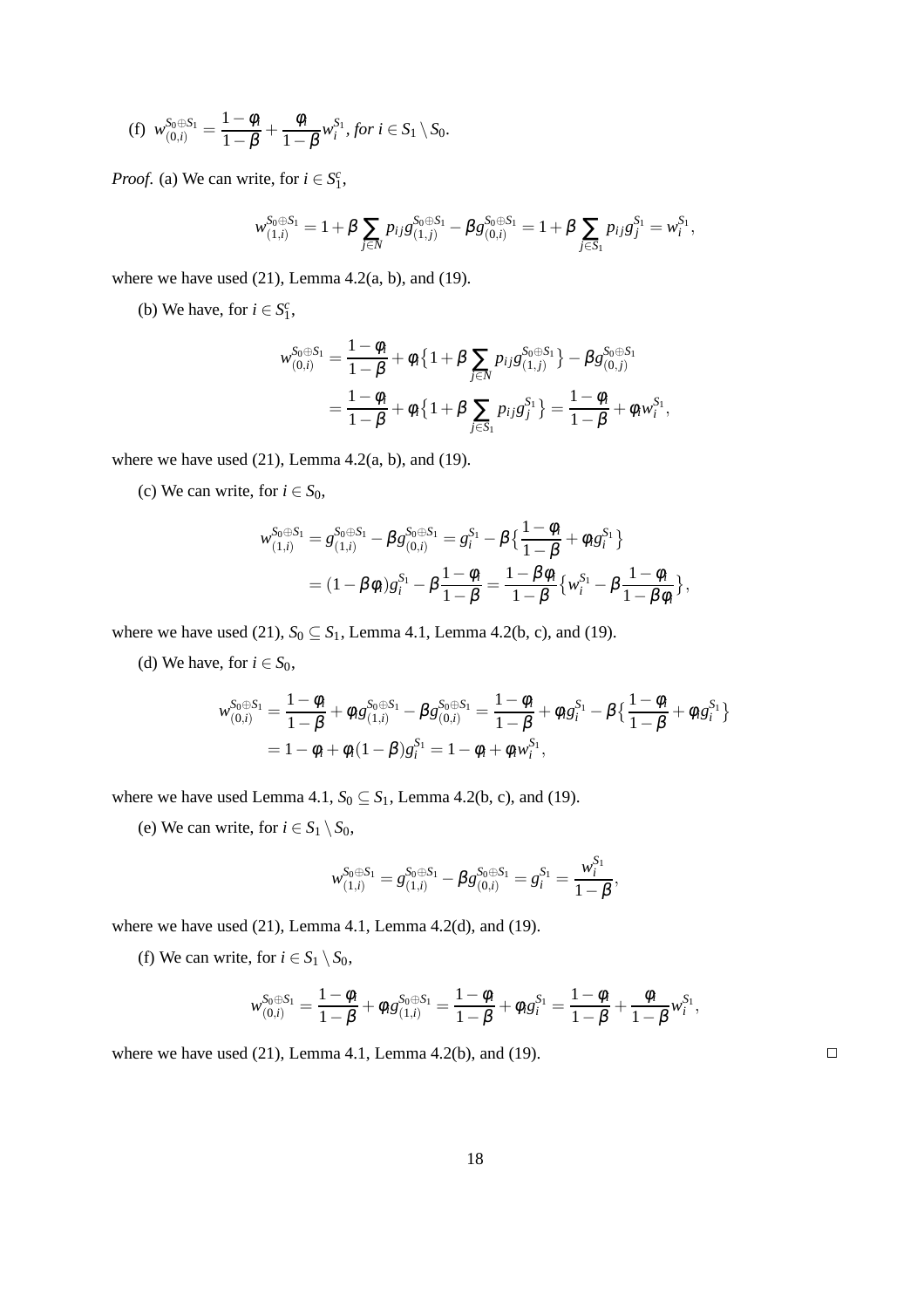Note that, at this point in the corresponding analysis in Niño-Mora (2006c) — for the no startup delay case  $\phi_i \equiv 1$  — we could immediately establish positivity of marginal workloads, i.e.,  $w^S_{(a^-,i)} > 0$ , for  $(a^-,i) \in$  $\widehat{N},\widehat{S}\in\widehat{\mathscr{F}}$ , which is a prerequisite for PCL-indexability. In the present setting, however, it is clear from Lemma 4.3(c) that  $w_{(1,i)}^{S_0 \oplus S_1}$  $S_0 \oplus S_1$ , for  $i \in S_0$ , can become negative if  $w_i^{S_1} < \beta$  and  $\phi_i$  is close enough to zero. This is why we cannot use here the same argument in that paper to establish indexability, and use instead the more powerful LP-indexability conditions.

#### **4.2. Reward and Marginal Reward Measures**

We continue by addressing calculation of required reward and marginal reward measures  $f_{(a-1)}^{\delta_0 \oplus S_1}$ *s*<sup>5</sup><sub>0</sub>⊕*S*<sub>1</sub></sub> and *r*<sup>*S*<sub>0</sub>⊕*S*<sub>1</sub></sup> (*a*<sup>−</sup>,*i*)</sub> (*a*−,*i*) . Again, we will show that they are closely related to their counterparts  $f_i^S$  and  $r_i^S$  for the underlying nonrestless bandit wit no startup costs.

For each active set  $S \subseteq N$ , the reward measure  $f_i^S$  is characterized by the evaluation equations

$$
f_i^S = \begin{cases} R_i + \beta \sum_{j \in S} p_{ij} f_j^S & \text{if } i \in S \\ 0 & \text{otherwise,} \end{cases}
$$
 (22)

while the marginal reward measure  $r_i^S$  is given by

$$
r_i^S \triangleq f_i^{\langle 1, S \rangle} - f_i^{\langle 0, S \rangle} = R_i + \beta \sum_{j \in S} p_{ij} f_j^S - \beta f_i^S = \begin{cases} (1 - \beta) f_i^S & \text{if } i \in S \\ R_i + \beta \sum_{j \in S} p_{ij} f_j^S & \text{otherwise.} \end{cases}
$$
(23)

Returning to the semi-Markov restless formulation, the next result gives the evaluation equations for reward measures  $f_{(a-i)}^{\mathcal{S}_0 \oplus \mathcal{S}_1}$  $S_0 \oplus S_1$ , for a given active set  $S_0 \oplus S_1 \in \widehat{\mathscr{F}}$ .

#### **Lemma 4.4**

$$
f_{(a^-,i)}^{S_0 \oplus S_1} = \begin{cases} R_i + \beta \sum_{j \in N} p_{ij} f_{(1,j)}^{S_0 \oplus S_1} & \text{if } a^=1, i \in S_1 \\ -c_i + \phi_i \{ R_i + \beta \sum_{j \in N} p_{ij} f_{(1,j)}^{S_0 \oplus S_1} \} & \text{if } a^=0, i \in S_0 \\ \beta f_{(0,i)}^{S_0 \oplus S_1} & \text{otherwise.} \end{cases}
$$

The next result represents reward measure  $f_{(a-i)}^{\mathcal{S}_0 \oplus \mathcal{S}_1}$  $\int_{(a^-, i)}^{S_0 \oplus S_1}$  in terms of the  $f_i^{S}$ 's.

**Lemma 4.5** *For*  $S_0 \oplus S_1 \in \widehat{\mathscr{F}}$ :

(a)  $f_{(a^-,i)}^{S_0 \oplus S_1} = 0 = f_i^{S_1}, \text{ for } a^- \in \{0,1\}, i \in S_1^c.$ (b)  $f_{(1,i)}^{S_0 \oplus S_1} = f_i^{S_1}$ , for  $i \in S_1$ .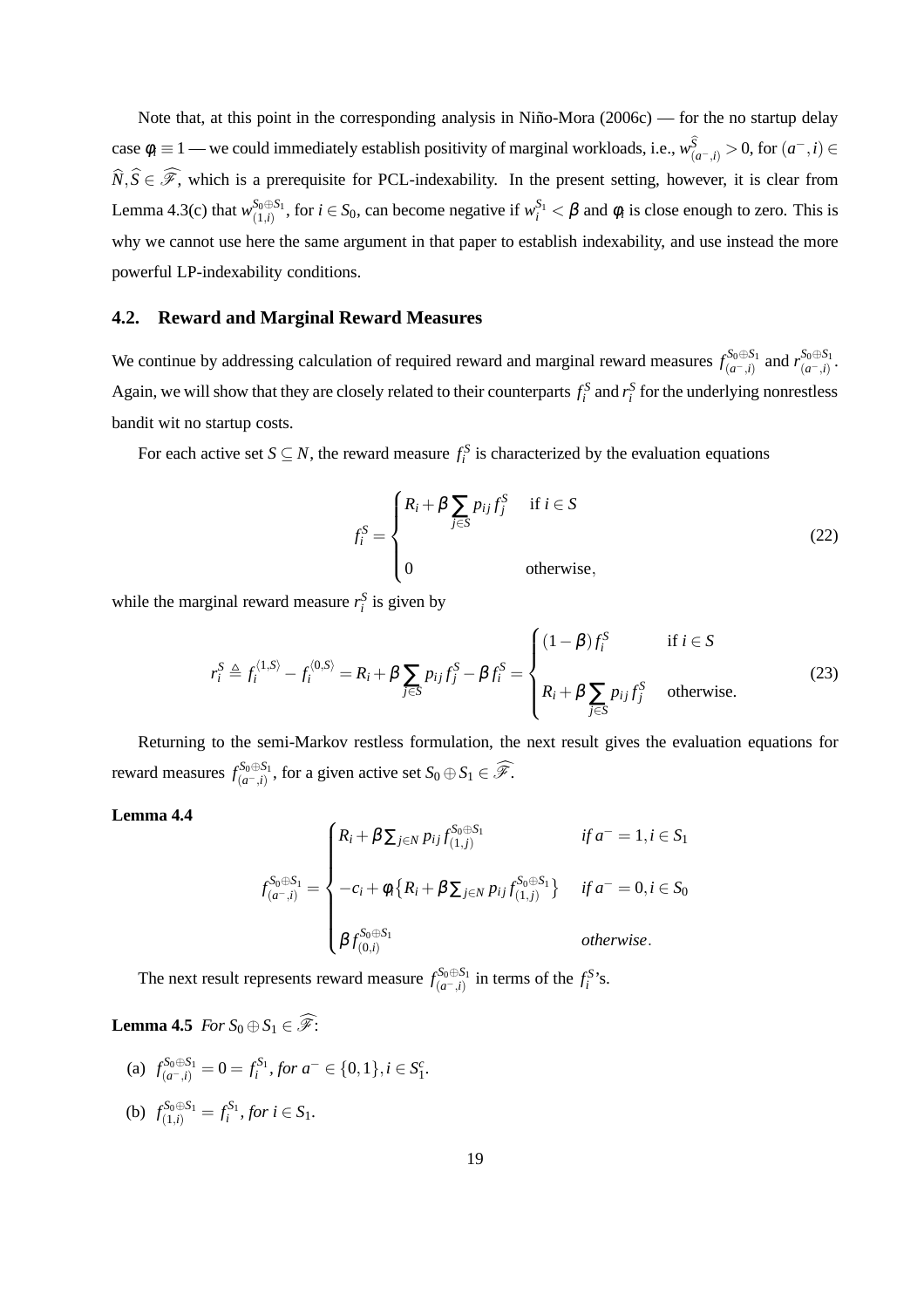- (c)  $f_{(0,i)}^{S_0 \oplus S_1} = -c_i + \phi_i f_i^{S_1}$ , for  $i \in S_0$ .
- (d)  $f_{(0,i)}^{S_0 \oplus S_1} = 0 = f_i^{S_0},$  for  $i \in S_1 \setminus S_0$ .

*Proof.* (a) This part follows immediately from the definition of policy  $S_0 \oplus S_1$ .

(b) We can write, for  $i \in S_1$ ,

$$
f_{(1,i)}^{S_0 \oplus S_1} = R_i + \beta \sum_{j \in S_1} p_{ij} f_{(1,j)}^{S_0 \oplus S_1} + \beta \sum_{j \in S_1^c} p_{ij} f_{(1,j)}^{S_0 \oplus S_1} = R_i + \beta \sum_{j \in S_1} p_{ij} f_{(1,j)}^{S_0 \oplus S_1},
$$

where we have used Lemma 4.4 and part (a). Hence, the  $f_{(1,i)}^{\mathcal{S}_0 \oplus \mathcal{S}_1}$  $S_{(1,i)}^{0\oplus 5}$ 's, for  $i \in S_1$ , satisfy the evaluation equations in (22) for corresponding terms  $f_i^{S_1}$ , which yields the result.

(c) We have, for  $i \in S_0$ ,

$$
f_{(0,i)}^{S_0 \oplus S_1} = -c_i + \phi_i \{ R_i + \beta \sum_{j \in S_1} p_{ij} f_{(1,j)}^{S_0 \oplus S_1} \} = -c_i + \phi_i f_i^{S_1},
$$

where we have used Lemma 4.4, (22), and parts (a, b).

(d) This part follows immediately from the definition of policy  $S_0 \oplus S_1$ .

Regarding marginal reward measure  $r_{(a-i)}^{\mathcal{S}_0 \oplus \mathcal{S}_1}$  $\binom{50\oplus 51}{(a^-,i)}$ , we obtain from (12) and Lemma 4.4 that

$$
r_{(1,i)}^{S_0 \oplus S_1} = R_i + \beta \sum_{j \in N} p_{ij} f_{(1,j)}^{S_0 \oplus S_1} - \beta f_{(0,i)}^{S_0 \oplus S_1}
$$
  
\n
$$
r_{(0,i)}^{S_0 \oplus S_1} = -c_i + \phi_i \{ R_i + \beta \sum_{j \in N} p_{ij} f_{(1,j)}^{S_0 \oplus S_1} \} - \beta f_{(0,i)}^{S_0 \oplus S_1}.
$$
\n(24)

The following result represents marginal reward  $r_{(a}^{\mathcal{S}_0 \oplus \mathcal{S}_1)}$  $\int_{(a^-,\,i)}^{S_0 \oplus S_1}$  in terms of the *r*<sup>S</sup>'s.

**Lemma 4.6** *For*  $S_0 \oplus S_1 \in \widehat{\mathscr{F}}$ :

(a) 
$$
r_{(1,i)}^{S_0 \oplus S_1} = r_i^{S_1}
$$
, for  $i \in S_1^c$ .  
\n(b)  $r_{(0,i)}^{S_0 \oplus S_1} = -c_i + r_i^{S_1}$ , for  $i \in S_1^c$ .  
\n(c)  $r_{(1,i)}^{S_0 \oplus S_1} = \beta c_i + \frac{1 - \beta \phi_i}{1 - \beta} r_i^{S_1}$ , for  $i \in S_0$ .  
\n(d)  $r_{(0,i)}^{S_0 \oplus S_1} = -(1 - \beta)c_i + \phi_i r_i^{S_1}$ , for  $i \in S_0$ .  
\n(e)  $r_{(1,i)}^{S_0 \oplus S_1} = \frac{r_i^{S_1}}{1 - \beta}$ , for  $i \in S_1 \setminus S_0$ .

(f) 
$$
r_{(0,i)}^{S_0 \oplus S_1} = -c_i + \phi_i \frac{r_i^{S_1}}{1-\beta}
$$
, for  $i \in S_1 \setminus S_0$ .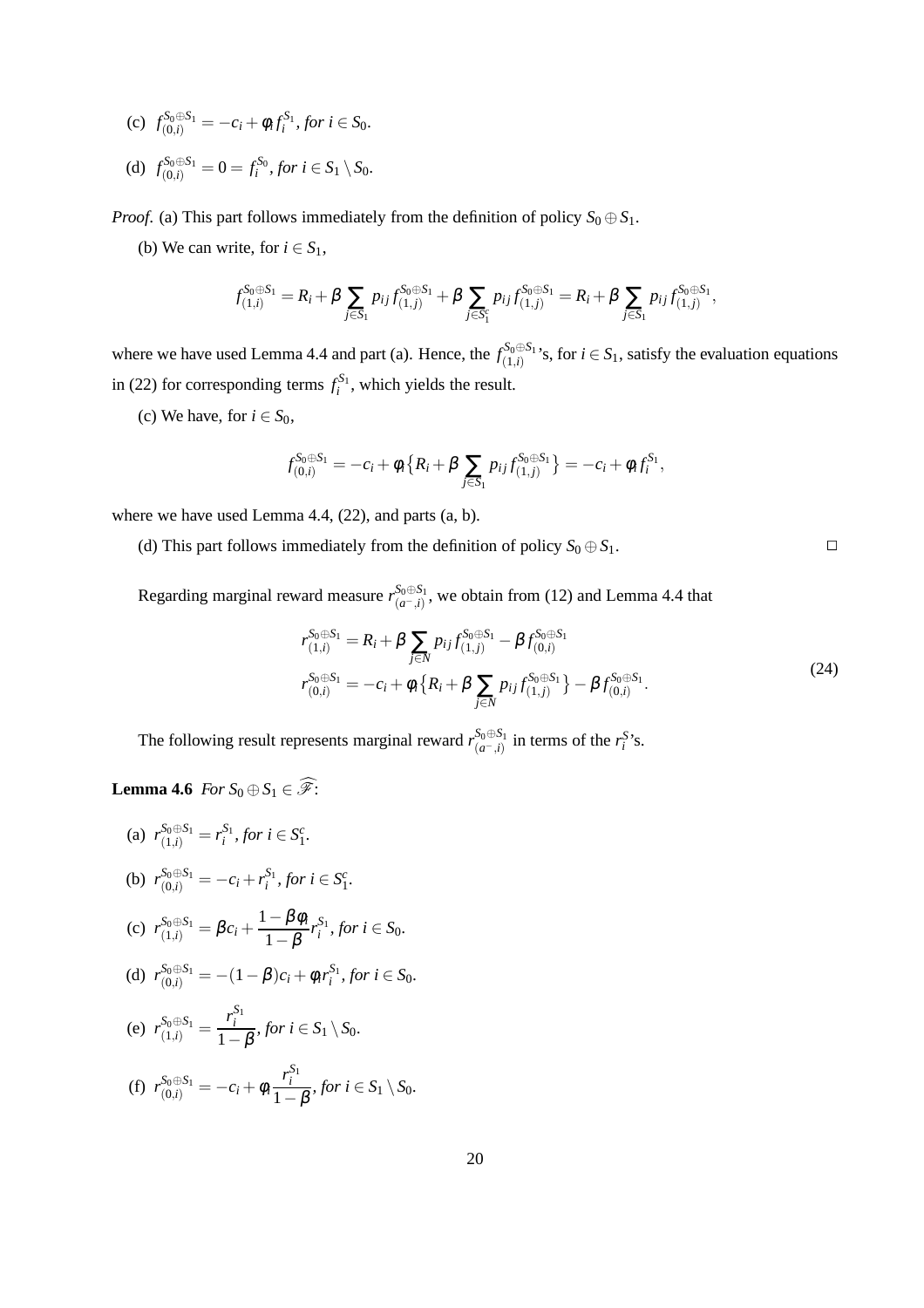*Proof.* (a) We can write, for  $i \in S_1^c$ ,

$$
r_{(1,i)}^{S_0 \oplus S_1} = R_i + \beta \sum_{j \in \mathbb{N}} p_{ij} f_{(1,j)}^{S_0 \oplus S_1} - f_{(1,i)}^{S_0 \oplus S_1} = R_i + \beta \sum_{j \in S_1} p_{ij} f_j^{S_1} = r_i^{S_1},
$$

where we have used (24), Lemma 4.4, Lemma 4.5(a, b), (22) and (23).

(b) We have, for  $i \in S_1^c$ ,

$$
r_{(0,i)}^{S_0 \oplus S_1} = -c_i + \phi_i \left\{ 1 + \beta \sum_{j \in N} p_{ij} f_{(1,j)}^{S_0 \oplus S_1} \right\} - \beta f_{(0,j)}^{S_0 \oplus S_1}
$$
  
=  $-c_i + \phi_i \left\{ 1 + \beta \sum_{j \in S_1} p_{ij} f_j^{S_1} \right\} = -c_i + \phi_i r_i^{S_1},$ 

where we have used  $(24)$ , Lemma 4.5 $(a, b)$  and  $(23)$ .

(c) We can write, for  $i \in S_0$ ,

$$
r_{(1,i)}^{S_0 \oplus S_1} = f_{(1,i)}^{S_0 \oplus S_1} - \beta f_{(0,i)}^{S_0 \oplus S_1} = f_i^{S_1} - \beta \{-c_i + \phi_i f_i^{S_1}\}
$$
  
=  $\beta c_i + (1 - \beta \phi_i) f_i^{S_1} = \beta c_i + \frac{1 - \beta \phi_i}{1 - \beta} r_i^{S_1},$ 

here we have used (24),  $S_0 \subseteq S_1$ , Lemma 4.4, Lemma 4.5(b, c) and (23).

(d) We have, for  $i \in S_0$ ,

$$
r_{(0,i)}^{S_0 \oplus S_1} = -c_i + \phi_i f_{(1,i)}^{S_0 \oplus S_1} - \beta f_{(0,i)}^{S_0 \oplus S_1} = -c_i + \phi_i f_i^{S_1} - \beta \{-c_i + \phi_i f_i^{S_1}\}
$$
  
= 
$$
-(1 - \beta)c_i + \phi_i (1 - \beta) f_i^{S_1} = -(1 - \beta)c_i + \phi_i r_i^{S_1},
$$

where we have used Lemma 4.4,  $S_0 \subseteq S_1$ , Lemma 4.5(b, c) and (23).

(e) We can write, for  $i \in S_1 \setminus S_0$ ,

$$
r_{(1,i)}^{S_0 \oplus S_1} = f_{(1,i)}^{S_0 \oplus S_1} - \beta f_{(0,i)}^{S_0 \oplus S_1} = f_i^{S_1} = \frac{r_i^{S_1}}{1 - \beta},
$$

where we have used (24), Lemma 4.4, Lemma 4.5(d) and (23).

(f) We have, for  $i \in S_1 \setminus S_0$ ,

$$
r_{(0,i)}^{S_0 \oplus S_1} = -c_i + \phi_i \big\{ R_i + \beta \sum_{j \in N} p_{ij} f_{(1,j)}^{S_0 \oplus S_1} \big\} - \beta f_{(0,i)}^{S_0 \oplus S_1} = -c_i + \phi_i f_i^{S_1} = -c_i + \phi_i \frac{r_i^{S_1}}{1 - \beta},
$$

where we have used (24), Lemma 4.4, Lemma 4.5(b), and (23). This completes the proof.  $\Box$ 

#### **4.3. Marginal Productivity Measures**

We continue by addressing calculation of the marginal productivity measures  $v_{(a-1)}^{S_0 \oplus S_1}$ <sup>50⊕51</sup>, in (13). Again, we will show that they are closely related to their counterparts  $v_i^S$  for the underlying nonrestless bandit without startup costs, given by

$$
v_i^S \triangleq \frac{r_i^S}{w_i^S}, \quad i \in N, S \subseteq N. \tag{25}
$$

The next result represents  $v_{(a-i)}^{S_0 \oplus S_1}$  $\int_{(a^-, i)}^{S_0 \oplus S_1}$  in terms of the  $v_i^{S}$ 's.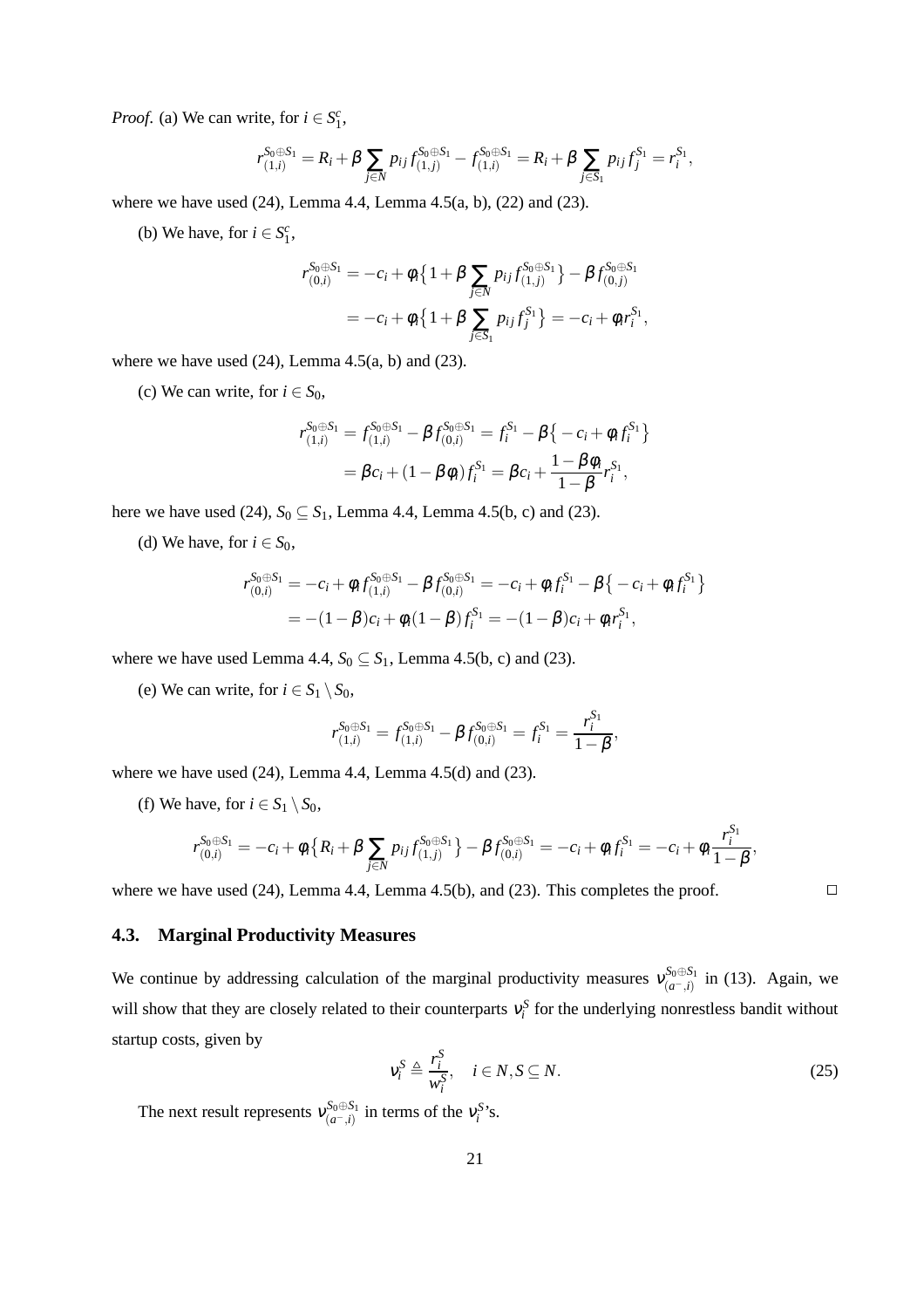**Lemma 4.7** *For*  $S_0 \oplus S_1 \in \widehat{\mathscr{F}}$ :

(a) 
$$
v_{(1,i)}^{S_0 \oplus S_1} = v_i^{S_1}, \text{ for } i \in S_1^c.
$$
  
\n(b) 
$$
v_{(0,i)}^{S_0 \oplus S_1} = \frac{-c_i + r_i^{S_1}}{\frac{1-\phi_i}{1-\beta} + w_i^{S_1}} = \frac{w_i^{S_1}}{\frac{1-\phi_i}{1-\beta} + w_i^{S_1}} \{v_i^{S_1} - \frac{c_i}{w_i^{S_1}}\}, \text{ for } i \in S_1^c.
$$
  
\n(c) 
$$
v_{(1,i)}^{S_0 \oplus S_1} = \frac{\beta c_i + \frac{1-\beta \phi_i}{1-\beta} r_i^{S_1}}{\frac{1-\beta \phi_i}{1-\beta} \{w_i^{S_1} - \beta \frac{1-\phi_i}{1-\beta \phi_i}\}} = \frac{w_i^{S_1}}{w_i^{S_1} - \beta \frac{1-\phi_i}{1-\beta \phi_i}} \{v_i^{S_1} + \frac{\beta(1-\beta)}{1-\beta \phi_i} \frac{c_i}{w_i^{S_1}}\}, \text{ for } i \in S_0 \text{ such that } w_i^{S_1} \neq \beta \frac{1-\phi_i}{1-\beta \phi_i}.
$$
  
\n(d) 
$$
v_{(0,i)}^{S_0 \oplus S_1} = \frac{-(1-\beta)c_i + \phi_i r_i^{S_1}}{1-\phi_i + \phi_i w_i^{S_1}} = \frac{-(1-\beta)c_i + \phi_i w_i^{S_1} v_i^{S_1}}{1-\phi_i + \phi_i w_i^{S_1}}, \text{ for } i \in S_0.
$$
  
\n(e) 
$$
v_{(1,i)}^{S_0 \oplus S_1} = v_i^{S_1}, \text{ for } i \in S_1 \setminus S_0.
$$
  
\n(f) 
$$
v_{(0,i)}^{S_0 \oplus S_1} = v_i^{S_1} - \frac{(1-\beta)c_i + (1-\phi_i)v_i^{S_1}}{1-\phi_i + \phi_i w_i^{S_1}}, \text{ } i \in S_1 \setminus S_0.
$$

*Proof.* All parts follow immediately from (13), (25), Lemma 4.3 and Lemma 4.6.

## **4.4.** Proof of  $LP(\widehat{\mathscr{F}})$ -Indexability

We next draw on the above results to establish that the restless bandits of concern are  $LP(\widehat{\mathscr{F}})$ -indexable, which ensures the validity of index algorithm  $AG_{\widehat{\mathscr{F}}}$  via Theorem 3.2. See Section 3.3.

**Theorem 4.8** *Under Assumption* 3.1*, the restless reformulation of a bandit with switching penalties is LP*( $\widehat{\mathscr{F}}$ )-indexable. Hence, it is indexable, and algorithm AG<sub> $\widehat{\mathscr{F}}$ </sub> computes its MPI.

*Proof.* The defining  $LP(\widehat{\mathscr{F}})$ -indexability condition (iii) in Section 3.3 was established in Proposition 3.3. As for condition (i), it follows by noting that, for  $i \in N$ ,

$$
w_{(1,i)}^{\emptyset \oplus \emptyset} = w_i^{\emptyset} = 1 > 0, \quad w_{(0,i)}^{\emptyset \oplus \emptyset} = \frac{1 - \phi_i}{1 - \beta} + w_i^{\emptyset} = \frac{1 - \phi_i}{1 - \beta} + 1 > 0
$$
  

$$
w_{(1,i)}^{\emptyset \oplus N} = \frac{1 - \beta \phi_i}{1 - \beta} \{w_i^N - \beta \frac{1 - \phi_i}{1 - \beta \phi_i}\} = 1 > 0, \quad w_{(0,i)}^{\emptyset \oplus N} = 1 - \phi_i + \phi_i w_i^N = 1 > 0,
$$

where we have used  $w_i^0 = w_i^N = 1$  along with emma 4.3(a)–(d), respectively.

Regarding condition (ii), consider an active set  $\hat{S} = S_0 \oplus S_1 \in \hat{\mathcal{F}}$ . Then, we have

$$
w_{(a^-,i)}^{S_0 \oplus S_1} < 0 \Longrightarrow a^- = 1
$$
 and  $i \in S_0 \Longrightarrow (1,i) \notin \partial_{\widehat{\mathscr{F}}}^{\text{in}} \widehat{S}$  and  $(1,i) \notin \partial_{\widehat{\mathscr{F}}}^{\text{out}} \widehat{S}$ ,

where we have used Lemma 4.3, (15), (14) and (10). Hence condition (ii) holds.

The proof is now completed by invoking Theorem 3.2.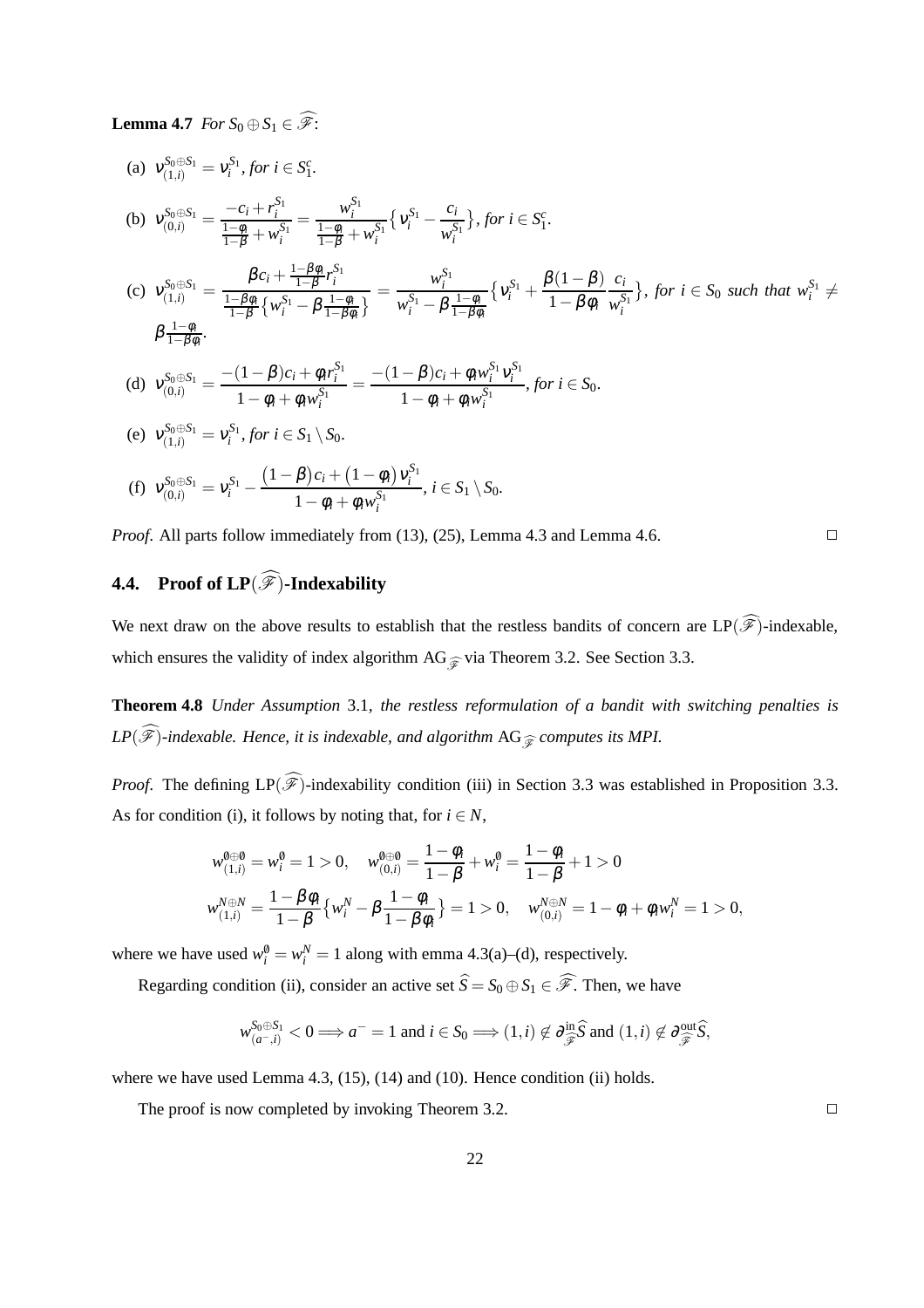#### **4.5. Further Simplification of the Index Algorithm**

The above results allow us to further simplify Version 2 of index algorithm AG $\hat{\sigma}$  into the *Version 3* shown in Table 3. In the latter, we use Lemma 4.7(b, d) to represent required marginal productivity rates  $v_{(a-1)}^{S_0 \oplus S_1}$  $\sum_{i=1}^{30\text{ }00\text{ }00\text{ }1}$  in terms of the  $v_i^{S}$ 's. Notice that in Version 3 we use  $v_{(0,j)}^{(0,k_1-1)}$  $\binom{(0, k_1 - 1)}{(0, j)}$  (which denotes  $\mathcal{V}^{S_0 \oplus S_{k_1 - 1}}_{(0, j)}$  $\binom{S_0 \oplus S_{k_1-1}}{(0,j)}$  in place of  $v_{(0,j)}^{(k_0-1,k_1-1)}$  $\binom{(k_0-1,k_1-1)}{(0,j)}$ drawing on Lemma 4.7(d). We do so for computational reasons, as storage of quantities  $v_{(0,i)}^{(0,k_1-1)}$  $\binom{(0, k)}{(0, j)}$  requires one less dimension than storage of the  $v_{(0,i)}^{(k_0-1,k_1-1)}$  $\binom{(k_0-1,k_1-1)}{(0,j)}$ 's.

|  |  | Table 3: Version 3 of Algorithmic Scheme AG $\widehat{\mathfrak{F}}$ . |  |
|--|--|------------------------------------------------------------------------|--|
|  |  |                                                                        |  |

**ALGORITHM** AG<sub>F</sub>: **Output:**  $\{(0, i_0^{k_0}), v_{(0)}^*\}$  $\{(\theta_0, i_0^{k_0})\}_{k_0=1}^n, \{(1, i_1^{k_1}), v_{(1)}^{*}\}$  $\binom{k}{1,i_1^{k_1}}^{n}$  $S_0^0 := \emptyset; \ \ S_1^0 := \emptyset; \ \ k_0 := 1; \ \ k_1 := 1$ **while**  $k_0 + k_1 \leq 2n + 2$  **do if**  $k_1 \le n$  **pick**  $j_1^{\max} \in \arg \max \left\{ v_j^{(k_1-1)} \right\}$  $j^{(k_1-1)}$ :  $j \in S_1^{c,k_1-1}$  $V_{(0,1)}^{(0,k_1-1)}$  $\chi_{(0,j)}^{(0,k_1-1)}:=\mathsf{v}_j^{(k_1-1)} (1 - \beta)c_j + (1 - \phi_j)v_j^{(k_1-1)}$ *j*  $1-\phi_j + \phi_j w_j^{(k_1-1)}$ *j* , *j* ∈  $S_1^{k_1-1}$  \  $S_0^{k_0-1}$ **if**  $k_0 < k_1$  **pick**  $j_0^{\max} \in \argmax \left\{ \nu_{(0,j)}^{(0,k_1-1)} \right\}$  $j \in S_1^{k_1-1} \setminus S_0^{k_0-1} \brace \{0,j\}$ **if**  $k_1 = n + 1$  or  $\{k_0 < k_1 \le n \text{ and } v_{j_{\text{max}}^{(k_1-1)}}\}$  $y_{j_1}^{(\text{max})} < V_{j_0}^{(0,k_1-1)}$  $\left\{\begin{matrix} 0,k_1-1\\ j_0^{\text{max}} \end{matrix}\right\}$  $i_0^{k_0} := j_0^{\max}; \;\; \mathsf{v}_{\text{\tiny (1)}}^*$  $\begin{array}{c} \gamma^*_{(0, k_0^{k_0})} := \mathsf{v}^{(0, k_1-1)}_{(0, l_0^{k_0})} \end{array}$  $S_0^{(0,k_1-1)}$ ;  $S_0^{k_0} := S_0^{k_0-1} \cup \{(0,i_0^{k_0})\}$ ;  $k_0 := k_0+1$ **else**  $i_1^{k_1} := j_1^{\max};~~v_{\alpha}^*$  $\begin{array}{c} \gamma^*_{(1,i_1^{k_1})}:=\mathcal{V}^{(k_1-1)}_{(1,i_1^{k_1})} \end{array}$  $(S_{(1, t_1^{k_1})}^{(k_1-1)}; S_1^{k_1} := S_1^{k_1-1} \cup \{(1, t_1^{k_1})\}; k_1 := k_1 + 1$ **end** { if } **end** { while }

#### **4.6. The MPI is the AT Index**

We next establish the identity between the MPI and the AT index for the bandits of concern in this paper. We will find it convenient to reformulate the expressions for the AT index, given in  $(5)$ – $(6)$  in terms of stopping times, using instead active sets  $S \subseteq N$  to represent the latter — as it suffices to consider stationary deterministic policies. In the above notation, we can thus formulate the continuation and switching AT indices as

$$
v_{(1,i)}^{\text{AT}} \triangleq \max_{i \in S \subseteq N} \frac{f_i^S}{g_i^S},\tag{26}
$$

and

$$
\mathbf{v}_{(0,i)}^{\text{AT}} \triangleq \max_{i \in S \subseteq N} \frac{-c_i + \phi_i f_i^S}{\frac{1 - \phi_i}{1 - \beta} + \phi_i g_i^S}.
$$
\n(27)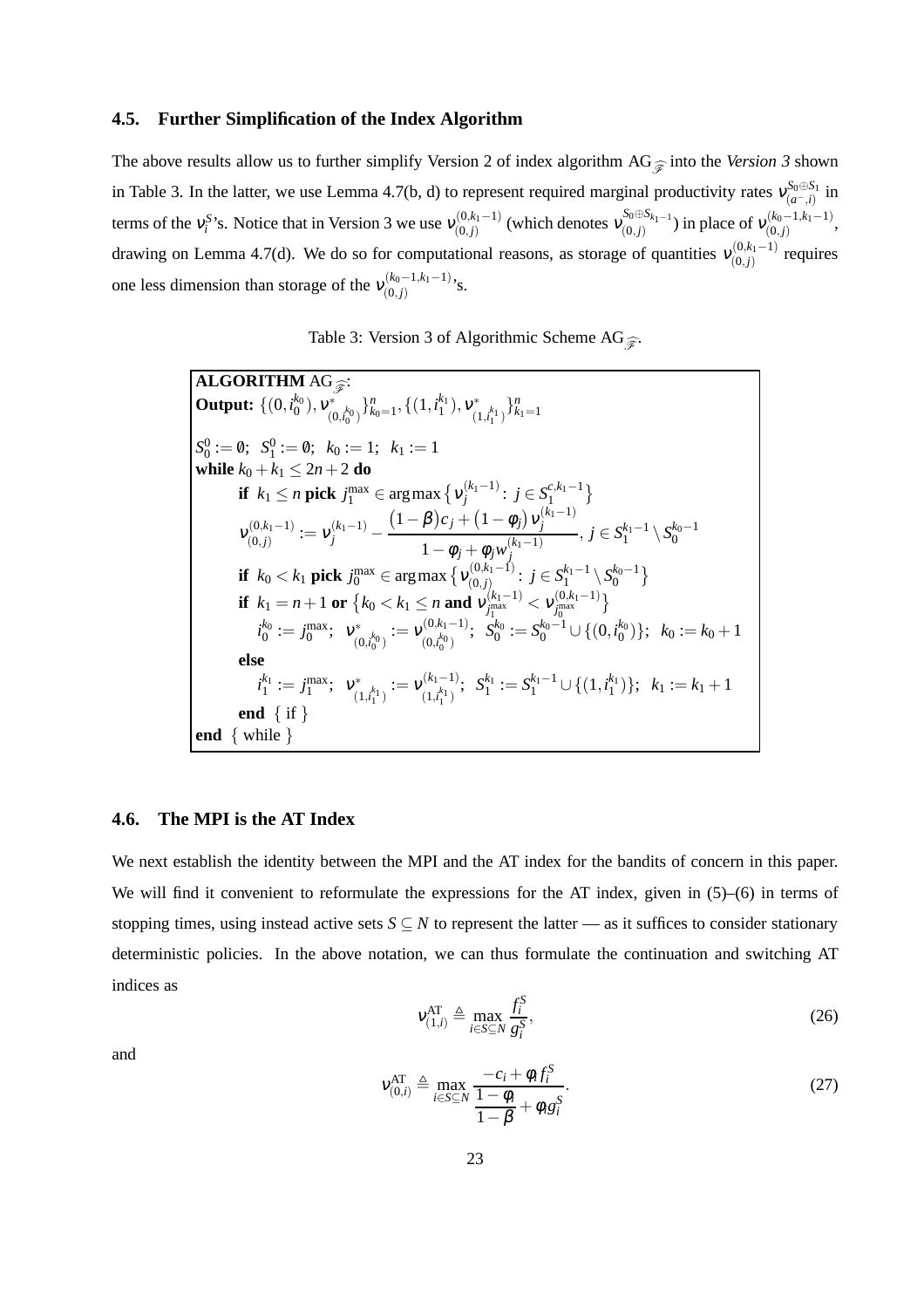Recall that we denote the MPI by  $v_{(a^-,i)}^*$ .

**Proposition 4.9** *Under Assumption* 3.1,  $v_{(1,i)}^* = v_{(1,i)}^{AT}$  *and*  $v_{(0,i)}^* = v_{(0,i)}^{AT}$ *, for i*  $\in N$ .

*Proof.* We first show that  $v_{(1,i)}^* = v_{(1,i)}^{AT}$ , through the equivalences

$$
\begin{aligned}\n\mathbf{v} &\geq \mathbf{v}_{(1,i)}^* \Longleftrightarrow \text{it is optimal in (9) to rest the bandit at } (1,i) \\
&\iff 0 \geq \max_{S_0 \subseteq S_1 \subseteq N: \ i \in S_1} f_{(1,i)}^{S_0 \oplus S_1} - \mathbf{v} g_{(1,i)}^{S_0 \oplus S_1} \\
&\iff \mathbf{v} \geq \max_{S_0 \subseteq S_1 \subseteq N: \ i \in S_1} \frac{f_{(1,i)}^{S_0 \oplus S_1}}{g_{(1,i)}^{S_0 \oplus S_1}} \\
&\iff \mathbf{v} \geq \max_{i \in S_1 \subseteq N} \frac{f_i^{S_1}}{g_i^{S_1}} = \mathbf{v}_{(1,i)}^{AT},\n\end{aligned}
$$

where we have used the result that the bandit is  $\widehat{\mathscr{F}}$ -indexable, and hence if it is optimal to rest it at  $(1,i)$  then it is also optimal to rest it at  $(0, i)$ , along with Lemma 4.2(b) and Lemma 4.5(b).

Now, we show that  $v_{(0,i)}^* = v_{(0,i)}^{AT}$ , through the equivalences

$$
v \ge v_{(0,i)}^* \iff \text{it is optimal in (9) to rest the bandit at } (0,i)
$$
\n
$$
\iff 0 \ge \max_{S_0 \subseteq S_1 \subseteq N: \ i \in S_0} f_{(0,i)}^{S_0 \oplus S_1} - v g_{(0,i)}^{S_0 \oplus S_1}
$$
\n
$$
\iff v \ge \max_{S_0 \subseteq S_1 \subseteq N: \ i \in S_0} \frac{f_{(0,i)}^{S_0 \oplus S_1}}{g_{(0,i)}^{S_0 \oplus S_1}}
$$
\n
$$
\iff v \ge \max_{S_1 \subseteq N: \ i \in S_1} \frac{-c_i + \phi_i f_i^{S_1}}{1 - \phi_i} = v_{(0,i)}^{AT},
$$

where we have used that the bandit is  $\widehat{\mathscr{F}}$ -indexable (cf. Proposition 4.8), along with Lemma 4.2(c) and Lemma 4.5(c). This completes the proof.  $\square$ 

### **5. Two-Stage Index Computation**

In this section we further simplify Version 3 of the index algorithm, by *decoupling* computation of the continuation and the switching index into a two-stage scheme.

#### **5.1. First Stage: Computing the Continuation Index**

We start with continuation index  $v_{(1,i)}^*$ , which is the Gittins index  $v_i^*$  of the bandit. We will need further quantities as input for the second-stage algorithm to be discussed later.

To compute such an index and extra quantities, we refer to the algorithmic scheme  $AG<sup>1</sup>$  in Table 4. This is a variant of the algorithm of Varaiya et al. (1985), reformulated as in Niño-Mora (2006a). For actual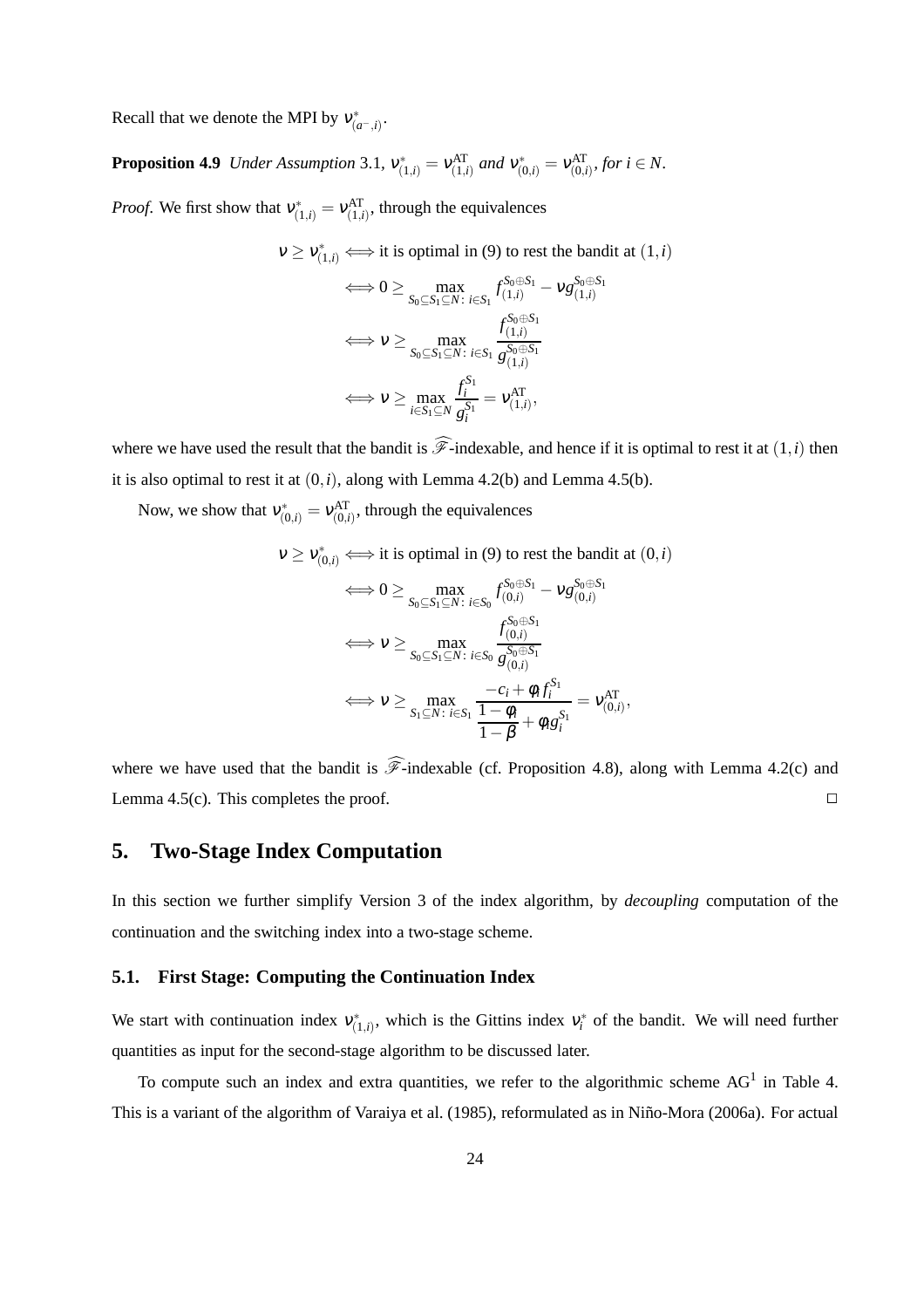Table 4: Gittins-Index Algorithmic Scheme  $AG<sup>1</sup>$ .

| <b>ALGORITHM AG1:</b>                                                                                                            |
|----------------------------------------------------------------------------------------------------------------------------------|
| <b>Output:</b> $\{i_1^{k_1}\}_{k_1=1}^n$ , $\{v_j^*\colon j\in N\}$ , $\{(w_j^{(k_1)}, v_j^{(k_1)}): j\in S_1^{k_1}\}_{k_1=1}^n$ |
| <b>set</b> $S_1^0 := \emptyset$ ; compute $\{(w_i^{(0)}, v_i^{(0)}) : i \in N\}$                                                 |
| <b>for</b> $k_1 := 1$ to <i>n</i> do                                                                                             |
| <b>pick</b> $i_1^{k_1} \in \arg \max \{ v_i^{(k_1-1)} : i \in N \setminus S_1^{k_1-1} \}$                                        |
| $V_{\substack{k_1\\l_1}}^* := V_{\substack{k_1\\l_1}}^{(k_1-1)}; S_1^{k_1} := S_1^{k_1-1} \cup \{i_1^{k_1}\}\$                   |
| <b>compute</b> $\{(w_i^{(k_1)}, v_i^{(k_1)}): i \in N\}$                                                                         |
| end                                                                                                                              |

implementations, one can use several algorithms in the latter paper, such as the *Fast-Pivoting* algorithm with extended output FP(1), performing  $(4/3)n^3 + O(n^2)$  arithmetic operations; or the *Complete-Pivoting* (CP) algorithm, performing  $2n^3 + O(n^2)$  operations.

#### **5.2. Second Stage: Computing the Switching Index**

We next address computation of the switching index, *after* having computed the Gittins index and required extra quantities. Consider the algorithm  $AG_{TD}^0$  in Table 5, which is fed as input the output of  $AG<sup>1</sup>$ , and produces a sequence of states  $i_0^{k_0}$  spanning *N*, along with corresponding index values  $v_{(0)}^*$  $\big( \begin{smallmatrix} 0, & k_0 \ (0, & i_0^0) \end{smallmatrix} \big)$ , computed in a *top down* (TD) fashion, i.e., from highest to lowest. Table 5 shows its *bottom up* (BU) version: algorithm  $AG_{BU}^0$ . Notice that we have formulated such algorithms in a form that applies to the case where the startup delay is positive at every state *j*, so that  $\phi_i < 1$ .

The following is the main result of this paper.

**Theorem 5.1** *Algorithms*  $AG_{TD}^0$  *and*  $AG_{BU}^0$  *compute the switching index*  $v_{(0,i)}^*$ .

*Proof.* The result follows by noticing that algorithm  $AG<sup>0</sup><sub>TD</sub>$  is obtained from Version 3 of index algorithm AG<sub> $\widehat{\mathcal{F}}$  in Table 3 by decoupling the computation of the  $v_{(0,i)}^*$ 's and the  $v_i^*$ </sub>  $\mathbf{S}$ .

We next assess the arithmetic operation count of the switching index algorithms.

**Proposition 5.2** *Algorithms*  $AG_{TD}^0$  *and*  $AG_{BU}^0$  *perform at most*  $(5/2)n^2 + O(n)$  *operations each.* 

*Proof*. The operation count is dominated by the statement

$$
\mathbf{v}_{(0,j)}^{(0,k_1)} := \mathbf{v}_j^{(k_1-1)} - \frac{\widehat{c}_j + \mathbf{v}_j^{(k_1-1)}}{1 + z_j w_j^{(k_1-1)}}, \quad j \in S_1^{k_1} \setminus S_0^{k_0},
$$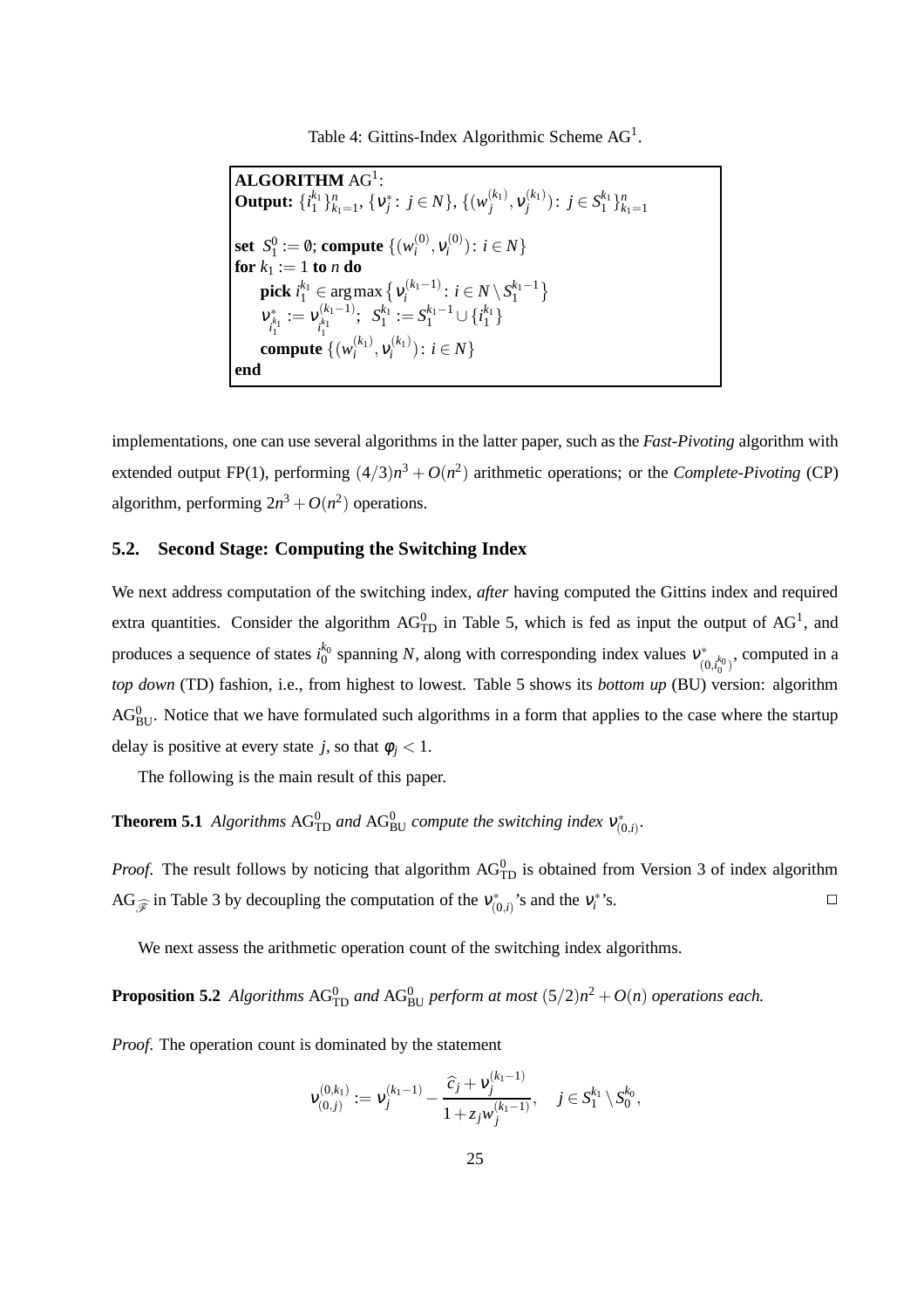Table 5: Switching-Index Algorithm  $AG<sup>0</sup><sub>TD</sub>$ : Top-Down Version.

 $\mathbf{ALGORITHM} \, \mathrm{AG}^0_{\mathrm{TD}}$ :  $\textbf{Input:}~\{i_1^{k_1}\}_{k_1=1}^n,~\{\pmb{\nu}_j^*:~j\in N\},~\{(\pmb{\nu}_j^{(k_1)})$  $\mathcal{V}_j^{(k_1)}, \mathcal{V}_j^{(k_1)}$  $\binom{k_1}{j}$ :  $j \in S_1^{k_1} \}_{k_1=1}^n$ **Output:**  $\{i_0^{k_0}\}_{k_0=1}^n$ ,  $\{v_{(0,j)}^*: j \in N\}$  $\widehat{c}_j := \frac{1-\beta}{1-\phi_j}$  $\frac{1}{1-\phi_j}c_j, j \in N;$   $z_j = \phi_j/(1-\phi_j);$   $S_0^0 := \emptyset;$   $S_1^0 := \emptyset;$   $k_0 := 0$ **for**  $k_1 := 1$  **to**  $n$  **do**  $S_1^{k_1} := S_1^{k_1-1} \cup \{ i_1^{k_1} \}; \ \ \text{AUGMENT}_1 := \mathtt{false}$  $v_{(0,1)}^{(0,k_1)}$  $\mathcal{L}_{(0,j)}^{(0,k_1)} := \mathcal{V}_j^{(k_1-1)} - \frac{\widehat{c}_j + \mathcal{V}_j^{(k_1-1)}}{1 + \sigma \cdot \mu^{(k_1-1)}}$ *j*  $1+z_jw_j^{(k_1-1)}$ *j*  $j, j \in S_1^{k_1} \setminus S_0^{k_0}$ **while**  $k_0 < k_1$  **and not**(AUGMENT<sub>1</sub>) **do**  $\mathbf{pick}\; j^{\max}_0 \in \argmax\big\{ \mathcal{V}^{(0,k_1)}_{(0,j)}\big\}$  $j^{(0,k_1)} \colon j \in S_1^{k_1} \setminus S_0^{k_0}$ **if**  $k_1 = n$  **or**  $v_{k}^*$  $\frac{1}{i_1^{k_1}} < \nu^{(0,k_1)}_{(0,j_0^{\text{ma}})}$  $(0, j_0^{\rm max})$  $i_0^{k_0+1} := j_0^{\max};\;\; \mathbf{v}_{\alpha}^*$  $\bigl( \begin{smallmatrix} 0,k_0+1\0,t_0 \end{smallmatrix} \bigr) := \mathsf{V}^{(0,k_1)}_{(0,t_0^{k_0+1})}$  $(0, i_0^{k_0+1})$  $S_0^{k_0+1} := S_0^{k_0} \cup \{ i_0^{k_0+1} \}; \ \ k_0 := k_0+1$ **else**  $AUGMENT_1 := true$ **end** { if } **end** { while } **end** { for }

in algorithm  $AG_{TD}^0$ , and in the statement

$$
\mathbf{v}_{(0,j)}^{(0,k_1)} := \mathbf{v}_j^{(k_1-1)} - \frac{\widehat{c}_j + \mathbf{v}_j^{(k_1-1)}}{1 + z_j w_j^{(k_1-1)}}, \quad j \in S_0^{k_0},
$$

in algorithm AG<sub>BU</sub>, for  $2 \leq k_1 \leq n+1$ . In each such statement, at most  $5k_1$  arithmetic operations are performed, which yields the stated maximum total count.

## **6. Dependence of the Index on Switching Penalties**

We next present and discuss some insightful properties on how the index depends on switching penalties, focusing on the case  $c_i \equiv c$ ,  $d_i \equiv d$  and  $\phi_i \equiv \phi$ , for  $i \in N$  We will make explicit in the notation below the prevailing switching costs, writing the continuation index as  $v_{(1,i)}^*(d, \psi)$  — as it does not depend on *c* nor on  $\phi$ , and the switching index as  $v^*_{(1,i)}(c,d,\phi,\psi)$ .

We further denote by  $v_i^* \ge 0$  and by  $f_i^S \ge 0$  the Gittins index and the reward measure of the underlying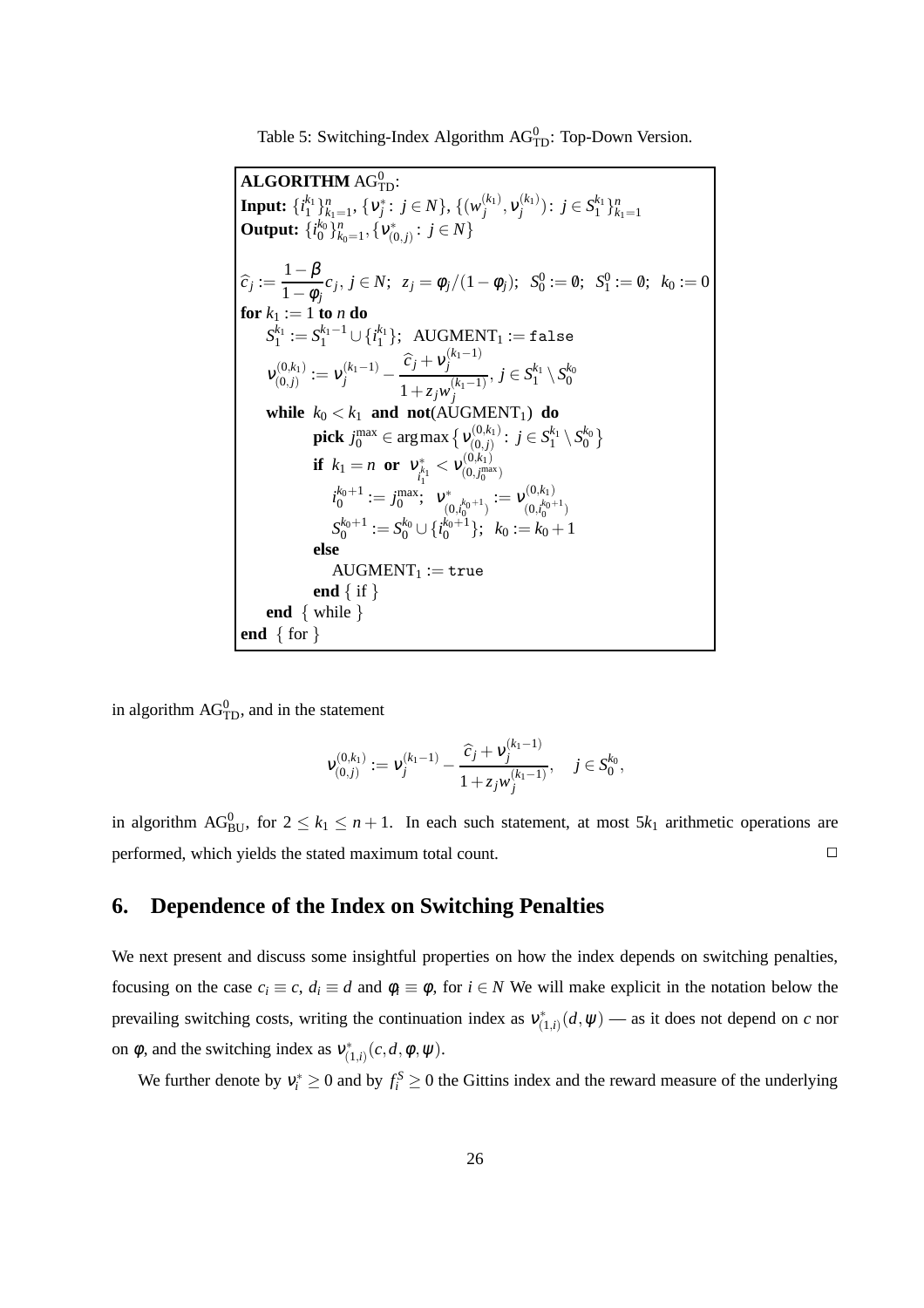Table 6: Switching-Index Algorithm  $AG_{BU}^0$ : Bottom-Up Version.

 $ALGORITHM AG<sub>BU</sub><sup>0</sup>$ : BU:  $\textbf{Input:}~\{i_1^{k_1}\}_{k_1=1}^n,~\{\pmb{\nu}_j^*:~j\in N\},~\{(\pmb{\nu}_j^{(k_1)})$  $\mathcal{V}_j^{(k_1)}, \mathcal{V}_j^{(k_1)}$  $\binom{k_1}{j}$ :  $j \in S_1^{k_1} \}_{k_1=1}^n$ **Output:**  $\{i_0^{k_0}\}_{k_0=1}^n, \{v_{(0,j)}^*: j \in N\}$  $\widehat{c}_j := \frac{1-\beta}{1-\phi_j}$  $\frac{1-p}{1-\phi_j}c_j; \ z_j = \phi_j/(1-\phi_j); \ v_{(0,j)}^{(0,n)}$  $\mathcal{V}^{(0,n)}_{(0,j)}:=\mathcal{V}^{(n)}_j \hat{c}_j + v_j^{(n)}$ *j*  $1+z_jw_j^{(n)}$ *j* , *j* ∈ *N*  $S_0^n := N; S_1^n := N; k_1 := n$ **for**  $k_0 := n$  **down to** 1 **do**  $SHRINK_0 := false$ **while**  $k_0 \leq k_1$  **and not**(SHRINK<sub>0</sub>) **do**  $\mathbf{pick}~j^{\min}_0 \in \argmin\big\{\mathbf{v}^{(0,k_1)}_{(0,j)}\big\}$  $j^{(0,k_1)}_{(0,j)}: j\in S_0^{k_0}\big\}$ **if**  $k_0 = k_1$  **or**  $v_{(0, i^{min}_{n})}^{(0, k_1)}$  $\mathcal{V}^{(0,\kappa_1)}_{(0,j_0^{\min})}\leq \mathcal{V}^*_{\substack{k\ l_1}}$  $i_0^{k_0} := j_0^{\min}$ ;  $v_{(0, j_0^{\min})}^* := v_{i_1}^{k_1}$ <br> $i_0^{k_0} := j_0^{\min}$ ;  $v_{(0, i_0)}^* := v_{(0, i_1)}^{(0)}$  $\begin{array}{c} \gamma^* \ (\bar{0}, \bar{k}_0^k) \end{array} := \mathcal{V}^{(0, k_1)}_{(\bar{0}, \bar{k}_0^k)}$  $(0, i_0^{k_0})$  $S_0^{k_0-1} := S_0^{k_0} \setminus \{ i_0^{k_0} \}; \ \ \textrm{SHRINK}_0 := \texttt{true}$ **else**  $S_1^{k_1-1} := S_1^{k_1} \setminus \{i_1^{k_1}\}; \ \ k_1 := k_1 - 1$  $v^{(0,k_1)}_{\infty}$  $\mathcal{L}_{(0,j)}^{(0,k_1)} := \mathcal{V}_j^{(k_1-1)} - \frac{\widehat{c}_j + \mathcal{V}_j^{(k_1-1)}}{1 + \sigma \cdot \mu^{(k_1-1)}}$ *j*  $1+z_jw_j^{(k_1-1)}$ *j*  $, j \in S_0^{k_0}$ **end** { if } **end** { while } **end** { for }

bandit with no switching penalties. We will use the switching-index expression

$$
v_{(0,i)}^{*}(c,d,\phi,\psi) = \max_{i \in S \subseteq N} H(c,d,\phi,\psi,f_{i}^{S},g_{i}^{S}),
$$
\n(28)

.

where

$$
H(c,d,\phi,\psi,f,g) \triangleq \frac{-(c+\phi d) + \phi (f + (1-\beta)d g)}{1-\phi \psi + \phi \psi g}
$$

Notice that identity (28) draws on the transformation discussed in Section 2.2 along with the switchingindex representation in (27), where we have used that the bandit's reward measure with modified rewards  $\widetilde{R}_j = \left\{ R_j + (1 - \beta)d \right\} / \psi$ , for  $j \in N$ , is given by  $\widetilde{f}_i^S = \left\{ f_i^S + (1 - \beta)d g_i^S \right\} / \psi$ .

We will use the following preliminary result.

#### **Lemma 6.1**

(a) If  $S \subset S' \subseteq N$ , then  $f_i^S \leq f_i^{S'}$  $g_i^{S'}$  and  $g_i^S \leq g_i^{S'}$ *i .*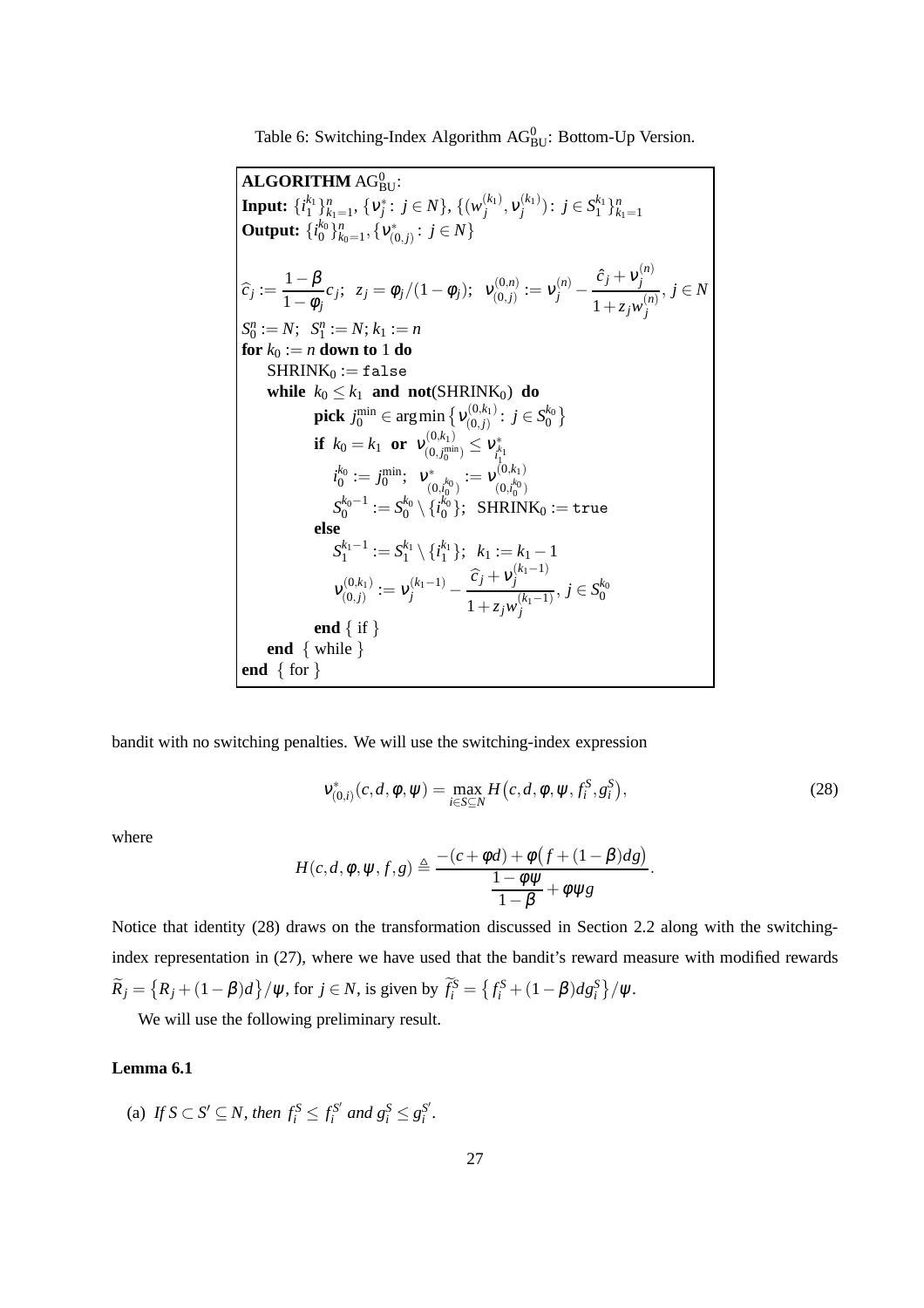(b) If  $d + \psi c \ge \phi \psi f_i^N$ , then  $H(c, d, \phi, \psi, f, g)$  is increasing in f and in g, for  $0 \le f \le f_i^N$  and  $0 \le g \le g$  $g_i^N = 1/(1 - \beta).$ 

*Proof*. (a) This part follows immediately from the interpretation of reward and work measures, using Assumption 3.1 for the former.

(b) The result follows immediately from the following expressions:

$$
\frac{\partial}{\partial f}H(c,d,\phi,\psi,f,g) = \frac{\phi}{\frac{1-\phi\psi}{1-\beta} + \phi\psi g} > 0 \quad \text{and} \quad \frac{\partial}{\partial g}H(c,d,\phi,\psi,f,g) = \phi\frac{d+\psi c - \phi\psi f}{\left(\frac{1-\phi\psi}{1-\beta} + \phi\psi g\right)^2} > 0.
$$

#### **Proposition 6.2**

- (a)  $v_{(1,i)}^*(d, \psi) = \left\{v_i^* + (1-\beta)d\right\}/\psi.$
- (b) If  $d + \psi c \ge \phi \psi f_i^N$ , then  $v_{(0,i)}^* = \phi v_i^N (1 \beta)c$ .
- (c)  $v^*_{(0,i)}(c,d,\phi,\psi)$  *is piecewise linear convex in*  $(c,d)$ *, decreasing in c and nonincreasing in d.*
- (d) For  $d + \psi c \ge \phi \psi f_i^N$ , or for  $c, d \ge 0$  small enough and  $R_i > 0$ , or for  $c = d = 0$ ,  $v_{(0,i)}^*(c, d, \phi, \psi)$  is *nondecreasing convex in* φ *and in* ψ*.*

(e) 
$$
\lim_{\phi \searrow 0} v_{(0,i)}^*(c, d, \phi, \psi) = -(1 - \beta)c
$$
.

(f) 
$$
v_{(0,i)}^*(c, d, \phi, \psi) = \phi v_i^N - (1 - \beta)c + O(\psi^2)
$$
, as  $\psi \searrow 0$ .

*Proof.* (a) This part follows immediately from the fact that  $v^*_{(1,i)}(d,\psi)$  is the Gittins index of the bandit with modified active rewards  $\widetilde{R}_j = \{R_j + (1 - \beta)d\}/\psi$  (cf. Section 2.2), which is related to the Gittins index  $v_i^*$ of the bandit with unmodified rewards  $R_i$  by the given expression.

(b) Use Lemma 6.1(b) and  $v_i^N = (1 - \beta) f_i^N$  to write

$$
v_{(0,i)}^*(c,d,\phi,\psi) = \max_{(f,g) \in [0,f_i^N] \times [0,g_i^N]} H(c,d,\phi,\psi,f,g) = H(c,d,\phi,\psi,f_i^N,g_i^N) = \phi v_i^N - (1-\beta)c.
$$

(c) This part follows by noting that (28) represents  $v_{(0,i)}^*(c,d,\phi,\psi)$  as the maximum of linear functions in (*c*,*d*) that are decreasing in *c* and nonincreasing in *d*.

(d) Regarding dependence on  $\phi$ , in the case  $d + \psi c \ge \phi \psi f_i^N$  the result follows by part (b). Further, we can write

$$
\frac{\partial}{\partial \phi} H(c, d, \phi, \psi, f_i^S, g_i^S) = (1 - \beta) \frac{f_i^S - (1 - (1 - \beta)g_i^S)(d + \psi c)}{\left\{1 - \phi \psi \left(1 - (1 - \beta)g_i^S\right)\right\}^2} \ge 0
$$
\n
$$
\frac{\partial^2}{\partial \phi^2} H(c, d, \phi, \psi, f_i^S, g_i^S) = \frac{2(1 - \beta)(1 - (1 - \beta)g_i^S)\psi}{\left\{1 - \phi \psi \left(1 - (1 - \beta)g_i^S\right)\right\}^3} \left\{f_i^S - (1 - (1 - \beta)g_i^S)(d + \psi c)\right\} \ge 0,
$$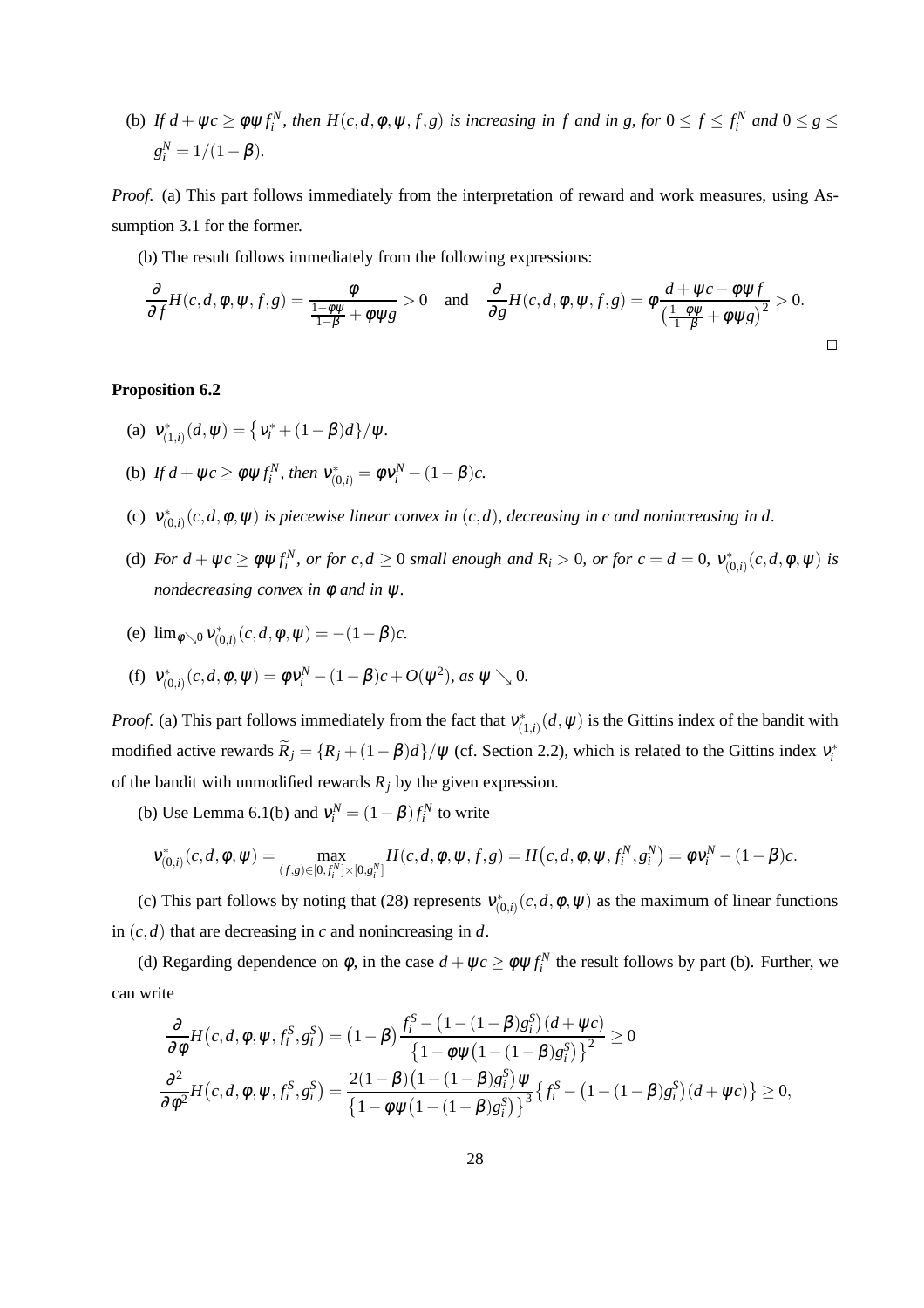where the inequalities are easily shown to hold for *c*, *d* small enough, using that  $R_i > 0$  to ensure that  $f_i^S > 0$ , and for  $c = d = 0$ . Thus,  $v_{(0,i)}^*(c, d, \phi, \psi)$  is the maximum of nondecreasing convex functions, which is also nondecreasing convex.

The same line of argument applies to the dependence on  $\psi$ , noting that

$$
\frac{\partial}{\partial \psi} H(c, d, \phi, \psi, f_i^S, g_i^S) = \frac{(1 - \beta)(1 - (1 - \beta)g_i^S)\phi}{\{1 - \phi\psi(1 - (1 - \beta)g_i^S)\}^2} \{\phi f_i^S - c - (1 - (1 - \beta)g_i^S)\phi d\}
$$

$$
\frac{\partial^2}{\partial \psi^2} H(c, d, \phi, \psi, f_i^S, g_i^S) = \frac{2(1 - \beta)(1 - (1 - \beta)g_i^S)^2\phi^2}{\{1 - \phi\psi(1 - (1 - \beta)g_i^S)\}^3} \{\phi f_i^S - c - (1 - (1 - \beta)g_i^S)\phi d\}.
$$

Parts (e) and (f) follow by straightforward algebra.

We conjecture that the Lemma 6.2(c) should hold without the stated qualifications.

We next give two examples to illustrate the above results. The first concerns the 3-state bandit instance with no shutdown penalties nor startup costs, startup delay transform's value  $\phi$ ,  $\beta = 0.95$ ,

$$
\mathbf{R} = \begin{bmatrix} 0.7221 \\ 0.9685 \\ 0.1557 \end{bmatrix} \text{ and } \mathbf{P} = \begin{bmatrix} 0.8061 & 0.1574 & 0.0365 \\ 0.1957 & 0.0067 & 0.7976 \\ 0.1378 & 0.5959 & 0.2663 \end{bmatrix}.
$$

Figure 3 plots the bandit's switching index for each state vs.  $1-\phi$ . Notice that the plot is indeed consistent with Proposition 6.2(d, e). It further illustrates that the relative state ordering induced by the switching index can change as  $\phi$  varies.



Figure 3: Dependence of Switching Index on Startup Delay Transform.

The next example concerns the same base 3-state bandit, but with no startup delay and shutdown delay transform  $\psi$ . Figure 4 plots the continuation and switching indices for each state vs. 1 –  $\psi$ . The plots are consistent with Proposition 6.2(a, d, f). Notice that, in particular, the continuation index  $v^*_{(1,i)}(d,\psi)$  grows to infinity as  $\psi$  approaches 0, reflecting that the incentive to stay in a bandit grows steeply as the shutdown delay gets large. Further, the plot for the switching index shows that the relative state ordering induced by it can change as  $\psi$  varies.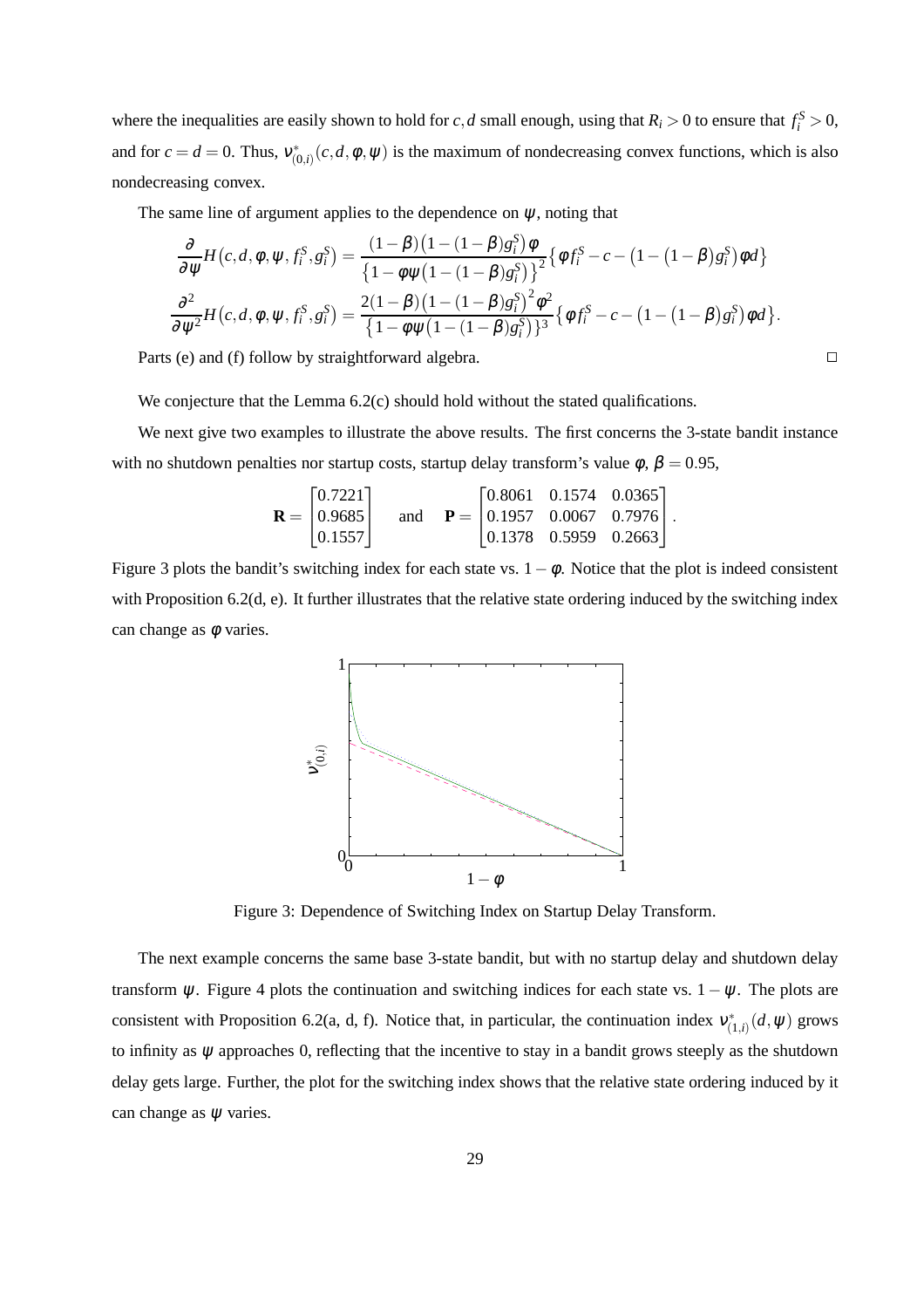

Figure 4: Dependence of Continuation and Switching Indices on Shutdown Delay Transform.

## **7. Computational Experiments**

This section reports the results of a computational study, based on the author's MATLAB implementations of the algorithms described herein.

The first experiment investigated the runtime performance of the decoupled index computation method. We made MATLAB generate a random bandit instance with startup costs for each of the state-space sizes  $n = 500, 1000, \ldots, 5000$ . For each *n*, MATLAB recorded the time to compute the continuation index and required extra quantities with algorithm FP(1) in Niño-Mora (2006a), the time to compute the switching MPI by algorithms  $AG_{TD}^0$  and  $AG_{BU}^0$ , and the time to jointly compute both indices using algorithm FPAG in (Niño-Mora, 2006a, Sec. 6.3), which is a fast-pivoting implementation of the algorithmic scheme AG $_{\widehat{\mathscr{F}}}$ discussed herein. This experiment was run under MATLAB R2006b 64-bit on Windows XP x64, on an HP xw9300 2.8 GHz AMD Opteron workstation with 4GB of memory.

The results are displayed in Figure 5. The left pane shows total runtimes, in hours, for computing both indices vs. *n*, along with curves obtained by cubic least-squares fit, which are consistent with the theoretical  $O(n^3)$  complexity. Squares correspond to the AG<sub> $\hat{\mathcal{F}}$ </sub> scheme, while circles correspond to our two-stage scheme. The results show that the two-stage method consistently achieved about a 4-fold speedup over the single-stage method.

The right pane shows runtimes, in *seconds*, for the switching index algorithms vs. *n*, along with curves obtained by quadratic least-squares fit, which are consistent with the theoretical  $O(n^2)$  complexity. Now, squares (resp. circles) correspond to the top-down (resp. bottom-up) algorithm  $AG_{TD}^0$  (resp.  $AG_{BU}^0$ ). The change of timescale from hours to seconds demonstrates the order-of-magnitude runtime improvement achieved. Further, the bottom-up algorithm consistently outperformed the top-down one, though the difference is negligible, given the small runtimes.

We further investigated how the switching index algorithms' relative performance depends on startup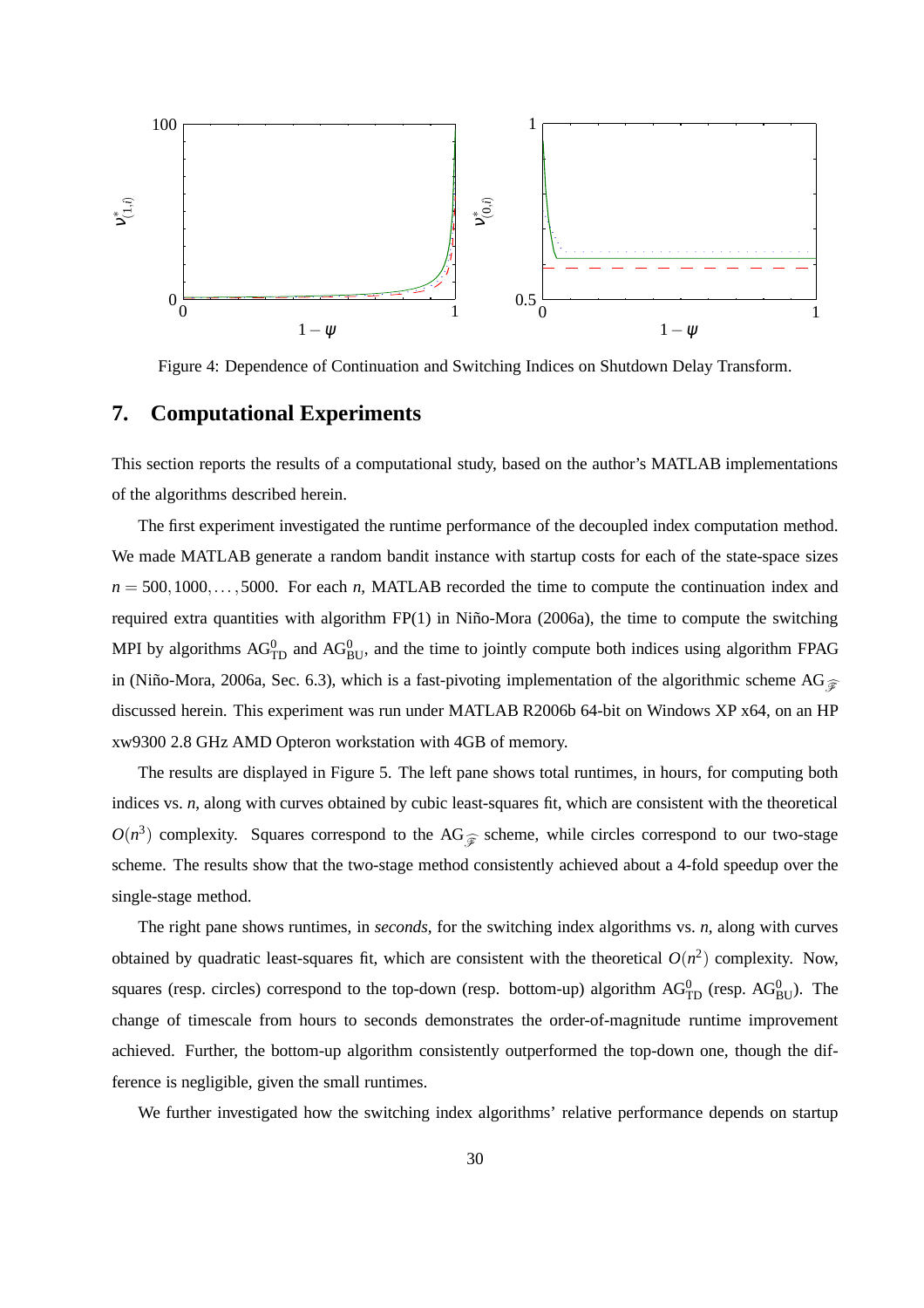

Figure 5: Exp. 1(a):Runtimes of Index Algorithms.

delays. Figure 6 plots the average arithmetic operation count (aoc) for each algorithm over 100 random instances of sizes  $n = 500, 1000, \ldots, 5000$ , vs.  $\phi$ . The top-down algorithm is better for  $\phi$  small enough (longer startup delays), while the bottom-up one is better for  $\phi$  large enough (shorter delays), which agrees with intuition. Remarkably, the critical φ value remains invariant as *n* varies. The curves shown are obtained by quadratic least-squares fit.

The following experiments assess the average relative performance of the MPI policy in random samples of two- and three-bandit instances, both against the optimal policy, and against the benchmark Gittins index policy. For each instance, the optimal performance was computed by solving the LP formulation of the Bellman equations using the CPLEX LP solver, interfaced with MATLAB via TOMLAB. The MPI and benchmark policies were evaluated by solving with MATLAB the corresponding linear evaluation equations.

The second experiment assessed how the relative performance of the MPI policy on two-bandit instances depends on a common constant startup-delay transform's value  $\phi$  and discount factor — there are no shutdown penalties. A sample of 100 instances (with 10-state bandits) was randomly generated with MATLAB. In every instance, parameter values for each bandit were independently generated: transition probabilities (obtained by scaling a matrix with Uniform $[0, 1]$  entries — dividing each row by its sum) and active rewards (Uniform[0, 1]). For each instance  $k = 1, \ldots, 100$  and startup cost-discount factor combination in the range  $(\phi, \beta) \in [0.5, 0.99] \times [0.5, 0.95]$  — using a 0.1 grid — the optimal objective value  $\theta^{(k),\text{opt}}$  and the objective values of the MPI ( $\theta^{(k),\text{MPI}}$ ) and the benchmark ( $\theta^{(k),\text{bench}}$ ) policies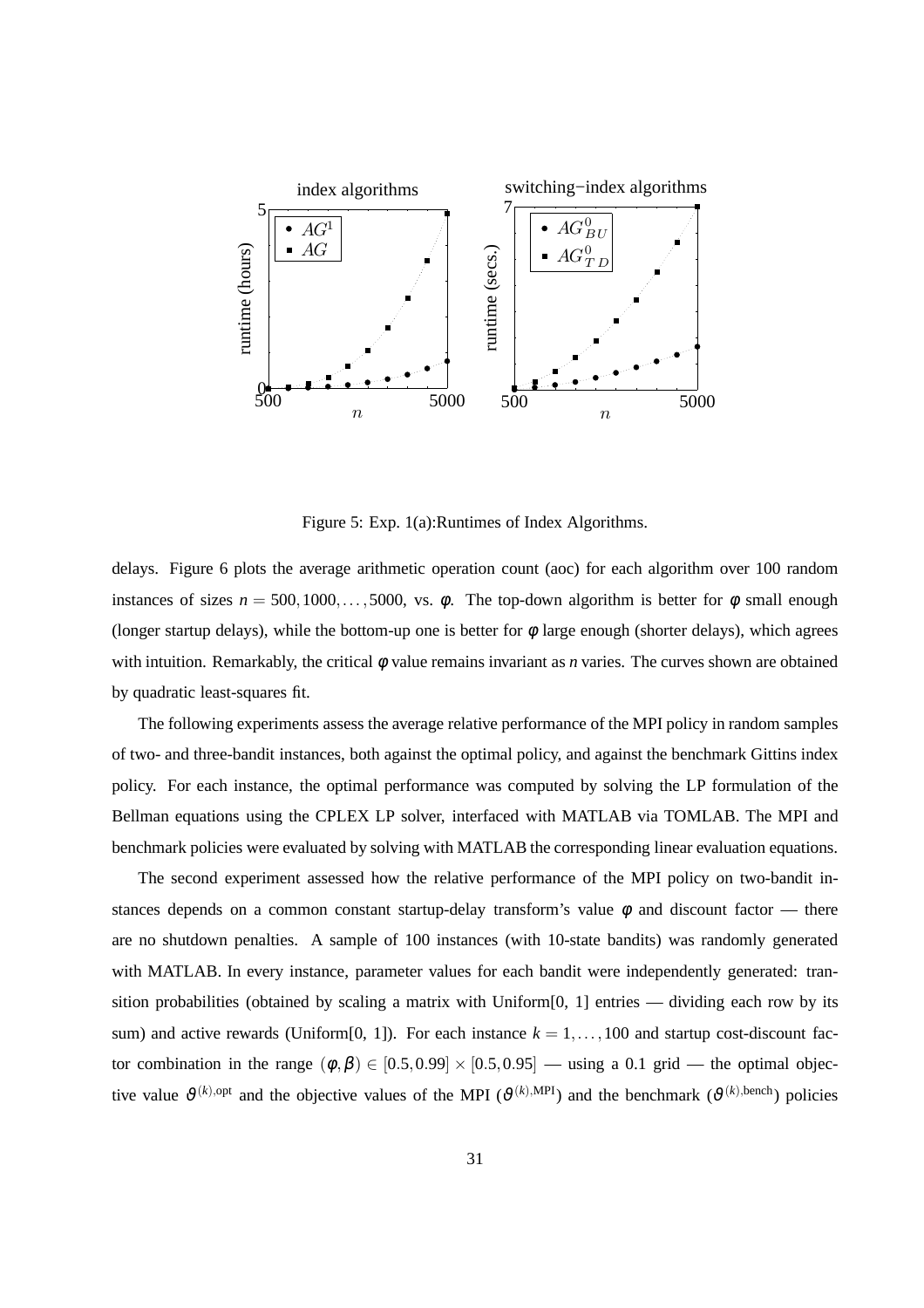

Figure 6: Exp. 1(b): Arithmetic Operation Count of Switching-Index Algorithms vs. φ.

were computed, along with the corresponding relative suboptimality gap of the MPI policy  $\Delta^{(k),\text{MPI}}$   $\triangleq$  $100(\vartheta^{(k),\text{opt}} - \vartheta^{(k),\text{MPI}})/|\vartheta^{(k),\text{opt}}|$ , and the suboptimality-gap ratio of the MPI over the benchmark policy  $\rho^{(k),\text{MPI},\text{bench}} \triangleq 100(\vartheta^{(k),\text{MPI}}-\vartheta^{(k),\text{opt}})/(\vartheta^{(k),\text{bench}}-\vartheta^{(k),\text{opt}})$  — scaled as percentages. The latter were then averaged over the 100 instances for each  $(c, \beta)$  pair, to obtain the average values  $\Delta^{\text{MPI}}$  and  $\rho^{\text{MPI}, \text{bench}}$ .

Ojective values  $\vartheta^{(k),\text{opt}}$ ,  $\vartheta^{(k),\text{MPI}}$  and  $\vartheta^{(k),\text{bench}}$  were evaluated as follows. First, the corresponding *value* functions  $\vartheta_{((a^-,i)}^{(k),\text{opt}})$  $\frac{\partial f(x_0,0){\rm d} x_1}{\partial f(x_1,0;1)}$ , (*a*<sub>1</sub>, *i*<sub>2</sub>)),  $\vartheta^{(k),{\rm MPI}}_{((a_1^-,i_1),j_1)}$  $((k),$ MPI  $((a_1^- , i_1), (a_2^- , i_2))$  and  $\vartheta^{(k)}_{((a_1^- , i_1), (a_2^- , i_2))}$  $((a_1, b_1), b_2)$  were computed as mentioned above. Then, the  $((a_1^-, i_1), (a_2^-, i_2))$ objective values were evaluated as

$$
\vartheta^{(k),\pi} \triangleq \frac{1}{n^2} \sum_{i_1,i_2 \in \mathbb{N}} \vartheta^{(k),\pi}_{((0,i_1),(0,i_2))}, \quad \pi \in \{\text{opt}, \text{MPI}, \text{bench}\},\tag{29}
$$

where each bandit has state space  $N = \{1, ..., n\}$ , with  $n = 10$ . Notice that (29) corresponds to assuming that both bandits are initially passive.

Figure 7 plots  $\Delta^{\text{MPI}}$  vs. the  $\phi$  — notice the inverted  $\phi$ -axis we use throughout — for multiple discount factors  $\beta$ , using cubic interpolation for smoothing. Such a gap starts at 0 as  $\phi$  approaches 1 (as the optimal policy is then recovered), then increases up to a maximum value, which is less than 0.18%, and then decreases to 0 as  $\phi$  gets smaller. Such a pattern is consistent with intuition: for small enough  $\phi$ , both the optimal and the MPI policies will initially pick a bandit and stay on it thereafter. Since the best bandit can be determined through single-bandit evaluations, the MPI policy will identify it. Notice also that ∆<sup>MPI</sup> is not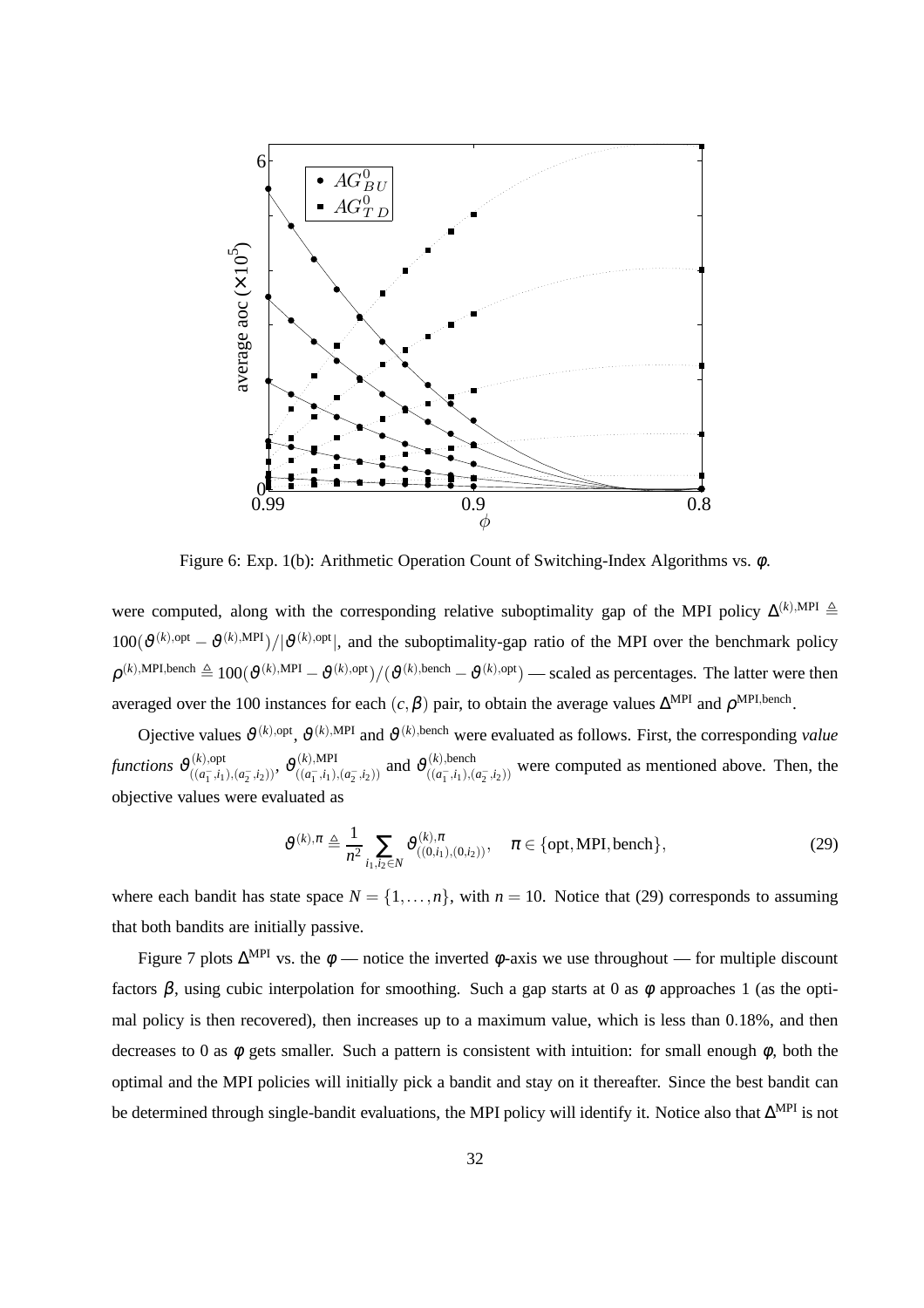monotonic in  $\beta$ .

Figure 8 shows corresponding plots for the suboptimality-gap ratio  $\rho^{\text{MPI,bench}}$  of the MPI over the benchmark policy. They show that the average suboptimality gap for the MPI policy is in each case less than 45% of that for the benchmark policy. Such a ratio takes the value 0 for  $\phi$  small enough, as the MPI policy is then optimal. Finally, the ratio increases with  $\beta$ .



Figure 7: Exp. 2: Average Relative Suboptimality Gap of MPI Policy.



Figure 8: Exp. 2: Average Suboptimality-Gap Ratio of MPI over Benchmark Policy.

The third experiment was setup as the previous one, but considering a constant startup delay *T* for each bandit, so that  $\phi = \beta^T$ . Figures 9 and 10 display the results, showing that the MPI policy was optimal for  $T \geq 2$ , had a relative suboptimality gap of no more than 0.06%, and improved substantially on the benchmark Gittins-index policy, as the suboptimality-gap ratio remains below 2%.

The fourth experiment investigated the effect of asymmetric constant startup delay transform values, as these vary over the range  $(\phi_1, \phi_2) \in [0.8, 0.99]^2$ , in two-bandit instances with  $\beta = 0.9$ . The left contour plot in Figure 11 shows that the average relative suboptimality gap of the MPI policy, ∆<sup>MPI</sup>, reaches a maximum value of about 0.14%, vanishing as both  $\phi_1$  and  $\phi_2$  approach unity, and as either gets small enough. The right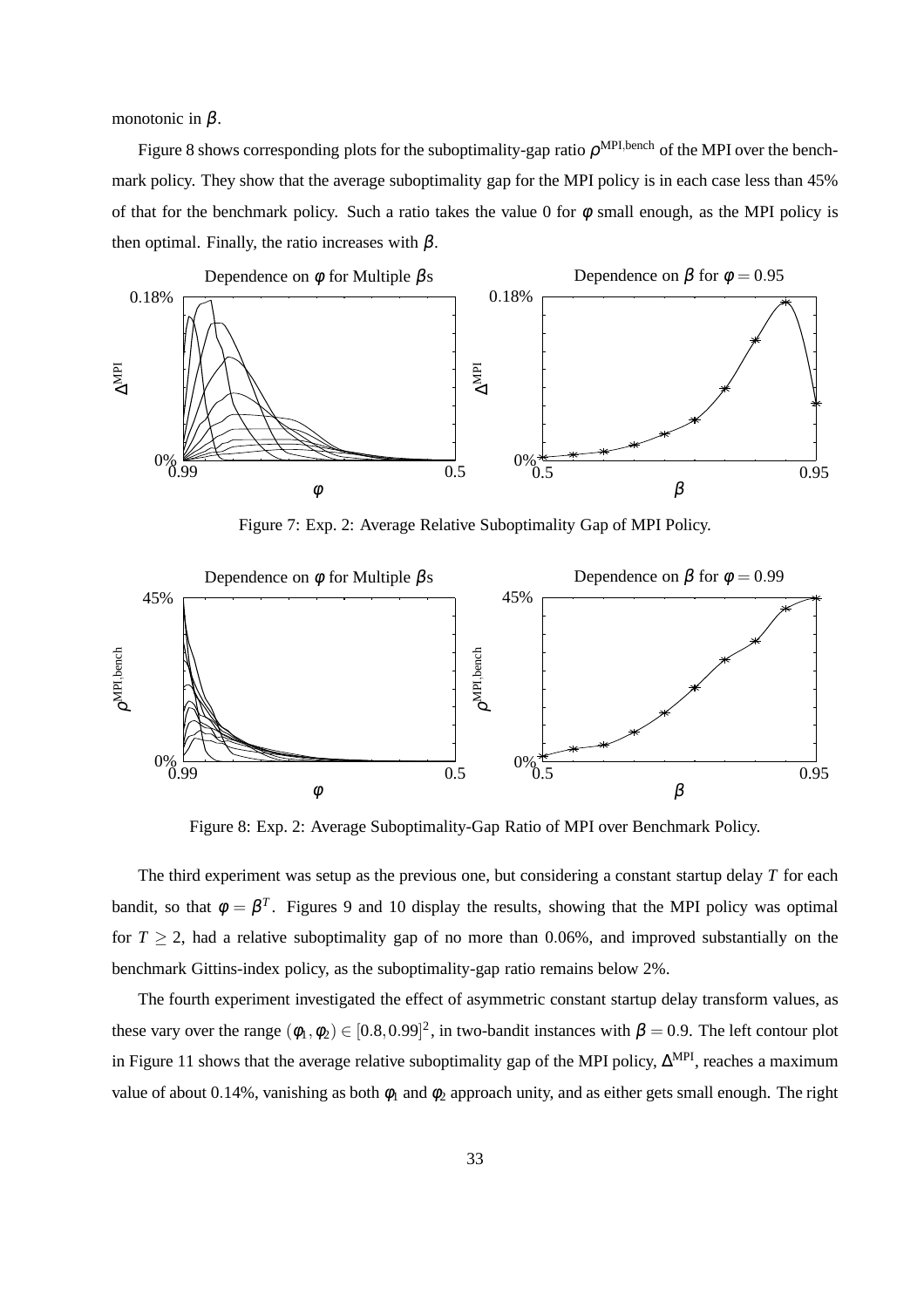

Figure 9: Exp. 3: Average Suboptimality Gap of MPI Policy.



Figure 10: Exp. 3: Average Suboptimality-Gap Ratio of MPI over Benchmark Policy.

contour plot shows that the suboptimality-gap ratio  $\rho^{MPI}$  reaches maximum values of about 50%, vanishing as either  $\phi_1$  or  $\phi_2$  gets small enough.

The fifth experiment evaluated the effect of state-dependent startup delay parameters  $\phi_i$ , as the discount factor varies. Uniform[0.9, 1] i.i.d. state-dependent startup costs were randomly generated for each instance. The left pane in Figure 12 plots the average relative suboptimality gap vs. the discount factor, which shows that such a gap remains below 0.14%. The right pane shows that the average suboptimality-gap ratio  $\rho^{\text{MPI,bench}}$  remains below 20%.

The sixth and last experiment evaluated the relative performance of the MPI policy on three-bandit instances as a function of a common startup delay parameter  $\phi$  and discount factor, based on a random sample of 100 instances of three 8-state bandits each. For each instance, the startup cost-discount factor combination was varied over the range  $(\phi, \beta) \in [0.5, 0.99] \times [0.5, 0.95]$ . The results are shown in Figures 13 and 14, which are the counterparts of experiment 2's Figure 7 and 8. Comparison of Figures 7 and 13 reveals a slight performance degradation of the MPI policy's performance in the latter, though the average gap ∆<sup>MPI</sup> remains quite small, below 0.25%. Comparison of Figures 8 and 14 reveals similar values for the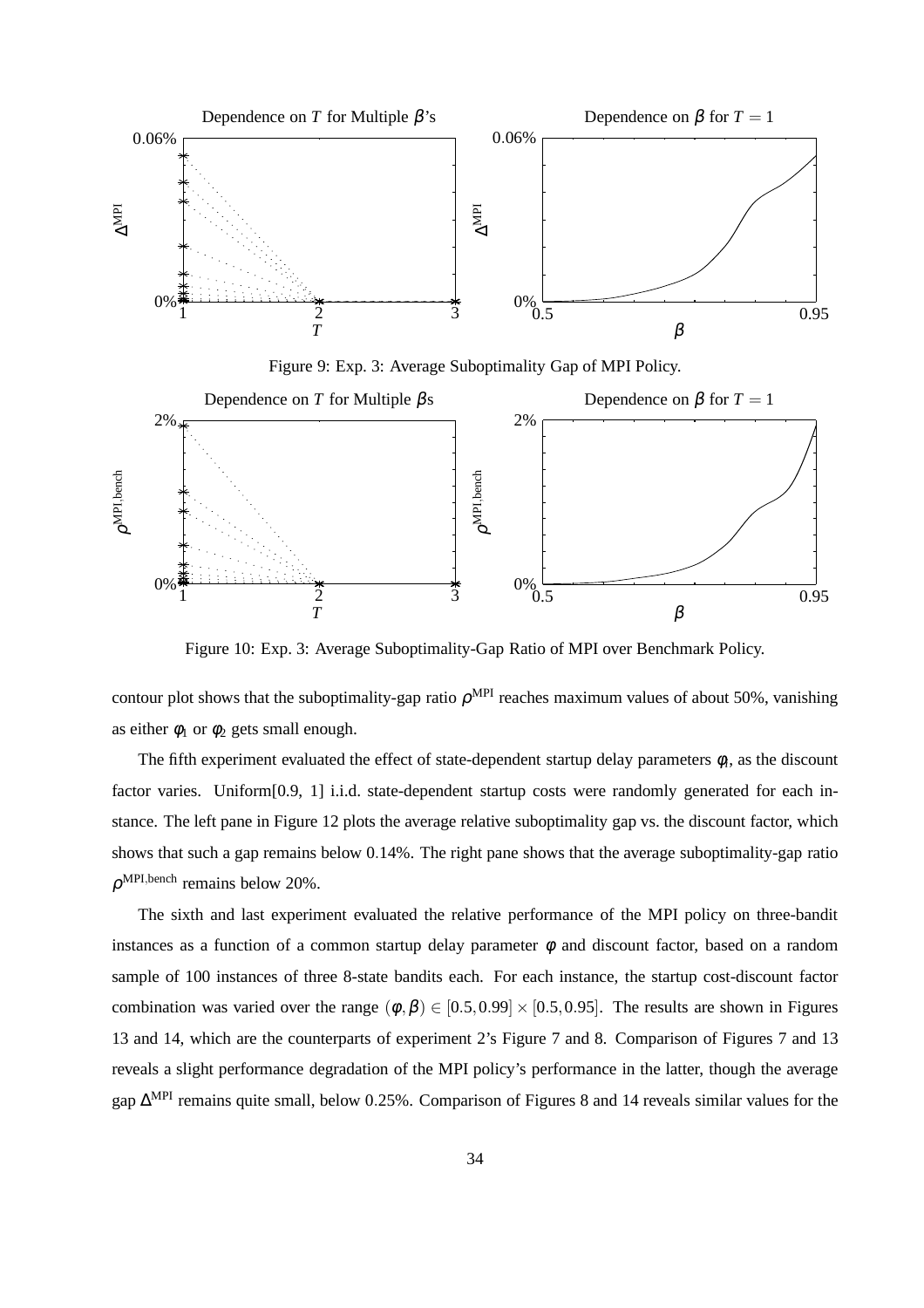

Figure 11: Exp. 4: Average Relative Performance of MPI Policy vs.  $(\phi_1, \phi_2)$ , for  $\beta = 0.9$ .



Figure 12: Exp. 5: Average Performance of MPI Policy for State-Dependent Startup Delays.

ratio  $\rho^{\text{MPI,bench}}$ .

0.3

## **8. Concluding Remarks**

We have addressed the important extension of the classic multi-armed bandit problem that incorporates both costs and delays for switching bandits. The paper has demonstrated the practical applicability of the index policy based on the index introduced by Asawa and Teneketzis (1996), by introducing an efficient index algorithm and providing experimental evidence of the near optimality of such a policy. The mode of analysis has been based on deploying the powerful indexation theory for restless bandits introduced by Whittle (1988) and developed by the author in recent work. Thus, the Asawa and Teneketzis index has been shown to be precisely the Whittle index of the bandits of concern in their natural restless reformulation. To establish indexability and compute the index we have deployed the LP-indexability approach recently introduced in Niño-Mora (2007), which extends the earlier PCL-indexability approach in the author's earlier work. This paper demonstrates the relevance of such an extension, since the restless bandits analyzed herein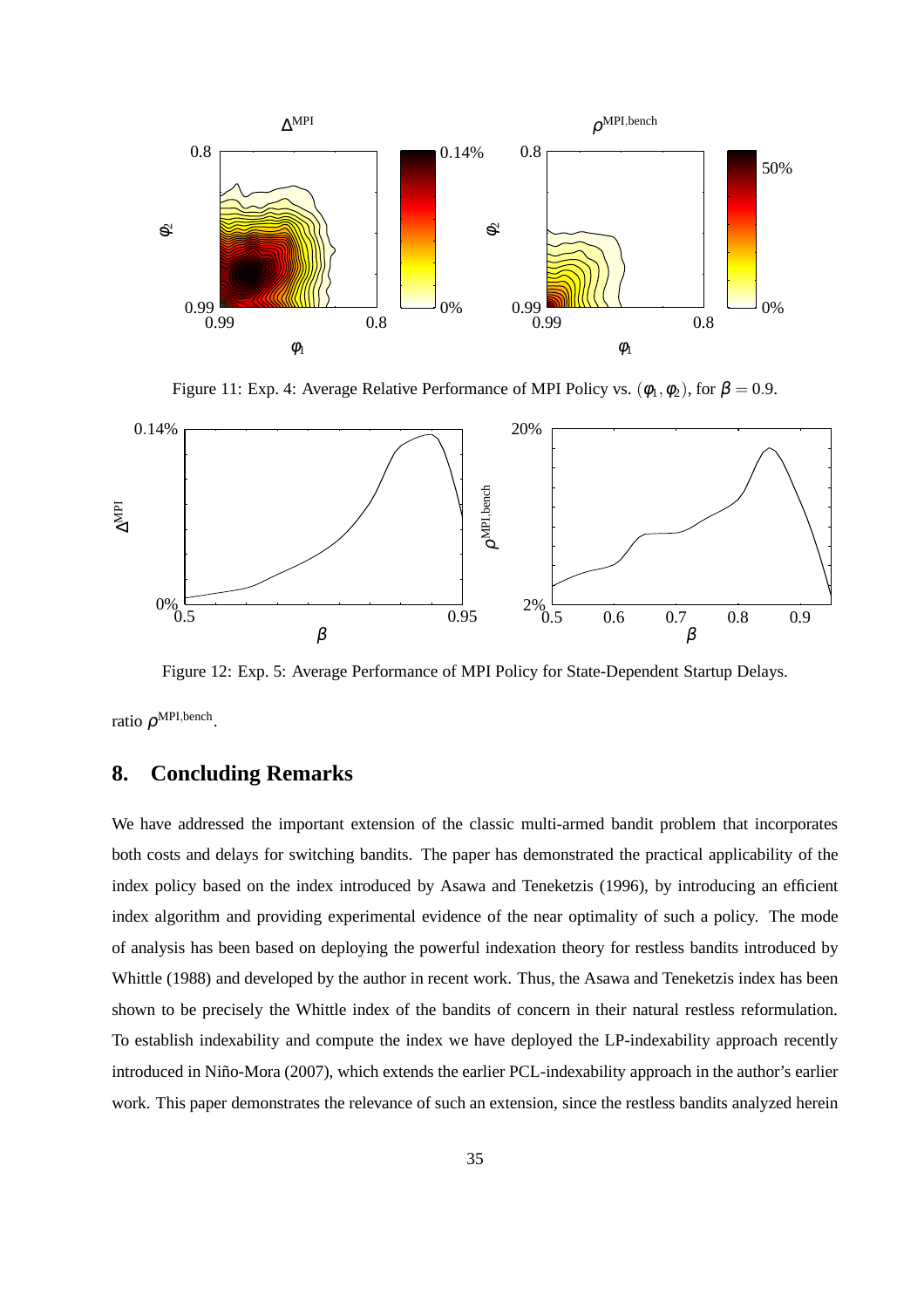

Figure 13: Exp. 6: Counterpart of Figure 7 for Three-Bandit Instances.



Figure 14: Exp. 6: Counterpart of Figure 8 for Three-Bandit Instances.

have been proven to be LP-indexable, yet are not PCL-indexable.

## **Acknowledgments**

This work was supported in part by the Spanish Ministry of Education & Science under grant MTM2004- 02334 and a Ramón y Cajal Investigator Award, by the EU's Networks of Excellence Euro-NGI and Euro-FGI, and by the Autonomous Community of Madrid-UC3M under grants UC3M-MTM-05-075 and CCG06- UC3M/ESP-0767.

## **References**

Asawa, M., D. Teneketzis. 1996. Multi-armed bandits with switching penalties. *IEEE Trans. Automat. Control* **41** 328–348.

Banks, J. S., R. K. Sundaram. 1994. Switching costs and the Gittins index. *Econometrica* **62** 687–694.